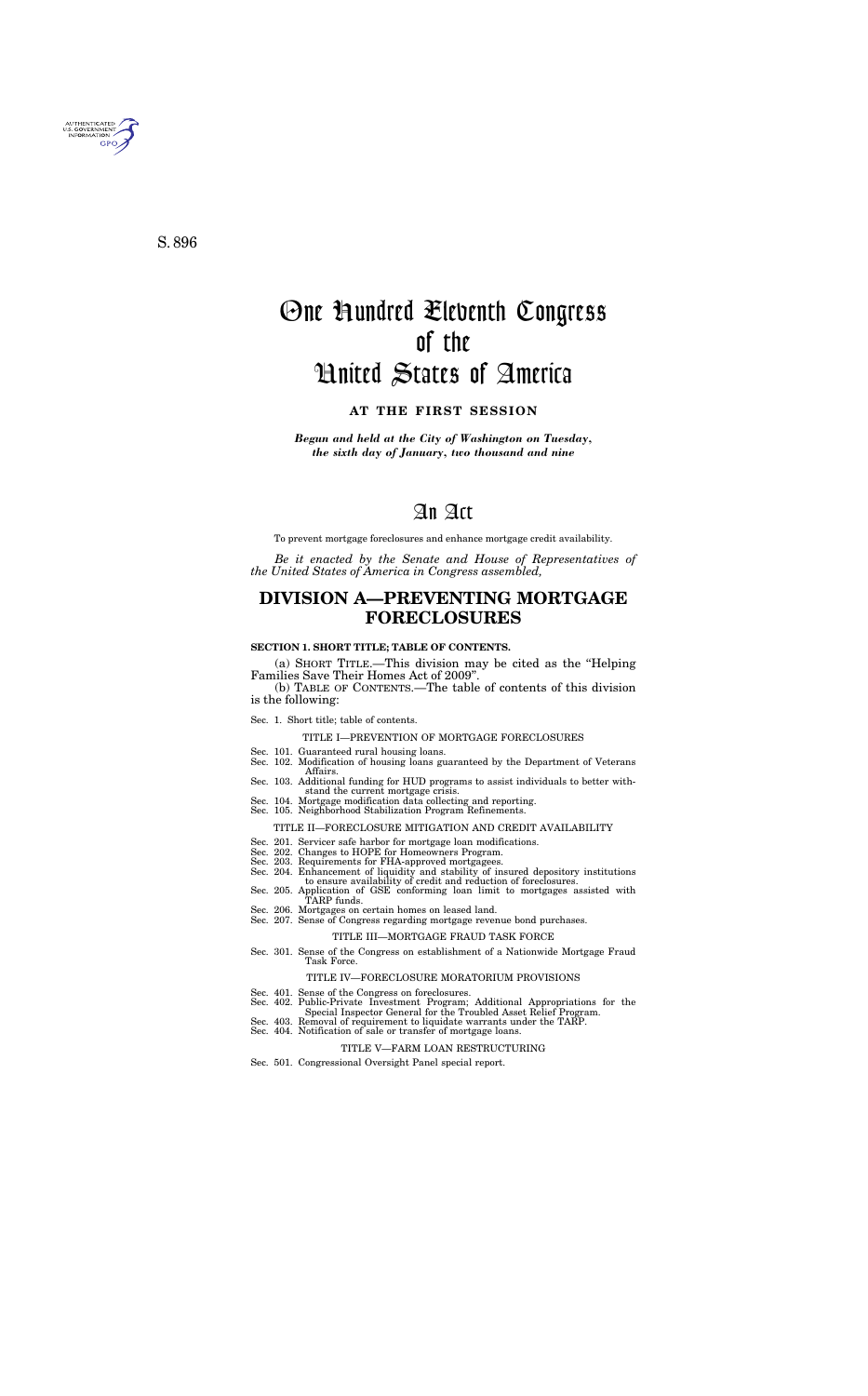#### TITLE VI—ENHANCED OVERSIGHT OF THE TROUBLED ASSET RELIEF PROGRAM

Sec. 601. Enhanced oversight of the Troubled Asset Relief Program.

TITLE VII—PROTECTING TENANTS AT FORECLOSURE ACT

Sec. 701. Short title. Sec. 702. Effect of foreclosure on preexisting tenancy. Sec. 703. Effect of foreclosure on section 8 tenancies.

Sec. 704. Sunset.

TITLE VIII—COMPTROLLER GENERAL ADDITIONAL AUDIT AUTHORITIES Sec. 801. Comptroller General additional audit authorities.

## **TITLE I—PREVENTION OF MORTGAGE FORECLOSURES**

#### **SEC. 101. GUARANTEED RURAL HOUSING LOANS.**

(a) GUARANTEED RURAL HOUSING LOANS.—Section 502(h) of the Housing Act of 1949 (42 U.S.C. 1472(h)) is amended—

 $\sqrt{2(13)}$  LOSS MITIGATION.—Upon default or imminent default of any mortgage guaranteed under this subsection, mortgagees shall engage in loss mitigation actions for the purpose of providing an alternative to foreclosure (including actions such as special forbearance, loan modification, pre-foreclosure sale, deed in lieu of foreclosure, as required, support for borrower housing counseling, subordinate lien resolution, and borrower relocation), as provided for by the Secretary.

(1) by redesignating paragraphs (13) and (14) as paragraphs (16) and (17), respectively; and

(2) by inserting after paragraph (12) the following new paragraphs:

''(14) PAYMENT OF PARTIAL CLAIMS AND MORTGAGE MODI- FICATIONS.—The Secretary may authorize the modification of mortgages, and establish a program for payment of a partial claim to a mortgagee that agrees to apply the claim amount to payment of a mortgage on a 1- to 4-family residence, for mortgages that are in default or face imminent default, as defined by the Secretary. Any payment under such program directed to the mortgagee shall be made at the sole discretion of the Secretary and on terms and conditions acceptable to the Secretary, except that—

''(A) the amount of the partial claim payment shall be in an amount determined by the Secretary, and shall not exceed an amount equivalent to 30 percent of the unpaid principal balance of the mortgage and any costs that are approved by the Secretary;

''(B) the amount of the partial claim payment shall be applied first to any outstanding indebtedness on the mortgage, including any arrearage, but may also include principal reduction;

''(C) the mortgagor shall agree to repay the amount of the partial claim to the Secretary upon terms and conditions acceptable to the Secretary;

''(D) expenses related to a partial claim or modification are not to be charged to the borrower;

''(E) the Secretary may authorize compensation to the mortgagee for lost income on monthly mortgage payments due to interest rate reduction;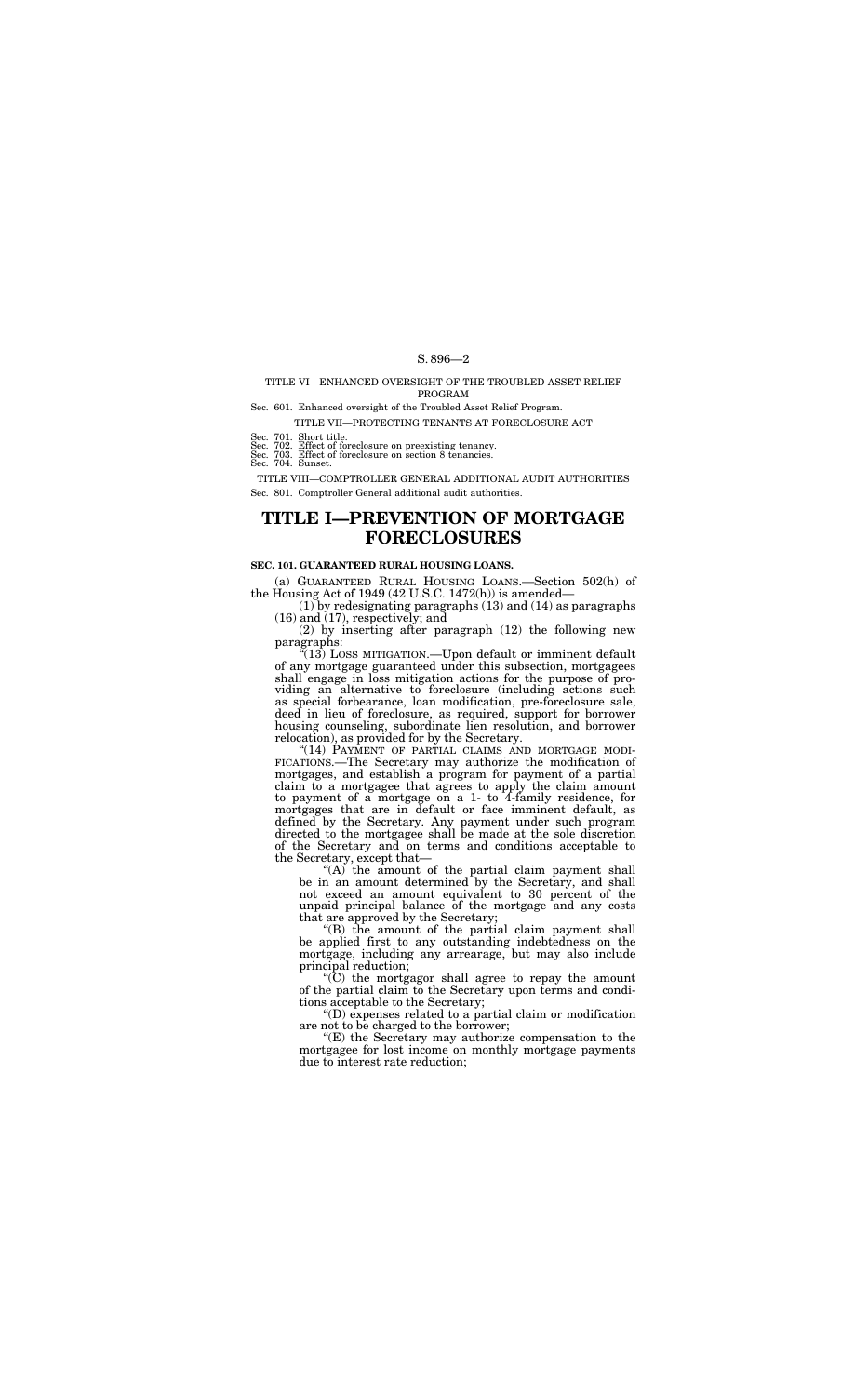''(F) the Secretary may reimburse the mortgagee from the appropriate guaranty fund in connection with any activities that the mortgagee is required to undertake concerning repayment by the mortgagor of the amount owed to the Secretary;

''(G) the Secretary may authorize payments to the mortgagee on behalf of the borrower, under such terms and conditions as are defined by the Secretary, based on successful performance under the terms of the mortgage modification, which shall be used to reduce the principal obligation under the modified mortgage; and

''(H) the Secretary may authorize the modification of mortgages with terms extended up to 40 years from the date of modification.

"(15) ASSIGNMENT.-

''(A) PROGRAM AUTHORITY.—The Secretary may establish a program for assignment to the Secretary, upon request of the mortgagee, of a mortgage on a 1- to 4 family residence guaranteed under this chapter.

''(B) PROGRAM REQUIREMENTS.—

''(i) IN GENERAL.—The Secretary may encourage loan modifications for eligible delinquent mortgages or mortgages facing imminent default, as defined by the Secretary, through the payment of the guaranty and assignment of the mortgage to the Secretary and the subsequent modification of the terms of the mortgage according to a loan modification approved under this section.

''(ii) ACCEPTANCE OF ASSIGNMENT.—The Secretary may accept assignment of a mortgage under a program under this subsection only if—

''(I) the mortgage is in default or facing imminent default;

''(II) the mortgagee has modified the mortgage or qualified the mortgage for modification sufficient to cure the default and provide for mortgage payments the mortgagor is reasonably able to pay, at interest rates not exceeding current market interest rates; and

''(III) the Secretary arranges for servicing of the assigned mortgage by a mortgagee (which may include the assigning mortgagee) through procedures that the Secretary has determined to be in the best interests of the appropriate guaranty fund.

''(C) PAYMENT OF GUARANTY.—Under the program under this paragraph, the Secretary may pay the guaranty for a mortgage, in the amount determined in accordance with paragraph  $(2)$ , without reduction for any amounts modified, but only upon the assignment, transfer, and delivery to the Secretary of all rights, interest, claims, evidence, and records with respect to the mortgage, as defined by the Secretary.

''(D) DISPOSITION.—After modification of a mortgage pursuant to this paragraph, and assignment of the mortgage, the Secretary may provide guarantees under this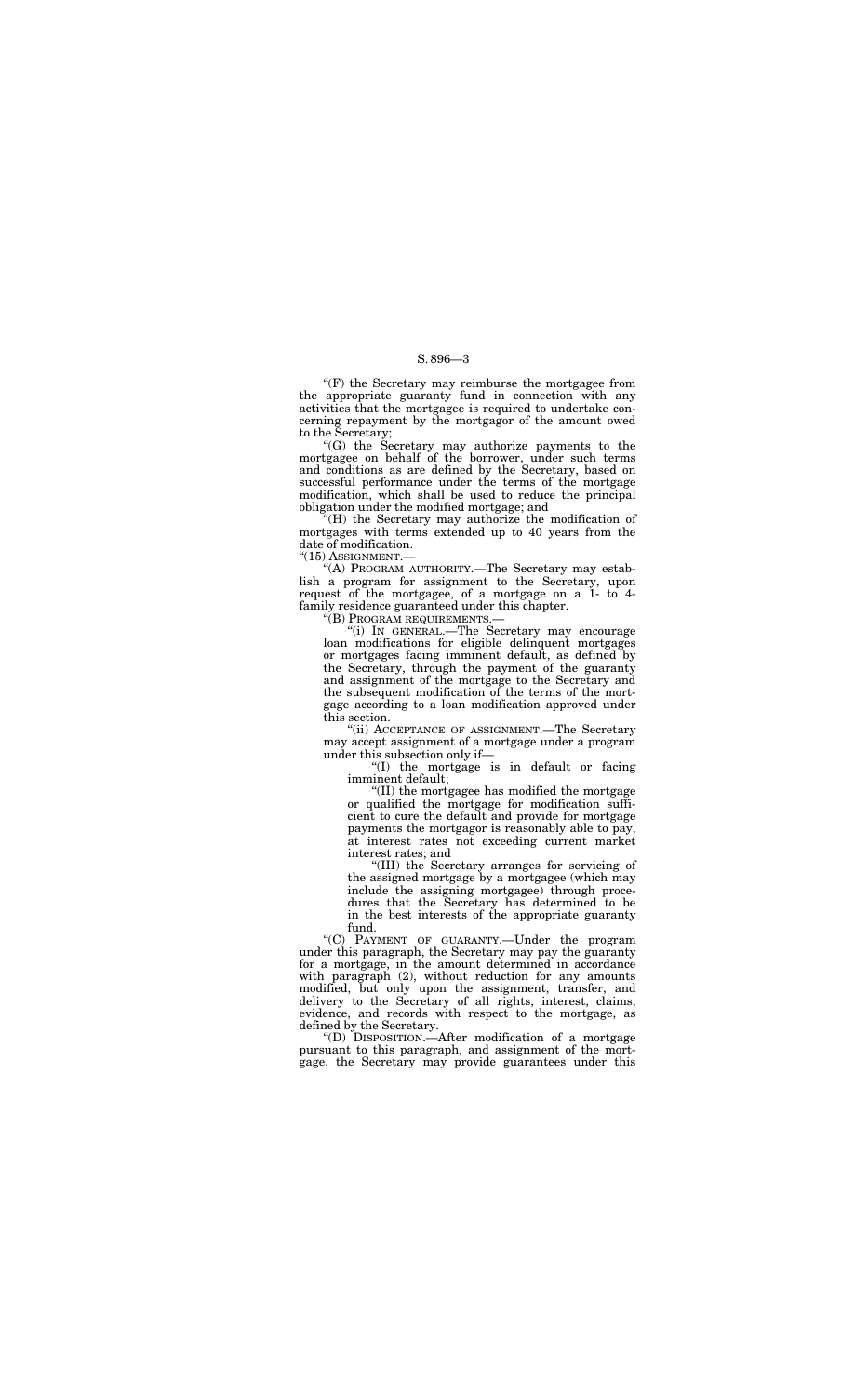subsection for the mortgage. The Secretary may subsequently—

''(i) re-assign the mortgage to the mortgagee under terms and conditions as are agreed to by the mortgagee and the Secretary;

''(ii) act as a Government National Mortgage Association issuer, or contract with an entity for such purpose, in order to pool the mortgage into a Government National Mortgage Association security; or

"(iii) re-sell the mortgage in accordance with any program that has been established for purchase by the Federal Government of mortgages insured under this title, and the Secretary may coordinate standards for interest rate reductions available for loan modification with interest rates established for such purchase.

"(E) LOAN SERVICING.—In carrying out the program under this subsection, the Secretary may require the existing servicer of a mortgage assigned to the Secretary under the program to continue servicing the mortgage as an agent of the Secretary during the period that the Secretary acquires and holds the mortgage for the purpose of modifying the terms of the mortgage. If the mortgage is resold pursuant to subparagraph (D)(iii), the Secretary may provide for the existing servicer to continue to service the mortgage or may engage another entity to service the mortgage.''.

(B) striking ''paragraphs (2) through (13)'' and inserting "paragraphs  $(2)$  through  $(15)$ ".

(C) chapter 35 of title 44, United States Code (commonly known as the "Paperwork Reduction Act").

(b) TECHNICAL AMENDMENTS.—Subsection (h) of section 502 of the Housing Act of 1949 (42 U.S.C. 1472(h)) is amended—

(1) in paragraph  $(5)(A)$ , by striking "(as defined in paragraph  $(13)$ <sup>"</sup> and inserting "(as defined in paragraph  $(17)$ "; and

(2) in paragraph  $(18)(E)$ (as so redesignated by subsection  $(a)(2)$ , by-

(A) striking "paragraphs (3), (6), (7)(A), (8), and (10)" and inserting "paragraphs (3), (6), (7)(A), (8), (10), (13), "paragraphs  $(3)$ ,  $(6)$ ,  $(7)(A)$ ,  $(8)$ ,  $(10)$ ,  $(13)$ , and  $(14)$ "; and

(c) PROCEDURE.—

(1) IN GENERAL.—The promulgation of regulations necessitated and the administration actions required by the amendments made by this section shall be made without regard to—

(A) the notice and comment provisions of section 553 of title 5, United States Code;

(B) the Statement of Policy of the Secretary of Agriculture effective July 24, 1971 (36 Fed. Reg. 13804), relating to notices of proposed rulemaking and public participation in rulemaking; and

(2) CONGRESSIONAL REVIEW OF AGENCY RULEMAKING.—In carrying out this section, and the amendments made by this section, the Secretary shall use the authority provided under section 808 of title 5, United States Code.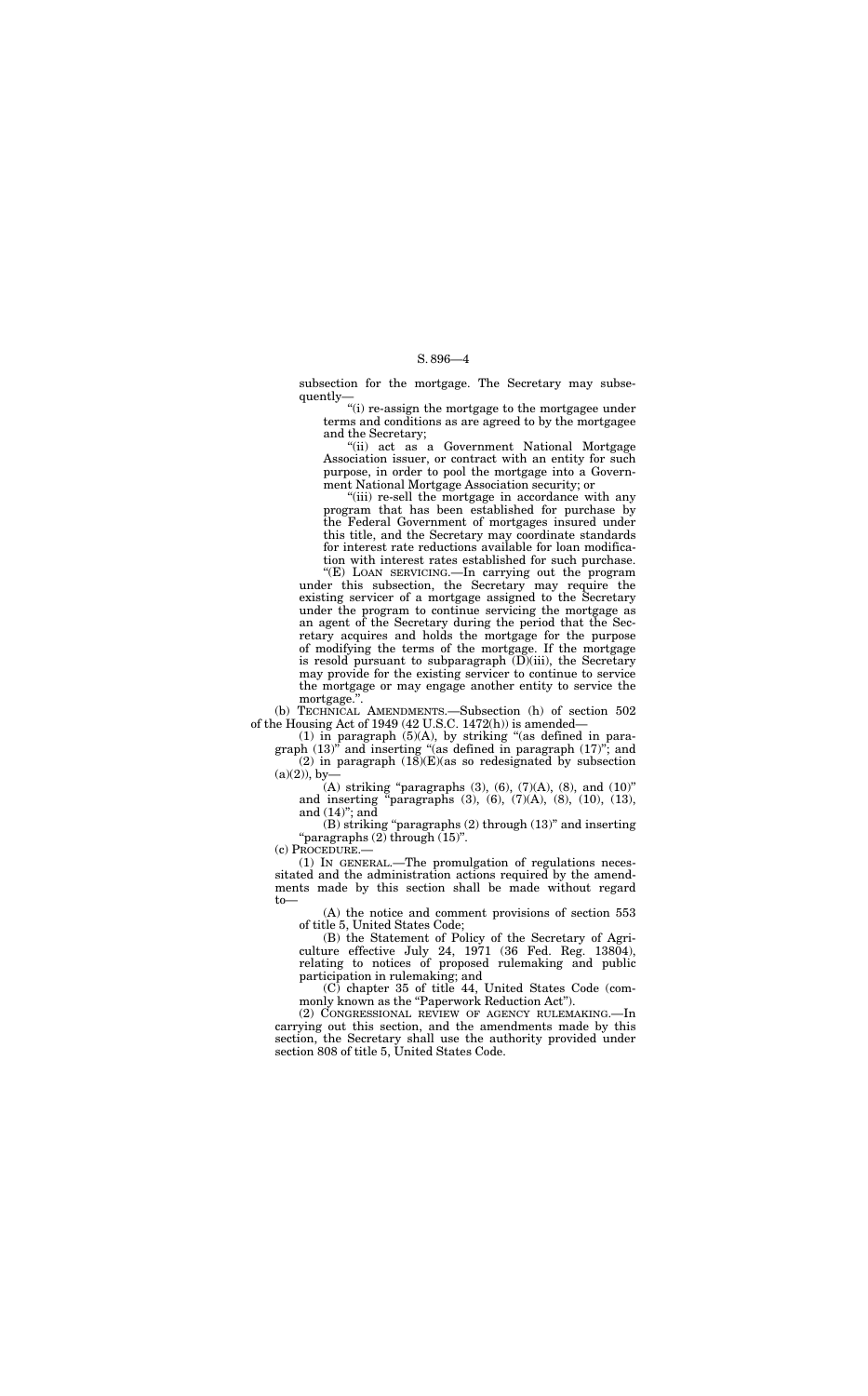(a) MATURITY OF HOUSING LOANS.—Section 3703(d)(1) of title 38, United States Code, is amended by inserting ''at the time of origination" after "loan".

#### **SEC. 102. MODIFICATION OF HOUSING LOANS GUARANTEED BY THE DEPARTMENT OF VETERANS AFFAIRS.**

(b) IMPLEMENTATION.—The Secretary of Veterans Affairs may implement the amendments made by this section through notice, procedure notice, or administrative notice.

#### **SEC. 103. ADDITIONAL FUNDING FOR HUD PROGRAMS TO ASSIST INDIVIDUALS TO BETTER WITHSTAND THE CURRENT MORTGAGE CRISIS.**

(a) ADDITIONAL APPROPRIATIONS FOR ADVERTISING TO INCREASE PUBLIC AWARENESS OF MORTGAGE SCAMS AND COUNSELING ASSIST-ANCE.—In addition to any amounts that may be appropriated for each of the fiscal years 2010 and 2011 for such purpose, there is authorized to be appropriated to the Secretary of Housing and Urban Development, to remain available until expended, \$10,000,000 for each of the fiscal years 2010 and 2011 for purposes of providing additional resources to be used for advertising to raise awareness of mortgage fraud and to support HUD programs and approved counseling agencies, provided that such amounts are used to advertise in the 100 metropolitan statistical areas with the highest rate of home foreclosures, and provided, further that up to \$5,000,000 of such amounts are used for advertisements designed to reach and inform broad segments of the community.

(b) ADDITIONAL APPROPRIATIONS FOR THE HOUSING COUNSELING ASSISTANCE PROGRAM.—In addition to any amounts that may be appropriated for each of the fiscal years 2010 and 2011 for such purpose, there is authorized to be appropriated to the Secretary of Housing and Urban Development, to remain available until expended, \$50,000,000 for each of the fiscal years 2010 and 2011 to carry out the Housing Counseling Assistance Program established within the Department of Housing and Urban Development, provided that such amounts are used to fund HUD-certified housingcounseling agencies located in the 100 metropolitan statistical areas with the highest rate of home foreclosures for the purpose of assisting homeowners with inquiries regarding mortgage-modification assistance and mortgage scams.

(c) ADDITIONAL APPROPRIATIONS FOR PERSONNEL AT THE OFFICE OF FAIR HOUSING AND EQUAL OPPORTUNITY.—In addition to any amounts that may be appropriated for each of the fiscal years 2010 and 2011 for such purpose, there is authorized to be appropriated to the Secretary of Housing and Urban Development, to remain available until expended, \$5,000,000 for each of the fiscal years 2010 and 2011 for purposes of hiring additional personnel at the Office of Fair Housing and Equal Opportunity within the Department of Housing and Urban Development, provided that such amounts are used to hire personnel at the local branches of such Office located in the 100 metropolitan statistical areas with the highest rate of home foreclosures.

#### **SEC. 104. MORTGAGE MODIFICATION DATA COLLECTING AND REPORTING.**

(a) REPORTING REQUIREMENTS.—Not later than 120 days after the date of the enactment of this Act, and quarterly thereafter, the Comptroller of the Currency and the Director of the Office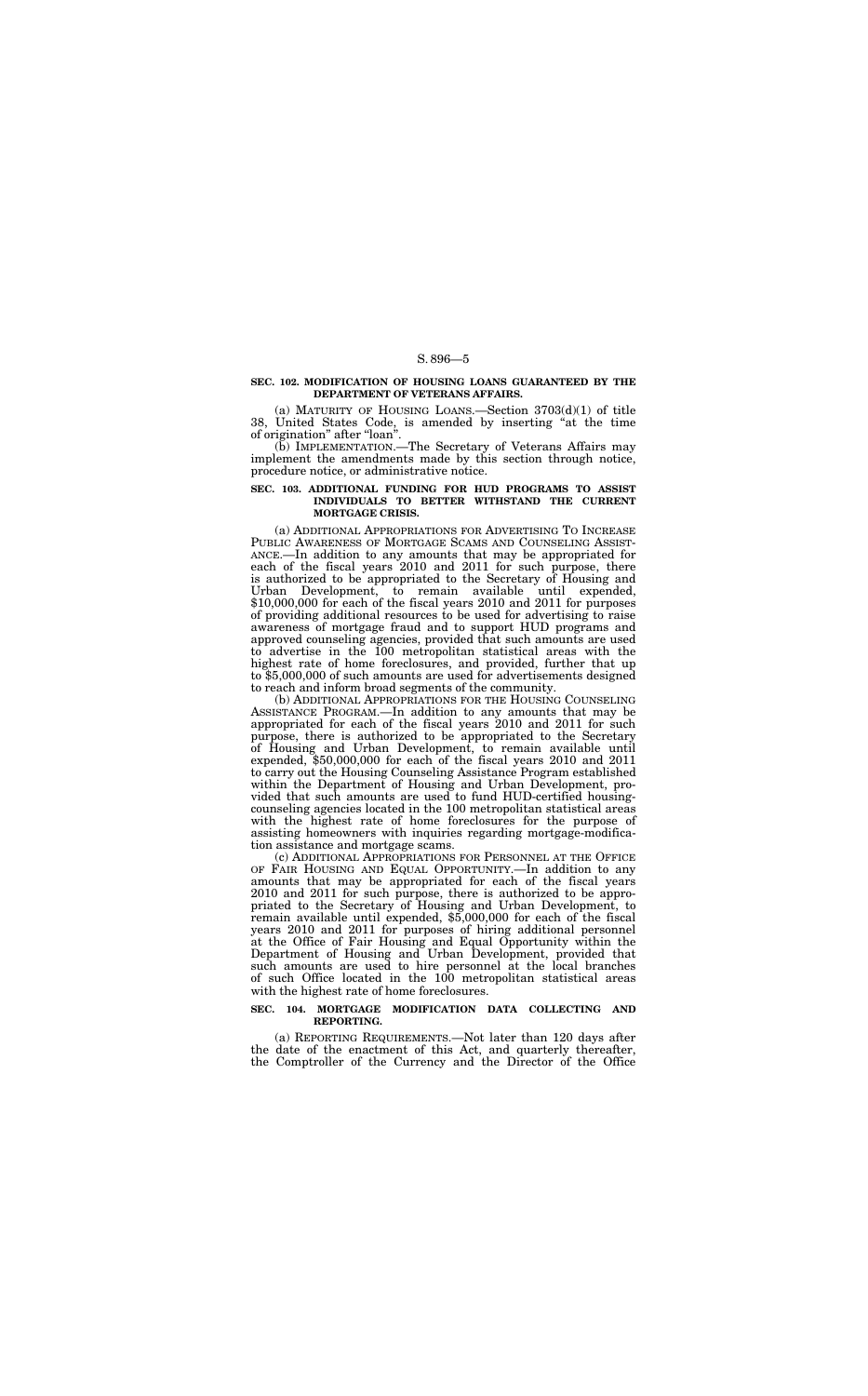of Thrift Supervision, shall jointly submit a report to the Committee on Banking, Housing, and Urban Affairs of the Senate, the Committee on Financial Services of the House of Representatives on the volume of mortgage modifications reported to the Office of the Comptroller of the Currency and the Office of Thrift Supervision, under the mortgage metrics program of each such Office, during the previous quarter, including the following:

> (F) Combinations of modifications described in subparagraph  $(A)$ ,  $(B)$ ,  $(C)$ ,  $(D)$ , or  $(E)$ .

(1) A copy of the data collection instrument currently used by the Office of the Comptroller of the Currency and the Office of Thrift Supervision to collect data on loan modifications.

(2) The total number of mortgage modifications resulting in each of the following:

(A) Additions of delinquent payments and fees to loan balances.

(B) Interest rate reductions and freezes.

(C) Term extensions.

(D) Reductions of principal.

(E) Deferrals of principal.

(3) The total number of mortgage modifications in which the total monthly principal and interest payment resulted in the following:

(A) An increase.

(B) Remained the same.

(C) Decreased less than 10 percent.

(D) Decreased between 10 percent and 20 percent. (E) Decreased 20 percent or more.

(4) The total number of loans that have been modified and then entered into default, where the loan modification resulted in—

(A) higher monthly payments by the homeowner;

(B) equivalent monthly payments by the homeowner; (C) lower monthly payments by the homeowner of up

to 10 percent; (D) lower monthly payments by the homeowner of

between 10 percent to 20 percent; or (E) lower monthly payments by the homeowner of more

than 20 percent.

(b) DATA COLLECTION.—

(1) REQUIRED.—

(A) IN GENERAL.—Not later than 60 days after the date of the enactment of this Act, the Comptroller of the Currency and the Director of the Office of Thrift Supervision, shall issue mortgage modification data collection and reporting requirements to institutions covered under the reporting requirement of the mortgage metrics program of the Comptroller or the Director.

(B) INCLUSIVENESS OF COLLECTIONS.—The requirements under subparagraph (A) shall provide for the collection of all mortgage modification data needed by the Comptroller of the Currency and the Director of the Office of Thrift Supervision to fulfill the reporting requirements under subsection (a).

(2) REPORT.—The Comptroller of the Currency shall report all requirements established under paragraph (1) to each committee receiving the report required under subsection (a).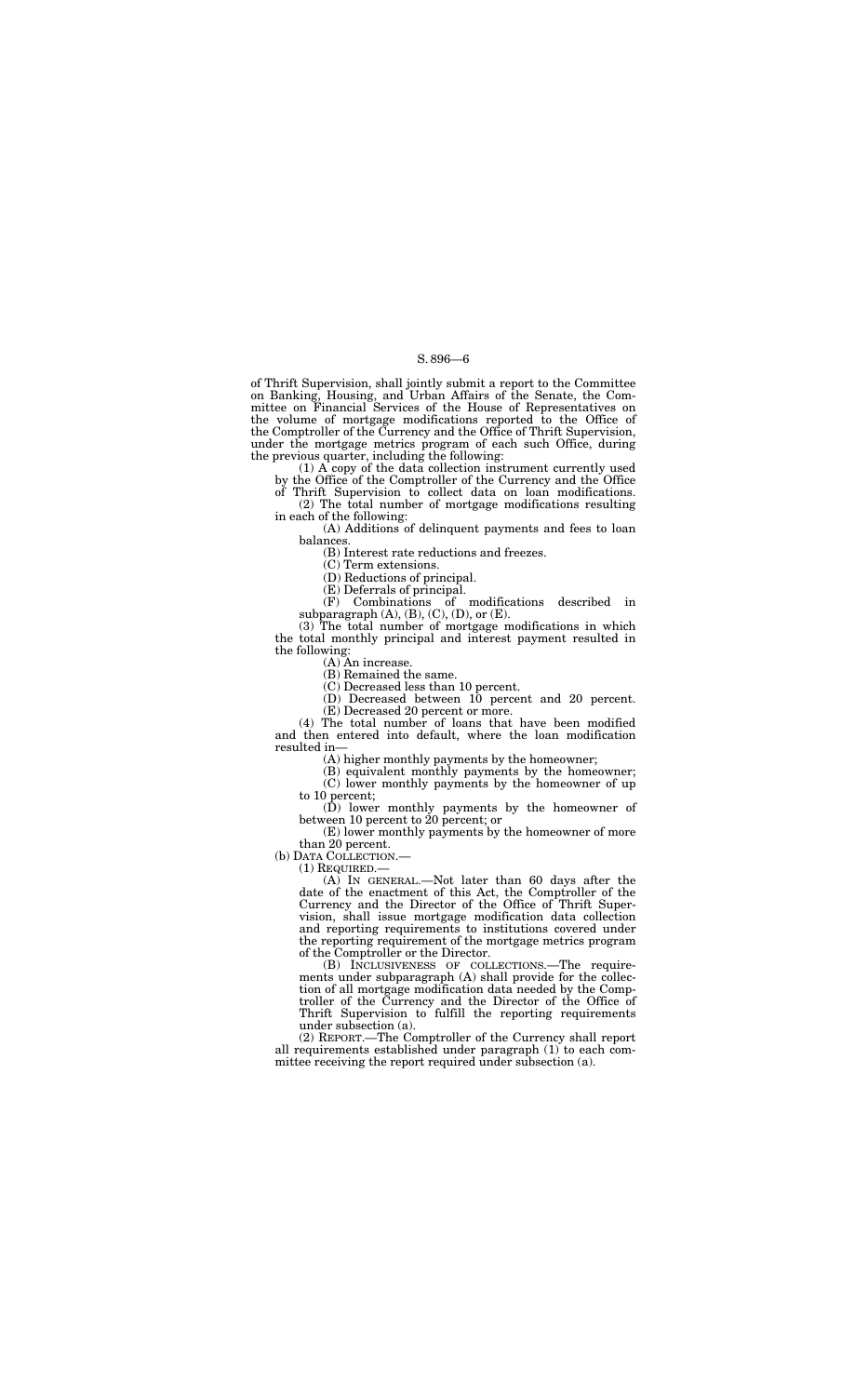## **SEC. 105. NEIGHBORHOOD STABILIZATION PROGRAM REFINEMENTS.**

(a) IN GENERAL.—Section 2301(c) of the Foreclosure Prevention Act of 2008 (42 U.S.C. 5301 note) is amended—

(1) by redesignating paragraph (3) as paragraph (4); and (2) by inserting after paragraph (2) the following new paragraph:

''(3) EXCEPTION FOR CERTAIN STATES.—Each State that has received the minimum allocation of amounts pursuant to the requirement under section 2302 may, to the extent such State has fulfilled the requirements of paragraph (2), distribute any remaining amounts to areas with homeowners at risk of foreclosure or in foreclosure without regard to the percentage of home foreclosures in such areas.''.

(b) RETROACTIVE EFFECTIVE DATE.—The amendment made by subsection (a) shall take effect as if enacted on the date of enactment of the Foreclosure Prevention Act of 2008 (Public Law 110–289).

## **TITLE II—FORECLOSURE MITIGATION AND CREDIT AVAILABILITY**

#### **SEC. 201. SERVICER SAFE HARBOR FOR MORTGAGE LOAN MODIFICA-TIONS.**

(a) CONGRESSIONAL FINDINGS.—Congress finds the following:

(1) Increasing numbers of mortgage foreclosures are not only depriving many Americans of their homes, but are also destabilizing property values and negatively affecting State and local economies as well as the national economy.

 $''(1)$  to the extent that the servicer owes a duty to investors or other parties to maximize the net present value of such mortgages, the duty shall be construed to apply to all such investors and parties, and not to any individual party or group of parties; and

(2) In order to reduce the number of foreclosures and to stabilize property values, local economies, and the national economy, servicers must be given—

(A) authorization to—

(i) modify mortgage loans and engage in other loss mitigation activities consistent with applicable guidelines issued by the Secretary of the Treasury or his designee under the Emergency Economic Stabilization Act of 2008; and

(ii) refinance mortgage loans under the Hope for Homeowners program; and

(B) a safe harbor to enable such servicers to exercise these authorities.

(b) SAFE HARBOR.—Section 129A of the Truth in Lending Act (15 U.S.C. 1639a) is amended to read as follows:

#### **''SEC. 129. DUTY OF SERVICERS OF RESIDENTIAL MORTGAGES.**

''(a) IN GENERAL.—Notwithstanding any other provision of law, whenever a servicer of residential mortgages agrees to enter into a qualified loss mitigation plan with respect to 1 or more residential mortgages originated before the date of enactment of the Helping Families Save Their Homes Act of 2009, including mortgages held in a securitization or other investment vehicle—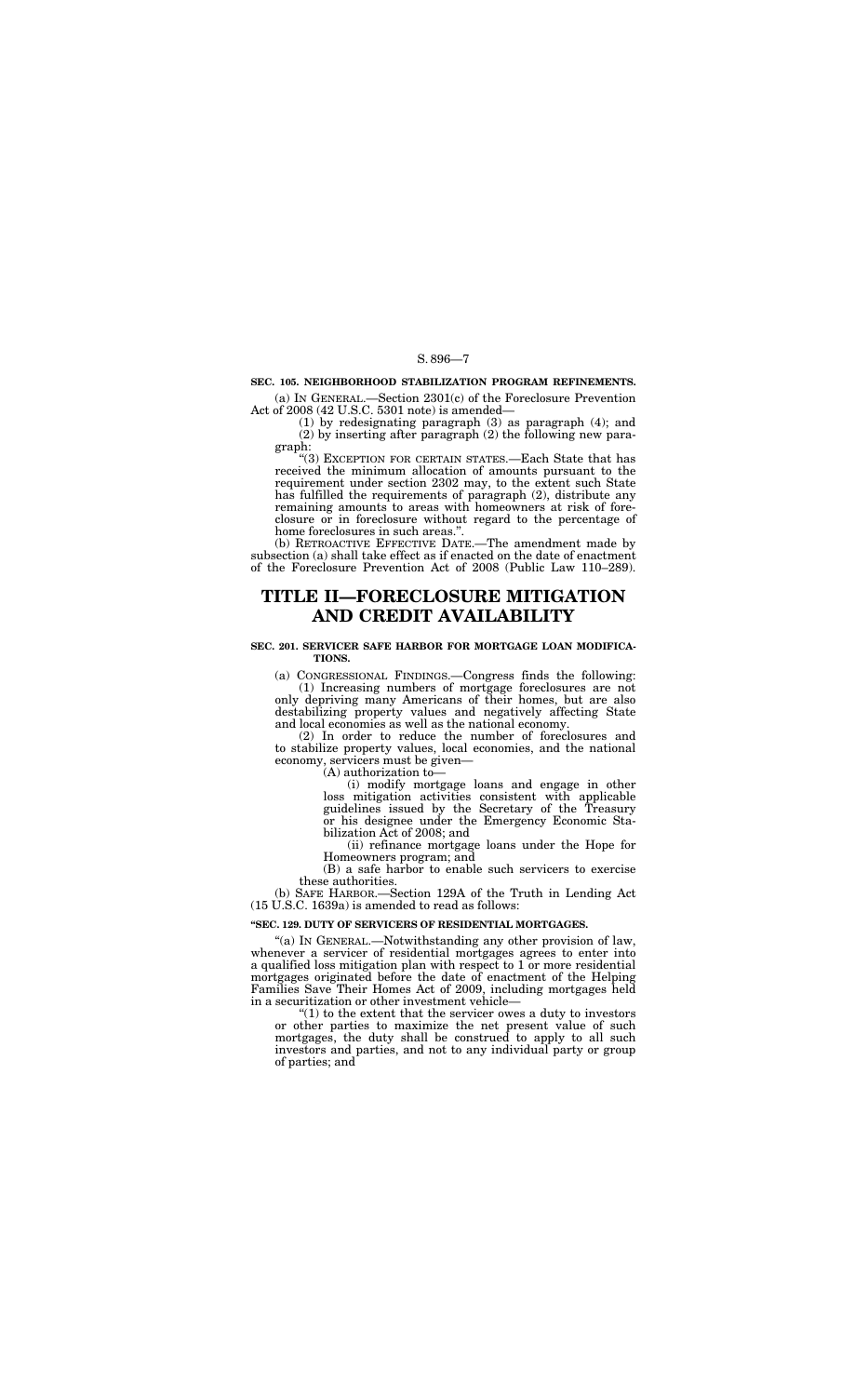" $(2)$  the servicer shall be deemed to have satisfied the duty set forth in paragraph (1) if, before December 31, 2012, the servicer implements a qualified loss mitigation plan that meets the following criteria:

"(A) Default on the payment of such mortgage has occurred, is imminent, or is reasonably foreseeable, as such terms are defined by guidelines issued by the Secretary of the Treasury or his designee under the Emergency Economic Stabilization Act of 2008.

 $\overline{C}(\overline{C})$  The servicer reasonably determined, consistent with the guidelines issued by the Secretary of the Treasury or his designee, that the application of such qualified loss mitigation plan to a mortgage or class of mortgages will likely provide an anticipated recovery on the outstanding principal mortgage debt that will exceed the anticipated recovery through foreclosures.

''(B) The mortgagor occupies the property securing the mortgage as his or her principal residence.

''(b) NO LIABILITY.—A servicer that is deemed to be acting in the best interests of all investors or other parties under this section shall not be liable to any party who is owed a duty under subsection  $(a)(1)$ , and shall not be subject to any injunction, stay, or other equitable relief to such party, based solely upon the implementation by the servicer of a qualified loss mitigation plan.

''(c) STANDARD INDUSTRY PRACTICE.—The qualified loss mitigation plan guidelines issued by the Secretary of the Treasury under the Emergency Economic Stabilization Act of 2008 shall constitute standard industry practice for purposes of all Federal and State laws.

" $(2)$  the term 'servicer' means the person responsible for the servicing for others of residential mortgage loans (including of a pool of residential mortgage loans); and

''(d) SCOPE OF SAFE HARBOR.—Any person, including a trustee, issuer, and loan originator, shall not be liable for monetary damages or be subject to an injunction, stay, or other equitable relief, based solely upon the cooperation of such person with a servicer when such cooperation is necessary for the servicer to implement a qualified loss mitigation plan that meets the requirements of subsection (a).

''(e) REPORTING.—Each servicer that engages in qualified loss mitigation plans under this section shall regularly report to the Secretary of the Treasury the extent, scope, and results of the servicer's modification activities. The Secretary of the Treasury shall prescribe regulations or guidance specifying the form, content, and timing of such reports.

''(f) DEFINITIONS.—As used in this section—

" $(1)$  the term 'qualified loss mitigation plan' means—

''(A) a residential loan modification, workout, or other loss mitigation plan, including to the extent that the Secretary of the Treasury determines appropriate, a loan sale, real property disposition, trial modification, pre-foreclosure sale, and deed in lieu of foreclosure, that is described or authorized in guidelines issued by the Secretary of the Treasury or his designee under the Emergency Economic Stabilization Act of 2008; and

''(B) a refinancing of a mortgage under the Hope for Homeowners program;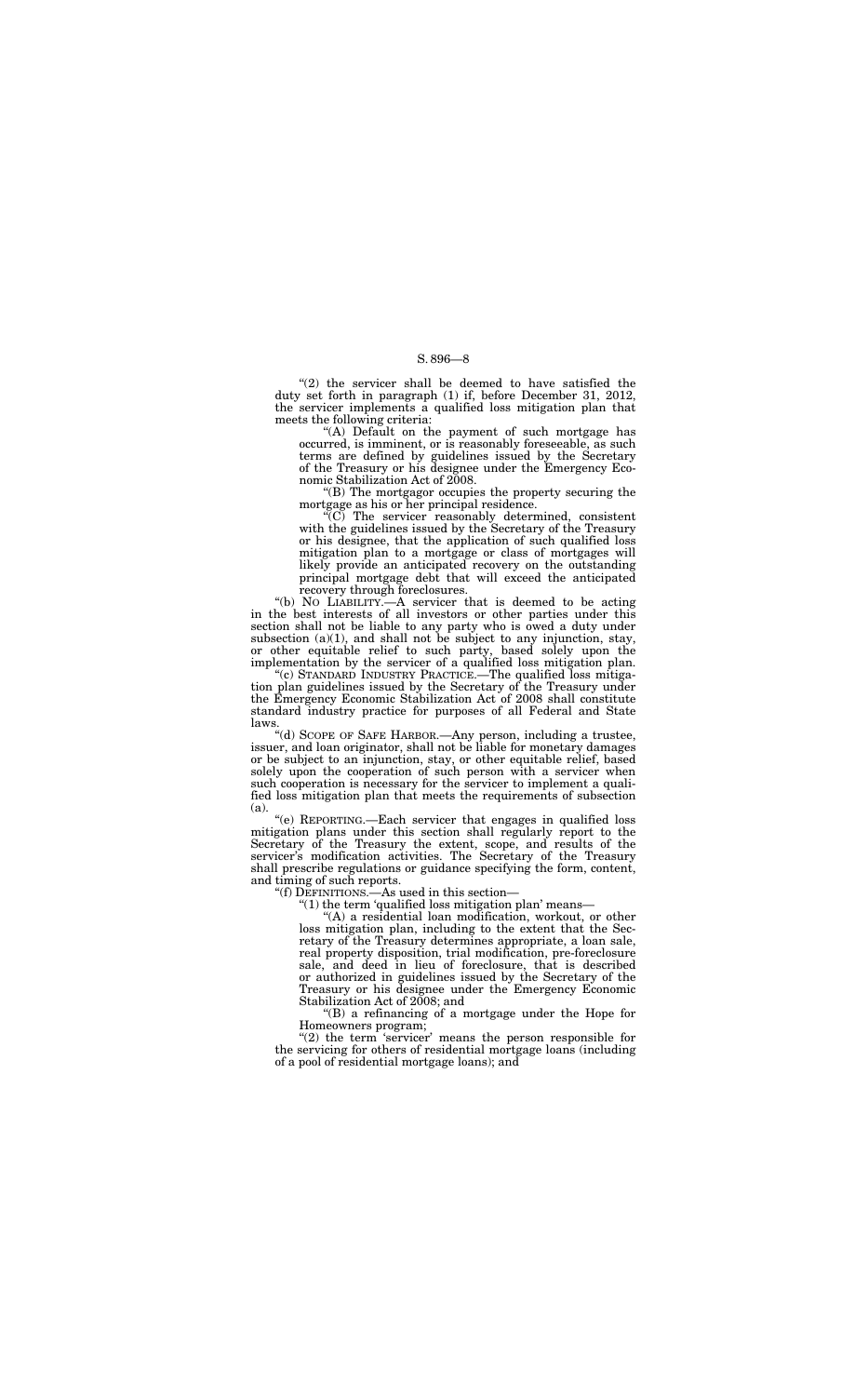"(3) the term 'securitization vehicle' means a trust, special purpose entity, or other legal structure that is used to facilitate the issuing of securities, participation certificates, or similar instruments backed by or referring to a pool of assets that includes residential mortgages (or instruments that are related to residential mortgages such as credit-linked notes).

"(g) RULE OF CONSTRUCTION.—No provision of subsection (b) or (d) shall be construed as affecting the liability of any servicer or person as described in subsection (d) for actual fraud in the origination or servicing of a loan or in the implementation of a qualified loss mitigation plan, or for the violation of a State or Federal law, including laws regulating the origination of mortgage loans, commonly referred to as predatory lending laws.''.

(2) by striking ''Board'' each place such term appears in subsections (e),  $(h)(1)$ ,  $(h)(3)$ ,  $(j)$ ,  $(l)$ ,  $(n)$ ,  $(s)(3)$ , and  $(v)$  and inserting "Secretary"

(3) in subsection  $(e)$ —

#### **SEC. 202. CHANGES TO HOPE FOR HOMEOWNERS PROGRAM.**

(a) PROGRAM CHANGES.—Section 257 of the National Housing Act (12 U.S.C. 1715z–23) is amended—

 $(1)$  in subsection  $(c)$ -

(A) in the heading for paragraph (1), by striking ''THE BOARD'' and inserting ''SECRETARY'';

(B) in paragraph (1), by striking ''Board'' inserting ''Secretary, after consultation with the Board,'';

(C) in paragraph (1)(A), by inserting ''consistent with section 203(b) to the maximum extent possible'' before the semicolon; and

(D) by adding after paragraph (2) the following:

"(B) LIABILITY FOR REPAYMENT.—The mortgagor shall agree in writing that the mortgagor shall be liable to repay to the Secretary any direct financial benefit achieved from the reduction of indebtedness on the existing mortgage or mortgages on the residence refinanced under this section derived from misrepresentations made by the mortgagor in the certifications and documentation required under this paragraph, subject to the discretion of the Secretary.

''(3) DUTIES OF BOARD.—The Board shall advise the Secretary regarding the establishment and implementation of the HOPE for Homeowners Program.'';

(A) by striking paragraph (1) and inserting the following:

''(1) BORROWER CERTIFICATION.—

''(A) NO INTENTIONAL DEFAULT OR FALSE INFORMA-TION.—The mortgagor shall provide a certification to the Secretary that the mortgagor has not intentionally defaulted on the existing mortgage or mortgages or any other substantial debt within the last 5 years and has not knowingly, or willfully and with actual knowledge, furnished material information known to be false for the purpose of obtaining the eligible mortgage to be insured and has not been convicted under Federal or State law for fraud during the 10-year period ending upon the insurance of the mortgage under this section.

''(C) CURRENT BORROWER DEBT-TO-INCOME RATIO.—As of the date of application for a commitment to insure or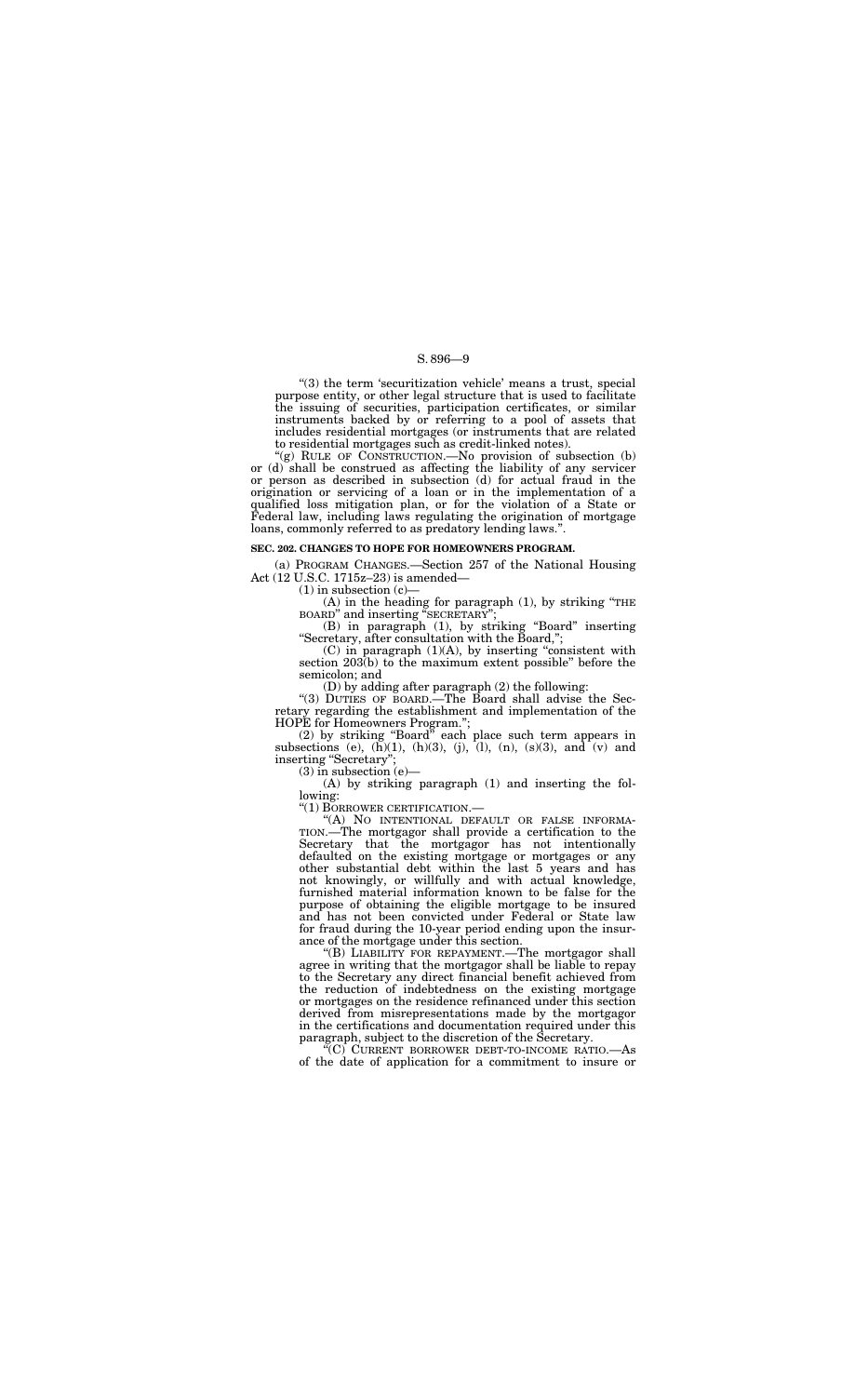insurance under this section, the mortgagor shall have had, or thereafter is likely to have, due to the terms of the mortgage being reset, a ratio of mortgage debt to income, taking into consideration all existing mortgages of that mortgagor at such time, greater than 31 percent (or such higher amount as the Secretary determines appropriate).

 $(E)$  in paragraph  $(4)$ —

 $(i)$  in subparagraph  $(A)$ , by striking ", subject to standards established by the Board under subpara $graph(B,"; and$ 

 $(iii)$  in subparagraph  $(B)(i)$ , by striking "shall" and inserting "may"; and

(C) in paragraph (7), by striking ''; and provided that'' and all that follows through "new second lien";

(D) in paragraph (9)—

(i) by striking ''by procuring (A) an income tax return transcript of the income tax return of the mortgagor, or (B)'' and inserting ''in accordance with procedures and standards that the Secretary shall establish (provided that such procedures and standards are consistent with section 203(b) to the maximum extent possible) which may include requiring the mortgagee to procure''; and

(ii) by striking ''and by any other method, in accordance with procedures and standards that the Board shall establish'';

 $(E)$  in paragraph  $(10)$ –

(i) by striking ''The mortgagor shall not'' and inserting the following:

''(A) PROHIBITION.—The mortgagor shall not''; and

(ii) by adding at the end the following:

"(B) DUTY OF MORTGAGEE.—The duty of the mortgagee to ensure that the mortgagor is in compliance with the prohibition under subparagraph (A) shall be satisfied if the mortgagee makes a good faith effort to determine that the mortgagor has not been convicted under Federal or State law for fraud during the period described in subpara $graph (A).$ ";

(F) in paragraph (11), by inserting before the period at the end the following: '', except that the Secretary may provide exceptions to such latter requirement (relating to present ownership interest) for any mortgagor who has inherited a property''; and

(G) by adding at the end:

"(12) BAN ON MILLIONAIRES.—The mortgagor shall not have a net worth, as of the date the mortgagor first applies for a mortgage to be insured under the Program under this section, that exceeds \$1,000,000."

(4) in subsection (h)(2), by striking ''The Board shall prohibit the Secretary from paying" and inserting "The Secretary shall not pay''; and

(5) in subsection (i)—

(A) by redesignating paragraphs (1) and (2) as subparagraphs  $(A)$  and  $(B)$ , respectively, and adjusting the margins accordingly;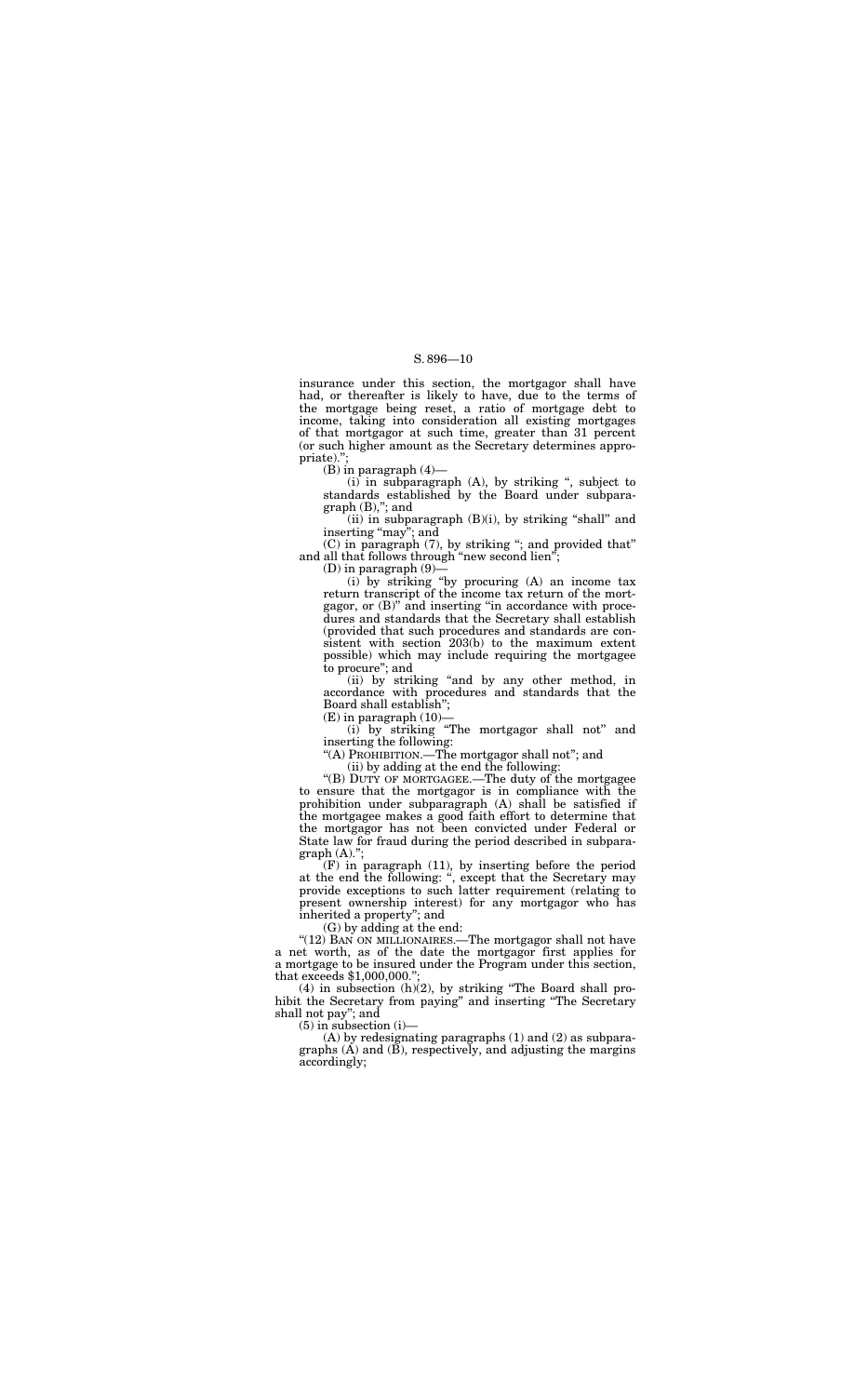(B) in the matter preceding subparagraph (A), as redesignated by this paragraph, by striking ''For each'' and inserting the following:

"(1) PREMIUMS.—For each"

 $(C)$  in subparagraph  $(A)$ , as redesignated by this paragraph, by striking "equal to 3 percent" and inserting "not more than 3 percent''; and

(D) in subparagraph (B), as redesignated by this paragraph, by striking ''equal to 1.5 percent'' and inserting "not more than  $1.5$  percent";

"(2) CONSIDERATIONS.—In setting the premium under this subsection, the Secretary shall consider—

"(A) the financial integrity of the HOPE for Homeowners Program; and

(A) by striking the subsection heading and inserting "EXIT FEE";

(E) by adding at the end the following:

''(B) the purposes of the HOPE for Homeowners Program described in subsection (b).'';

 $(6)$  in subsection  $(k)$ —

(7) in the heading for subsection (n), by striking ''THE BOARD" and inserting "SECRETARY"

(B) in paragraph (1), in the matter preceding subparagraph (A), by striking "such sale or refinancing" and inserting "the mortgage being insured under this section"; and

(B) in paragraph (3)(A)(ii), by striking ''subsection  $(e)(1)(B)$  and such other" and inserting "such";

(C) in paragraph (2), by striking ''and the mortgagor'' and all that follows through the end and inserting ''may, upon any sale or disposition of the property to which the mortgage relates, be entitled to up to 50 percent of appreciation, up to the appraised value of the home at the time when the mortgage being refinanced under this section was originally made. The Secretary may share any amounts received under this paragraph with or assign the rights of any amounts due to the Secretary to the holder of the existing senior mortgage on the eligible mortgage, the holder of any existing subordinate mortgage on the eligible mortgage, or both.'';

(8) in subsection (p), by striking ''Under the direction of the Board, the'' and inserting ''The'';

(9) in subsection (s)—

(A) in the first sentence of paragraph (2), by striking "Board of Directors of" and inserting "Advisory Board for"; and

(10) in subsection (v), by inserting after the period at the end the following: ''The Secretary shall conform documents, forms, and procedures for mortgages insured under this section to those in place for mortgages insured under section 203(b) to the maximum extent possible consistent with the requirements of this section.''; and

(11) by adding at the end the following new subsections: "(x) PAYMENTS TO SERVICERS AND ORIGINATORS.—The Secretary may establish a payment to the—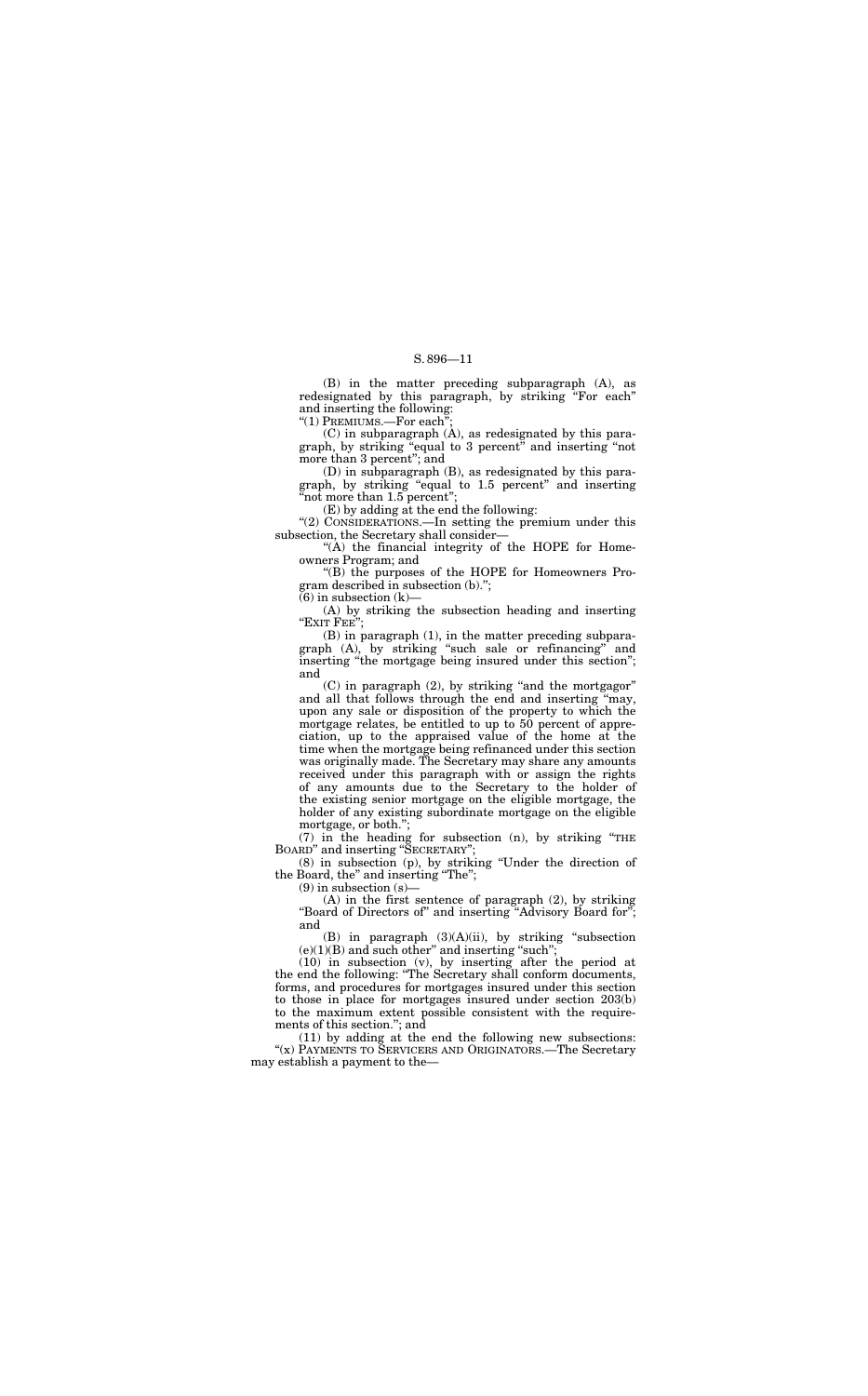''(1) servicer of the existing senior mortgage or existing subordinate mortgage for every loan insured under the HOPE for Homeowners Program; and

"(2) originator of each new loan insured under the HOPE for Homeowners Program.

(b) REDUCING TARP FUNDS TO OFFSET COSTS OF PROGRAM CHANGES.—Paragraph (3) of section 115(a) of the Emergency Economic Stabilization Act of 2008 (12 U.S.C. 5225) is amended by inserting ", as such amount is reduced by \$1,244,000,000," after  $\frac{1}{2}700,000,000,000$ 

''(y) AUCTIONS.—The Secretary, with the concurrence of the Board, shall, if feasible, establish a structure and organize procedures for an auction to refinance eligible mortgages on a wholesale or bulk basis.''.

(1) IN GENERAL.—Section  $202(c)(2)$  of the National Housing Act (12 U.S.C. 1708(c)) is amended—

 $(A)$  in subparagraph  $(E)$ , by inserting "and" after the semicolon;

(B) in subparagraph (F), by striking "; and" and inserting "or their designees."; and

''(9) PROHIBITION AGAINST LIMITATIONS ON MORTGAGEE REVIEW BOARD'S POWER TO TAKE ACTION AGAINST MORTGA-GEES.—No State or local law, and no Federal law (except a Federal law enacted expressly in limitation of this subsection after the effective date of this sentence), shall preclude or limit the exercise by the Board of its power to take any action authorized under paragraphs (3) and (6) of this subsection against any mortgagee."

(c) TECHNICAL CORRECTION.—The second section 257 of the National Housing Act (Public Law 110–289; 122 Stat. 2839; 12 U.S.C. 1715z–24) is amended by striking the section heading and inserting the following:

## **''SEC. 258. PILOT PROGRAM FOR AUTOMATED PROCESS FOR BOR-ROWERS WITHOUT SUFFICIENT CREDIT HISTORY.''.**

#### **SEC. 203. REQUIREMENTS FOR FHA-APPROVED MORTGAGEES.**

(a) MORTGAGEE REVIEW BOARD.—

"(1) REQUIREMENT.—Any person or entity that is not approved by the Secretary to serve as a mortgagee, as such term is defined in subsection (c)(7), shall not participate in the origination of an FHA-insured loan except as authorized by the Secretary.

(C) by striking subparagraph (G).

(2) PROHIBITION AGAINST LIMITATIONS ON MORTGAGEE REVIEW BOARD'S POWER TO TAKE ACTION AGAINST MORTGA-GEES.—Section 202(c) of the National Housing Act (12 U.S.C. 1708(c)) is amended by adding at the end the following new paragraph:

(b) LIMITATIONS ON PARTICIPATION AND MORTGAGEE APPROVAL AND USE OF NAME.—Section 202 of the National Housing Act (12 U.S.C. 1708) is amended—

(1) by redesignating subsections (d), (e), and (f) as subsections (e), (f), and (g), respectively;

(2) by inserting after subsection (c) the following new subsection:

 $\mbox{``(d)}$  LIMITATIONS ON PARTICIPATION IN ORIGINATION AND MORT-GAGEE APPROVAL.—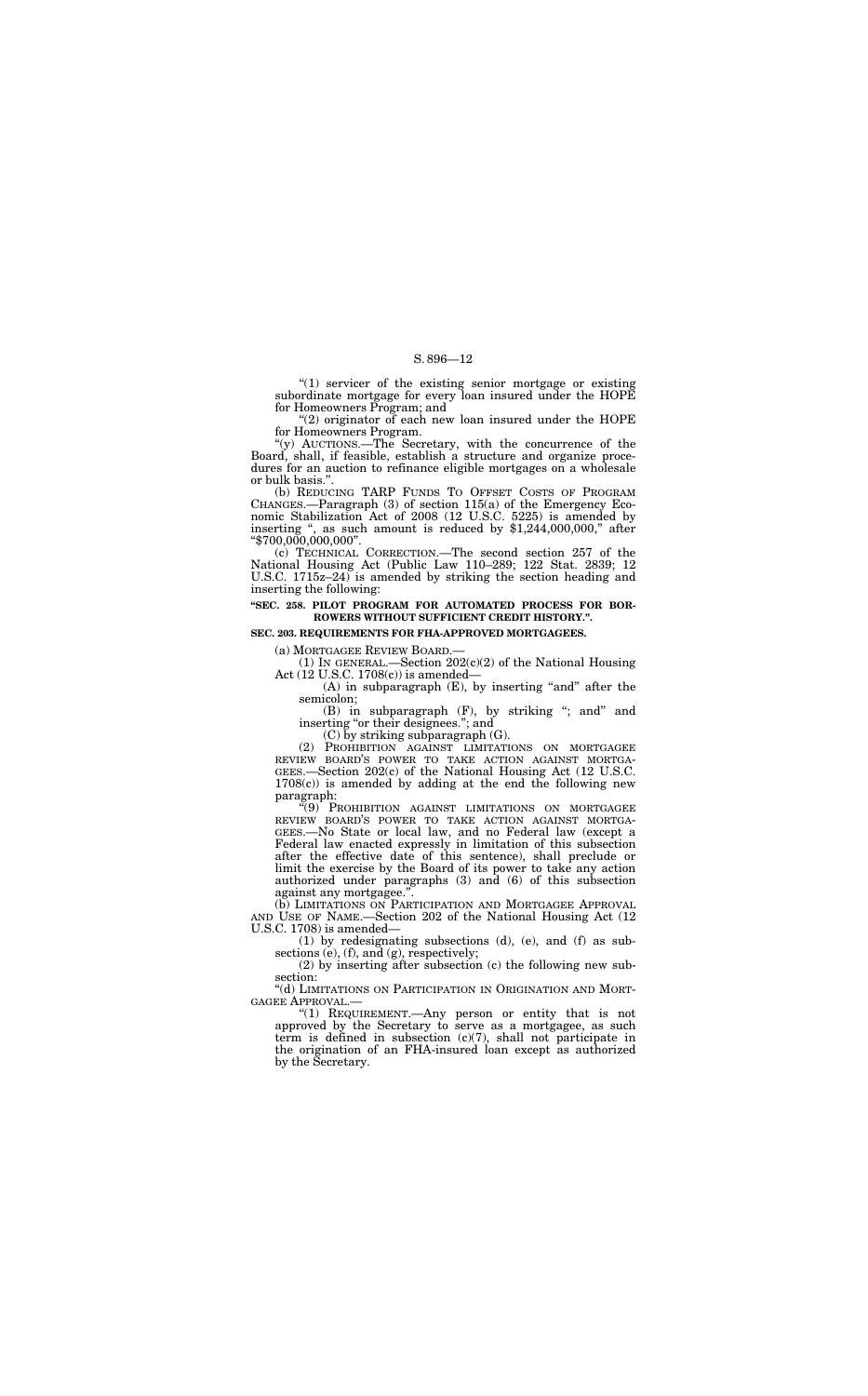"(2) ELIGIBILITY FOR APPROVAL.—In order to be eligible for approval by the Secretary, an applicant mortgagee shall not be, and shall not have any officer, partner, director, principal, manager, supervisor, loan processor, loan underwriter, or loan originator of the applicant mortgagee who is—

''(A) currently suspended, debarred, under a limited denial of participation (LDP), or otherwise restricted under part 25 of title 24 of the Code of Federal Regulations, 2 Code of Federal Regulations, part 180 as implemented by part 2424, or any successor regulations to such parts, or under similar provisions of any other Federal agency;

 $(C)$  subject to unresolved findings contained in a Department of Housing and Urban Development or other governmental audit, investigation, or review;

"(E) convicted of, or who has pled guilty or nolo contendre to, a felony related to participation in the real estate or mortgage loan industry—

"(i) during the 7-year period preceding the date" of the application for licensing and registration; or

''(B) under indictment for, or has been convicted of, an offense that reflects adversely upon the applicant's integrity, competence or fitness to meet the responsibilities of an approved mortgagee;

"(ii) at any time preceding such date of application, if such felony involved an act of fraud, dishonesty, or a breach of trust, or money laundering;

"(F) in violation of provisions of the S.A.F.E. Mortgage Licensing Act of 2008 (12 U.S.C. 5101 et seq.) or any applicable provision of State law; or

 $(G)$  in violation of any other requirement as established by the Secretary.

''(D) engaged in business practices that do not conform to generally accepted practices of prudent mortgagees or that demonstrate irresponsibility;

" $(1)$  to use the business name of the mortgagee that is registered with the Secretary in connection with such approval in all advertisements and promotional materials, as such terms are defined by the Secretary, relating to the business of such mortgagee in such mortgage insurance programs; and

 $\sqrt{2}$  to maintain copies of all such advertisements and promotional materials, in such form and for such period as the Secretary requires.''.

(1) by inserting ''or faces imminent default, as defined by the Secretary" after "default";

''(3) RULEMAKING AND IMPLEMENTATION.—The Secretary shall conduct a rulemaking to carry out this subsection. The Secretary shall implement this subsection not later than the expiration of the 60-day period beginning upon the date of the enactment of this subsection by notice, mortgagee letter, or interim final regulations, which shall take effect upon issuance.''; and

(3) by adding at the end the following new subsection: "(h) USE OF NAME.—The Secretary shall, by regulation, require each mortgagee approved by the Secretary for participation in the FHA mortgage insurance programs of the Secretary—

(c) PAYMENT FOR LOSS MITIGATION.—Section 204(a)(2) of the National Housing Act (12 U.S.C. 1710(a)(2)) is amended—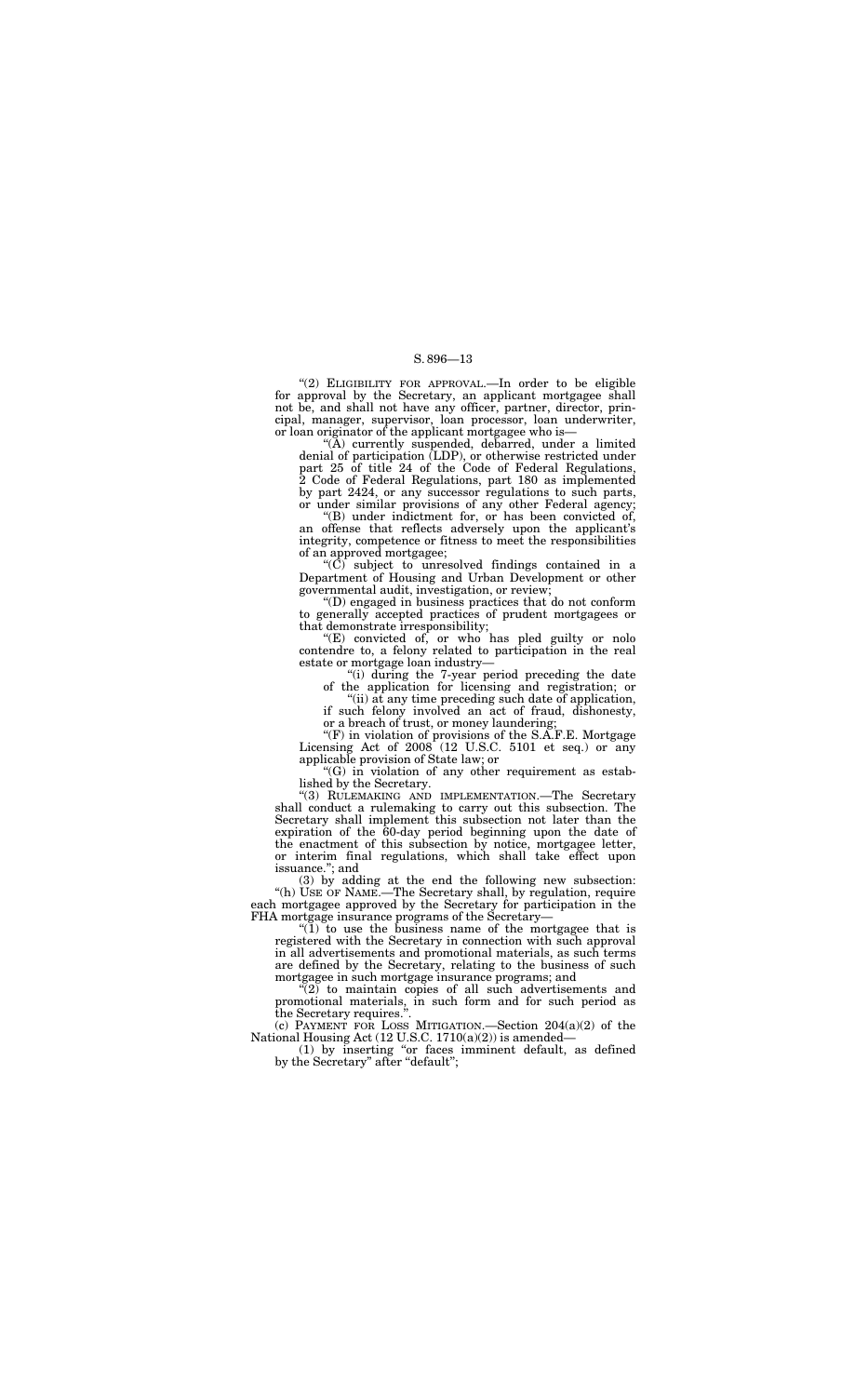(2) by inserting ''support for borrower housing counseling, partial claims, borrower incentives, preforeclosure sale," after 'loan modification,"; and

(3) by striking " $204(a)(1)(A)$ " and inserting "subsection"  $(a)(1)(A)$  or section 230 $(c)$ ".

(C) by inserting ''preforeclosure sale, support for borrower housing counseling, subordinate lien resolution, borrower incentives," after "loan modification,";

(d) PAYMENT OF FHA MORTGAGE INSURANCE BENEFITS.—

(1) ADDITIONAL LOSS MITIGATION ACTIONS.—Section 230(a) of the National Housing Act (12 U.S.C. 1715u(a)) is amended—

(D) by inserting "as required," after "deeds in lieu of foreclosure,''; and

(E) by inserting "or section  $230(c)$ ," before "as provided''.

(A) by inserting ''or imminent default, as defined by the Secretary'' after ''default'';

(B) by striking ''loss'' and inserting ''loan'';

"(1) ESTABLISHMENT OF PROGRAM.—The Secretary may establish a program for payment of a partial claim to a mortgagee that agrees to apply the claim amount to payment of a mortgage on a 1- to 4-family residence that is in default or faces imminent default, as defined by the Secretary.

"(2) PAYMENTS AND EXCEPTIONS.—Any payment of a partial claim under the program established in paragraph (1) to a mortgagee shall be made in the sole discretion of the Secretary and on terms and conditions acceptable to the Secretary, except that—

(2) AMENDMENT TO PARTIAL CLAIM AUTHORITY.—Section 230(b) of the National Housing Act (12 U.S.C. 1715u(b)) is amended to read as follows:

"(B) the amount of the partial claim payment shall first be applied to any arrearage on the mortgage, and may also be applied to achieve principal reduction;

''(b) PAYMENT OF PARTIAL CLAIM.—

 $E(E)$  expenses related to the partial claim or modification may not be charged to the borrower;

" $(F)$  loans may be modified to extend the term of the mortgage to a maximum of 40 years from the date of the modification; and

"(3) PAYMENTS IN CONNECTION WITH CERTAIN ACTIVITIES.-The Secretary may pay the mortgagee, from the appropriate

''(A) the amount of the payment shall be in an amount determined by the Secretary, not to exceed an amount equivalent to 30 percent of the unpaid principal balance of the mortgage and any costs that are approved by the Secretary;

''(C) the mortgagor shall agree to repay the amount of the insurance claim to the Secretary upon terms and conditions acceptable to the Secretary;

''(D) the Secretary may permit compensation to the mortgagee for lost income on monthly payments, due to a reduction in the interest rate charged on the mortgage;

''(G) the Secretary may permit incentive payments to the mortgagee, on the borrower's behalf, based on successful performance of a modified mortgage, which shall be used to reduce the amount of principal indebtedness.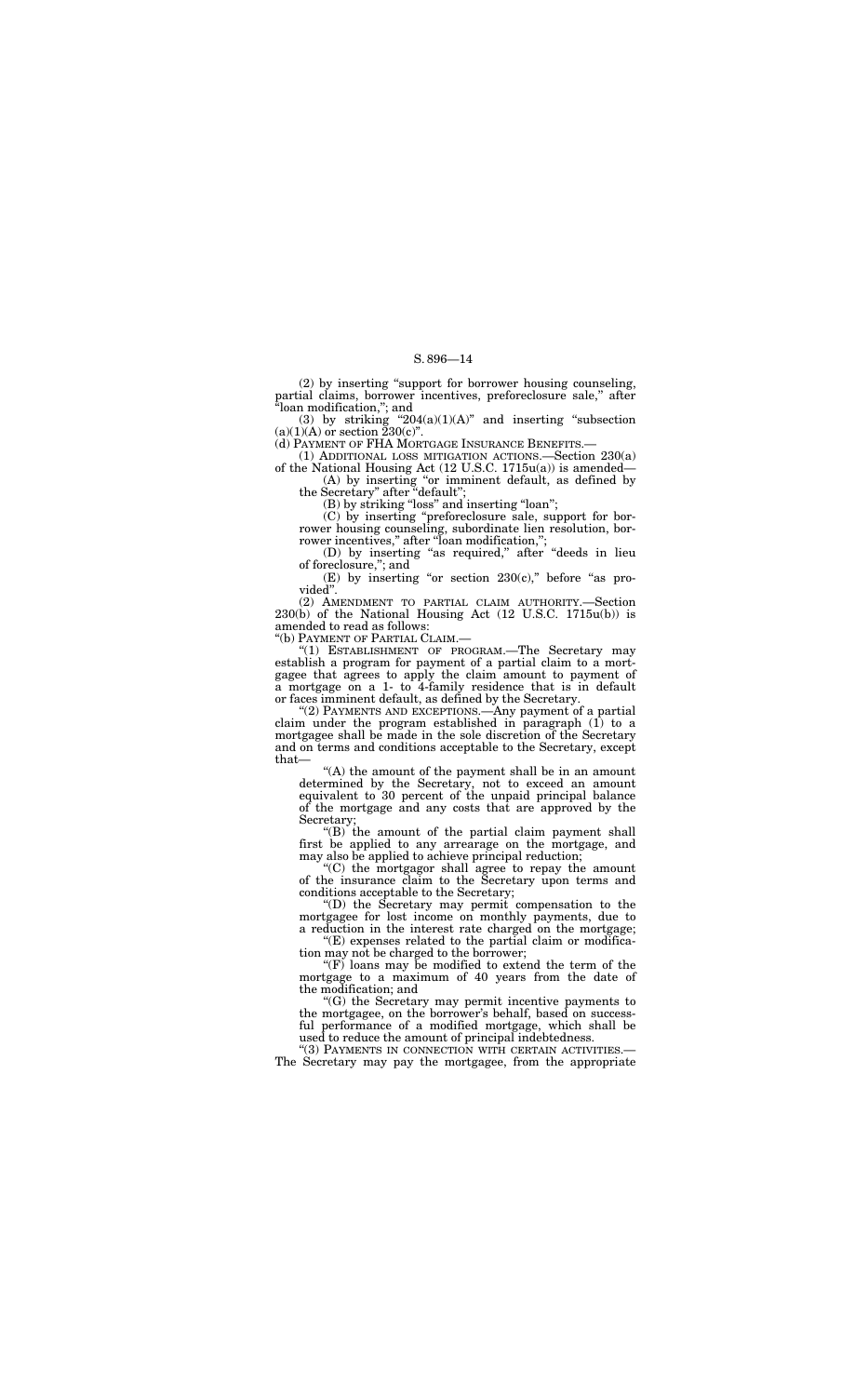insurance fund, in connection with any activities that the mortgagee is required to undertake concerning repayment by the mortgagor of the amount owed to the Secretary.

(3) ASSIGNMENT.—Section 230(c) of the National Housing Act (12 U.S.C. 1715u(c)) is amended—

(A) by inserting " $(1)$ " after " $(c)$ ";

(iii) in clause (i) (as so redesignated), by inserting ''or facing imminent default, as defined by the Secretary" after "default"

(B) by redesignating paragraphs (1), (2), and (3) as subparagraphs (A), (B), and (C), respectively;

 $(C)$  in paragraph  $(1)(B)$  (as so redesignated)-

(D) in paragraph  $(1)(C)$  (as so redesignated), by striking "under a program under this subsection" and inserting ''under this paragraph''; and

(i) by redesignating subparagraphs (A), (B), and (C) as clauses (i), (ii), and (iii), respectively;

(ii) in the matter preceding clause (i) (as so redesignated), by striking ''under a program under this subsection'' and inserting ''under this paragraph''; and

''(B) PAYMENT OF BENEFITS AND ASSIGNMENT.—In carrying out this paragraph, the Secretary may pay insurance benefits for a mortgage, in the amount determined in accordance with section 204(a)(5), without reduction for any amounts modified, but only upon the assignment, transfer, and delivery to the Secretary of all rights, interest, claims, evidence, and records with respect to the mortgage specified in clauses (i) through (iv) of section  $204(a)(1)(\tilde{A})$ .

(E) by adding at the end the following:

''(2) ASSIGNMENT AND LOAN MODIFICATION.—

" $(i)$  re-assign the mortgage to the mortgagee under terms and conditions as are agreed to by the mortgagee and the Secretary;

"(ii) act as a Government National Mortgage Association issuer, or contract with an entity for such purpose, in order to pool the mortgage into a Government National Mortgage Association security; or

''(A) AUTHORITY.—The Secretary may encourage loan modifications for eligible delinquent mortgages or mortgages facing imminent default, as defined by the Secretary, through the payment of insurance benefits and assignment of the mortgage to the Secretary and the subsequent modification of the terms of the mortgage according to a loan modification approved by the mortgagee.

"(iii) re-sell the mortgage in accordance with any program that has been established for purchase by the Federal Government of mortgages insured under this title, and the Secretary may coordinate standards for interest rate reductions available for loan modification with interest rates established for such purchase.

''(C) DISPOSITION.—After modification of a mortgage pursuant to this paragraph, the Secretary may provide insurance under this title for the mortgage. The Secretary may subsequently—

''(D) LOAN SERVICING.—In carrying out this paragraph, the Secretary may require the existing servicer of a mortgage assigned to the Secretary to continue servicing the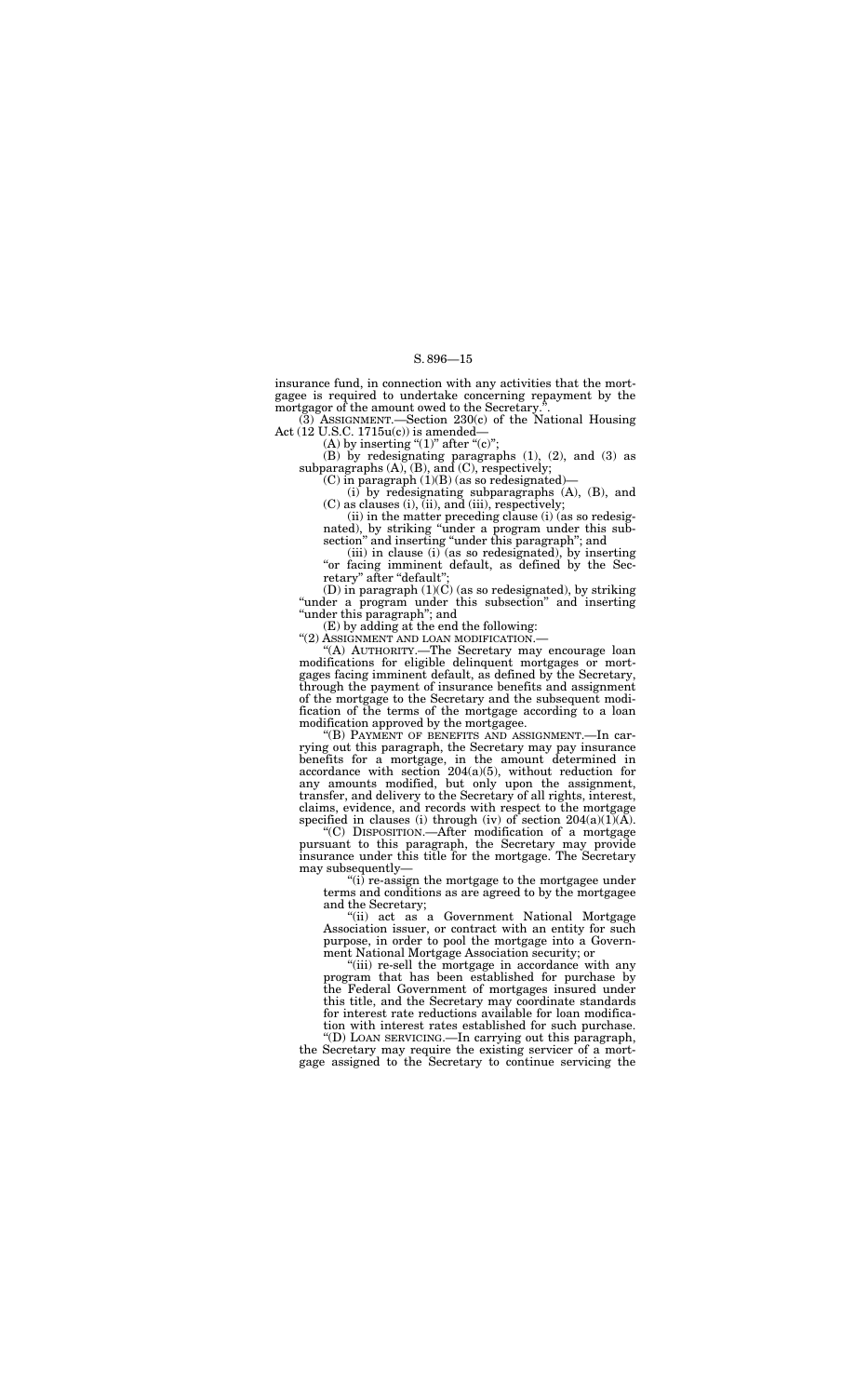mortgage as an agent of the Secretary during the period that the Secretary acquires and holds the mortgage for the purpose of modifying the terms of the mortgage, provided that the Secretary compensates the existing servicer appropriately, as such compensation is determined by the Secretary consistent, to the maximum extent possible, with section 203(b). If the mortgage is resold pursuant to subparagraph (C)(iii), the Secretary may provide for the existing servicer to continue to service the mortgage or may engage another entity to service the mortgage.''.

"(a) NOTIFICATION.—Upon the occurrence of any action described in subsection (b), an approved mortgagee shall immediately submit to the Secretary, in writing, notification of such occurrence.

(4) IMPLEMENTATION.—The Secretary of Housing and Urban Development may implement the amendments made by this subsection through notice or mortgagee letter.

"(1) The debarment, suspension or a Limited Denial of Participation (LDP), or application of other sanctions, other exclusions, fines, or penalties applied to the mortgagee or to any officer, partner, director, principal, manager, supervisor, loan processor, loan underwriter, or loan originator of the mortgagee pursuant to applicable provisions of State or Federal law.

(e) CHANGE OF STATUS.—The National Housing Act is amended by striking section 532 (12 U.S.C. 1735f–10) and inserting the following new section:

"(2) The revocation of a State-issued mortgage loan originator license issued pursuant to the S.A.F.E. Mortgage Licensing Act of 2008 (12 U.S.C. 5101 et seq.) or any other similar declaration of ineligibility pursuant to State law.''.

#### **''SEC. 532. CHANGE OF MORTGAGEE STATUS.**

(i) in the matter preceding subparagraph (A), by inserting "or any of its owners, officers, or directors' after "mortgagee or lender"

''(b) ACTIONS.—The actions described in this subsection are as follows:

> (ii) in subparagraph  $(H)$ , by striking "title I" and all that follows through ''under this Act.'' and inserting ''title I or II of this Act, or any implementing regulation, handbook, or mortgagee letter that is issued under this Act.''; and

"(K) Violation of section  $202(d)$  of this Act (12 U.S.C.) 1708(d)).

(f) CIVIL MONEY PENALTIES.—Section 536 of the National Housing Act (12 U.S.C. 1735f–14) is amended—

 $(1)$  in subsection  $(b)$ –

 $(A)$  in paragraph  $(1)$ —

(iii) by inserting after subparagraph (J) the following:

''(L) Use of 'Federal Housing Administration', 'Department of Housing and Urban Development', 'Government National Mortgage Association', 'Ginnie Mae', the acronyms 'HUD', 'FHA', or 'GNMA', or any official seal or logo of the Department of Housing and Urban Development, except as authorized by the Secretary.'';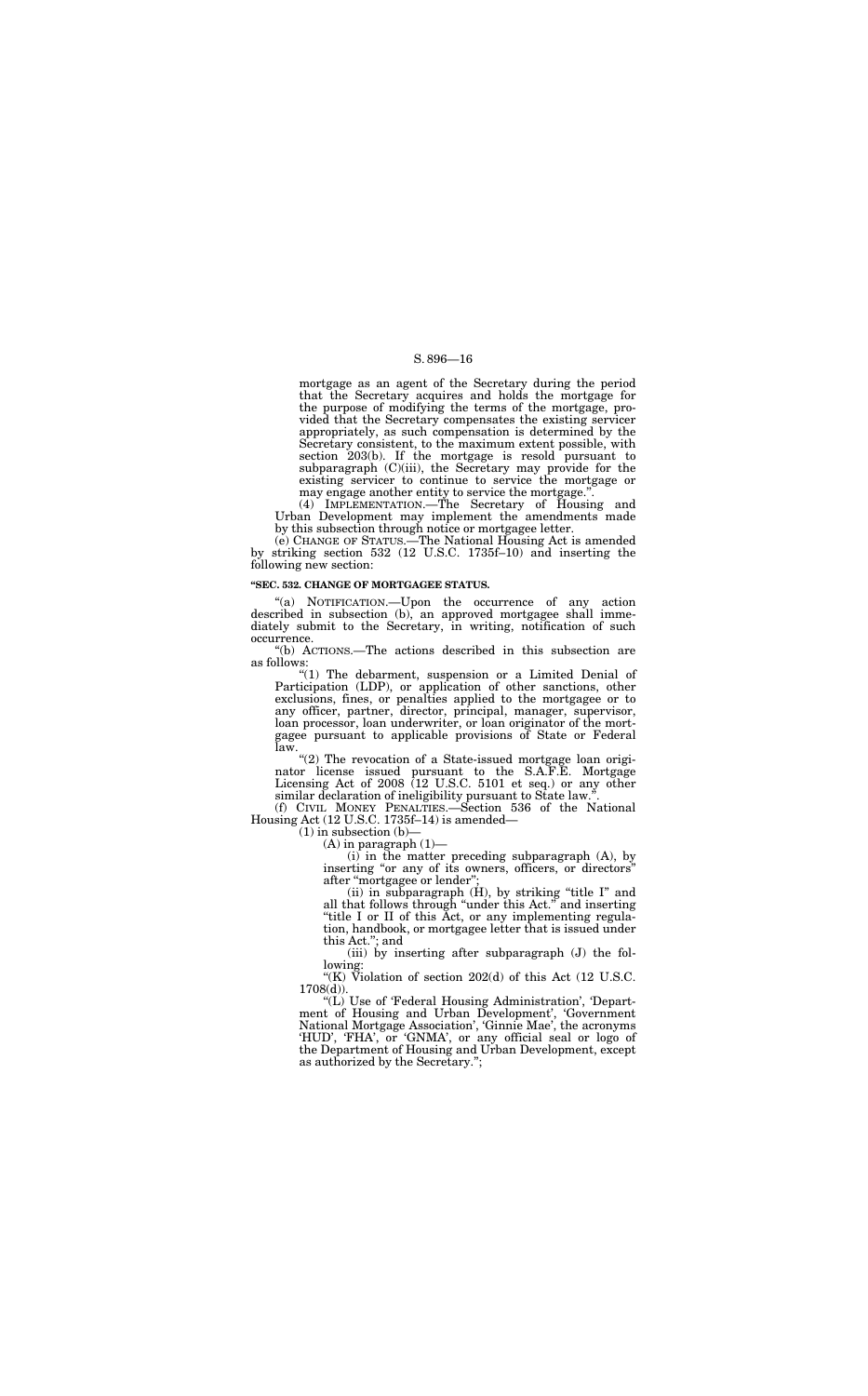(B) in paragraph (2)—

 $(i)$  in subparagraph  $(B)$ , by striking "or" at the end;

(ii) in subparagraph (C), by striking the period at the end and inserting ''; or''; and

 $\mathrm{``(D)}$  causing or participating in any of the violations set forth in paragraph (1) of this subsection.''; and

(iii) by adding at the end the following new subparagraph:

(C) by amending paragraph (3) to read as follows: ''(3) PROHIBITION AGAINST MISLEADING USE OF FEDERAL ENTITY DESIGNATION.—The Secretary may impose a civil money penalty, as adjusted from time to time, under subsection (a) for any use of 'Federal Housing Administration', 'Department of Housing and Urban Development', 'Government National Mortgage Association', 'Ginnie Mae', the acronyms 'HUD', 'FHA', or 'GNMA', or any official seal or logo of the Department of Housing and Urban Development, by any person, party, company, firm, partnership, or business, including sellers of real estate, closing agents, title companies, real estate agents, mortgage brokers, appraisers, loan correspondents, and dealers, except as authorized by the Secretary.''; and

(2) in subsection (g), by striking ''The term'' and all that follows through the end of the sentence and inserting ''For purposes of this section, a person acts knowingly when a person has actual knowledge of acts or should have known of the acts.''.

(g) EXPANDED REVIEW OF FHA MORTGAGEE APPLICANTS AND NEWLY APPROVED MORTGAGEES.—Not later than the expiration of the 3-month period beginning upon the date of the enactment of this Act, the Secretary of Housing and Urban Development shall—

(1) expand the existing process for reviewing new applicants for approval for participation in the mortgage insurance programs of the Secretary for mortgages on 1- to 4-family residences for the purpose of identifying applicants who represent a high risk to the Mutual Mortgage Insurance Fund; and

(2) implement procedures that, for mortgagees approved during the 12-month period ending upon such date of enactment—

(A) expand the number of mortgages originated by such mortgagees that are reviewed for compliance with applicable laws, regulations, and policies; and

(B) include a process for random reviews of such mortgagees and a process for reviews that is based on volume of mortgages originated by such mortgagees.

#### **SEC. 204. ENHANCEMENT OF LIQUIDITY AND STABILITY OF INSURED DEPOSITORY INSTITUTIONS TO ENSURE AVAILABILITY OF CREDIT AND REDUCTION OF FORECLOSURES.**

(a) TEMPORARY INCREASE IN DEPOSIT INSURANCE EXTENDED.— Section 136 of the Emergency Economic Stabilization Act of 2008 (12 U.S.C. 5241) is amended—

 $(1)$  in subsection  $(a)$ 

(A) in paragraph (1), by striking ''December 31, 2009'' and inserting ''December 31, 2013'';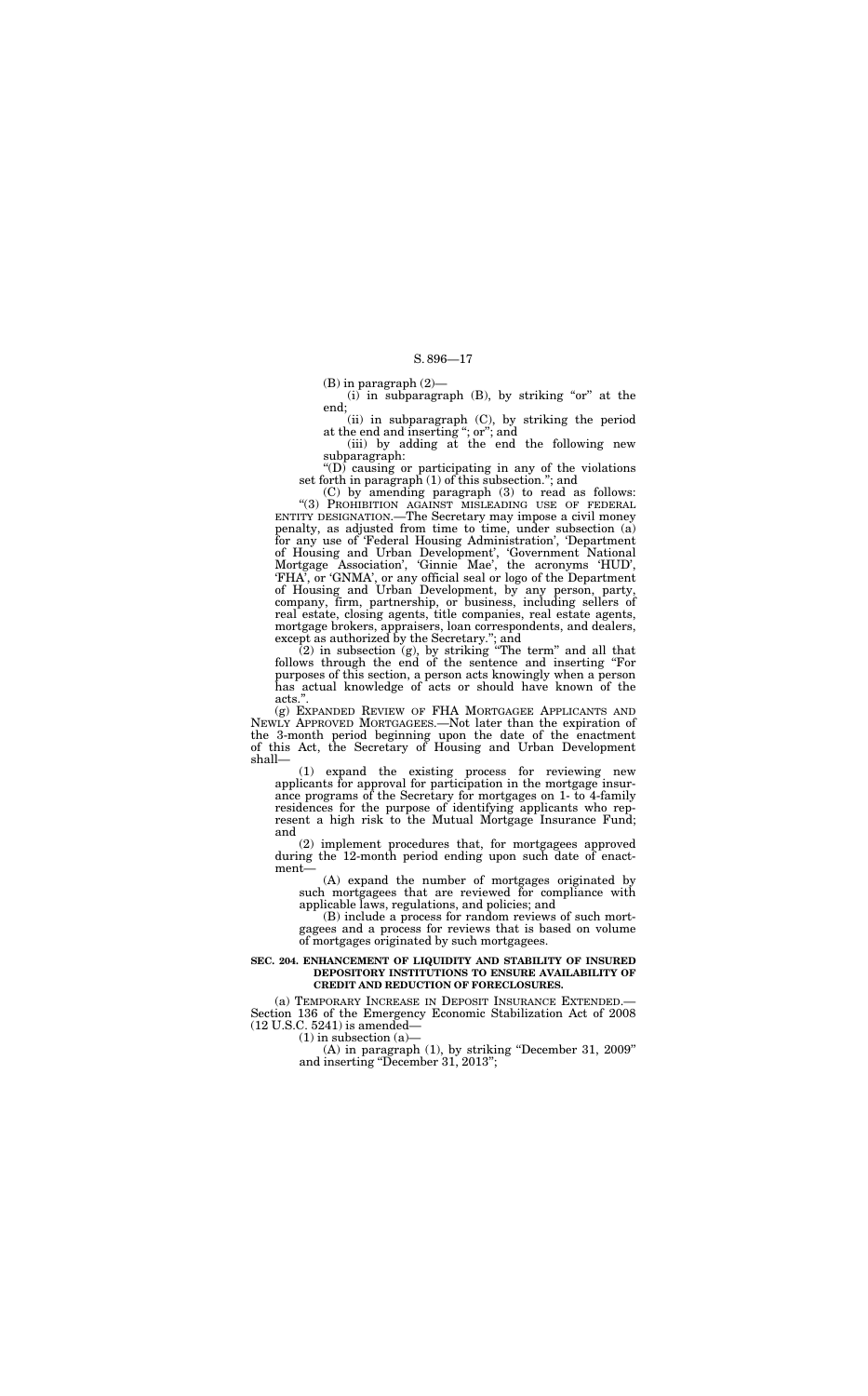(B) by striking paragraph (2);

(C) by redesignating paragraph (3) as paragraph (2); and

(D) in paragraph (2), as so redesignated, by striking ''December 31, 2009'' and inserting ''December 31, 2013''; and

 $(2)$  in subsection  $(b)$ —

(A) in paragraph (1), by striking ''December 31, 2009'' and inserting ''December 31, 2013'';

(B) by striking paragraph (2);

(C) by redesignating paragraph (3) as paragraph (2); and

(D) in paragraph (2), as so redesignated, by striking ''December 31, 2009'' and inserting ''December 31, 2013''; and

''(A) RECOMMENDATIONS FOR INCREASE.—During the period beginning on the date of enactment of this paragraph and ending on December 31, 2010, if, upon the written recommendation of the Board of Directors (upon a vote of not less than two-thirds of the members of the Board of Directors) and the Board of Governors of the Federal Reserve System (upon a vote of not less than two-thirds of the members of such Board), the Secretary of the Treasury (in consultation with the President) determines that additional amounts above the \$100,000,000,000 amount specified in paragraph (1) are necessary, such amount shall be increased to the amount so determined to be necessary, not to exceed \$500,000,000,000.<br>"(B) REPORT REQUIRED.—If the borrowing authority of

(b) EXTENSION OF RESTORATION PLAN PERIOD.—Section  $7(b)(3)(E)(ii)$  of the Federal Deposit Insurance Act (12 U.S.C.  $1817(b)(3)(E)(ii)$  is amended by striking "5-year period" and inserting ''8-year period''.

(c) FDIC AND NCUA BORROWING AUTHORITY.—

(1) FDIC.—Section 14(a) of the Federal Deposit Insurance Act (12 U.S.C. 1824(a)) is amended—

(A) by striking ''\$30,000,000,000'' and inserting ''\$100,000,000,000'';

(B) by striking ''The Corporation is authorized'' and inserting the following:

''(1) IN GENERAL.—The Corporation is authorized'';

(C) by striking ''There are hereby'' and inserting the following:

''(2) FUNDING.—There are hereby''; and

the Corporation is increased above  $$100,000,000,000$  pursuant to subparagraph (A), the Corporation shall promptly submit a report to the Committee on Banking, Housing, and Urban Affairs of the Senate and the Committee on Financial Services of the House of Representatives describing the reasons and need for the additional borrowing authority and its intended uses.

(D) by adding at the end the following:

''(3) TEMPORARY INCREASES AUTHORIZED.—

''(C) RESTRICTION ON USAGE.—The Corporation may not borrow pursuant to subparagraph (A) to fund obligations of the Corporation incurred as a part of a program established by the Secretary of the Treasury pursuant to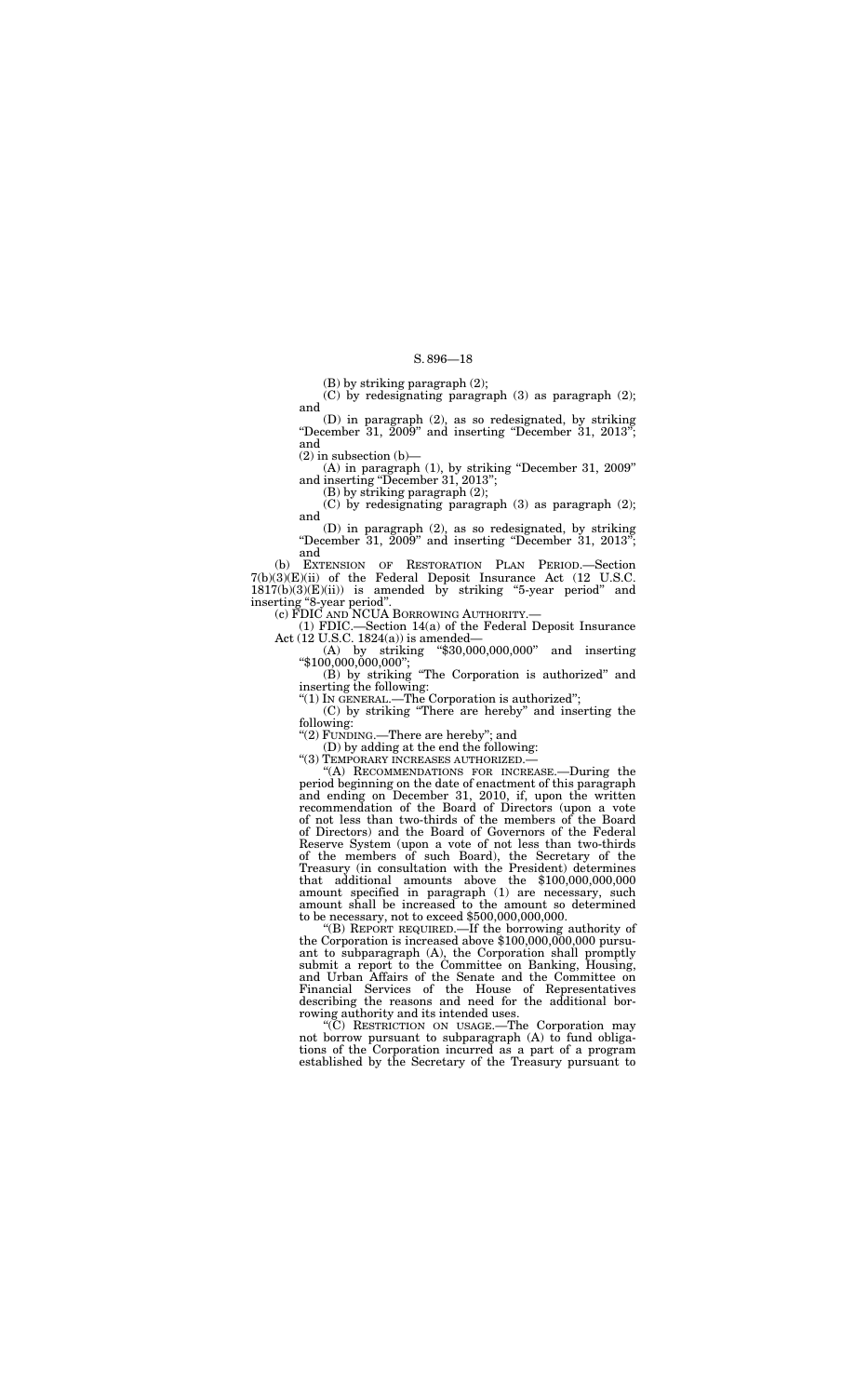the Emergency Economic Stabilization Act of 2008 to purchase or guarantee assets."

(2) NCUA.—Section 203(d)(1) of the Federal Credit Union Act  $(12 \text{ U.S.C. } 1783(d)(1))$  is amended to read as follows:

''(1) If, in the judgment of the Board, a loan to the insurance fund, or to the stabilization fund described in section 217 of this title, is required at any time for purposes of this subchapter, the Secretary of the Treasury shall make the loan, but loans under this paragraph shall not exceed in the aggregate \$6,000,000,000 outstanding at any one time. Except as otherwise provided in this subsection, section 217, and in subsection (e) of this section, each loan under this paragraph shall be made on such terms as may be fixed by agreement between the Board and the Secretary of the Treasury.

(3) TEMPORARY INCREASES OF BORROWING AUTHORITY FOR NCUA.—Section 203(d) of the Federal Credit Union Act (12 U.S.C. 1783(d)) is amended by adding at the end the following: ''(4) TEMPORARY INCREASES AUTHORIZED.—

(d) EXPANDING SYSTEMIC RISK SPECIAL ASSESSMENTS.—Section  $13(c)(4)(G)(ii)$  of the Federal Deposit Insurance Act (12 U.S.C.  $1823(c)(4)(G)(ii)$  is amended to read as follows:

"(ii) REPAYMENT OF LOSS.—

''(A) RECOMMENDATIONS FOR INCREASE.—During the period beginning on the date of enactment of this paragraph and ending on December 31, 2010, if, upon the written recommendation of the Board (upon a vote of not less than two-thirds of the members of the Board) and the Board of Governors of the Federal Reserve System (upon a vote of not less than two-thirds of the members of such Board), the Secretary of the Treasury (in consultation with the President) determines that additional amounts above the \$6,000,000,000 amount specified in paragraph (1) are necessary, such amount shall be increased to the amount so determined to be necessary, not to exceed \$30,000,000,000.

> ''(II) TREATMENT OF DEPOSITORY INSTITUTION HOLDING COMPANIES.—For purposes of this clause, sections  $7(c)(2)$  and  $18(h)$  shall apply to depository

''(B) REPORT REQUIRED.—If the borrowing authority of the Board is increased above \$6,000,000,000 pursuant to subparagraph (A), the Board shall promptly submit a report to the Committee on Banking, Housing, and Urban Affairs of the Senate and the Committee on Financial Services of the House of Representatives describing the reasons and need for the additional borrowing authority and its intended uses.''.

> ''(I) IN GENERAL.—The Corporation shall recover the loss to the Deposit Insurance Fund arising from any action taken or assistance provided with respect to an insured depository institution under clause (i) from 1 or more special assessments on insured depository institutions, depository institution holding companies (with the concurrence of the Secretary of the Treasury with respect to holding companies), or both, as the Corporation determines to be appropriate.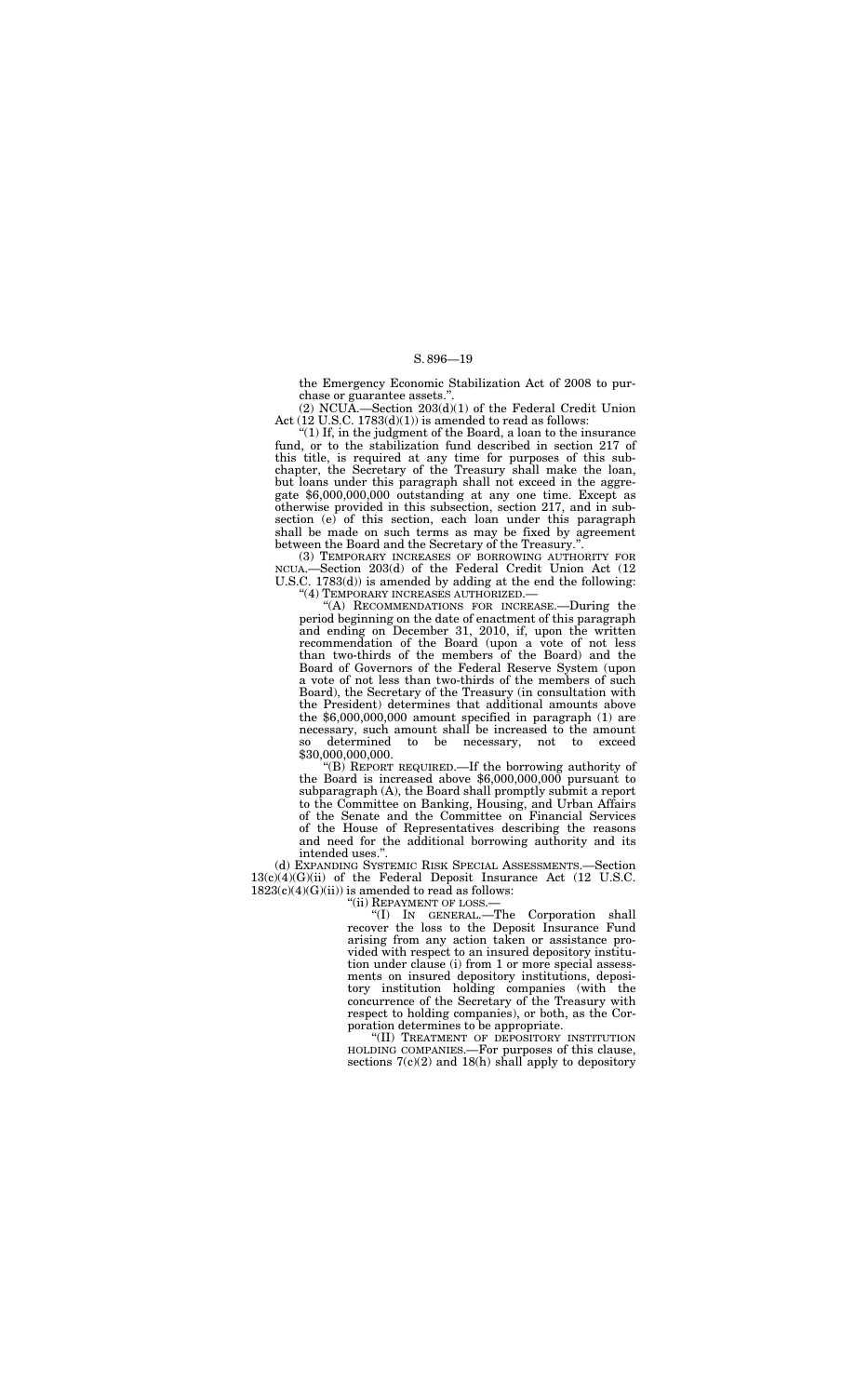institution holding companies as if they were insured depository institutions.

''(III) REGULATIONS.—The Corporation shall prescribe such regulations as it deems necessary to implement this clause. In prescribing such regulations, defining terms, and setting the appropriate assessment rate or rates, the Corporation shall establish rates sufficient to cover the losses incurred as a result of the actions of the Corporation under clause (i) and shall consider: the types of entities that benefit from any action taken or assistance provided under this subparagraph; economic conditions, the effects on the industry, and such other factors as the Corporation deems appropriate and relevant to the action taken or the assistance provided. Any funds so collected that exceed actual losses shall be placed in the Deposit Insurance Fund.''.

(e) ESTABLISHMENT OF A NATIONAL CREDIT UNION SHARE INSUR-ANCE FUND RESTORATION PLAN PERIOD.—Section 202(c)(2) of the Federal Credit Union Act  $(12 \text{ U.S.C. } 1782(c)(2))$  is amended by adding at the end the following new subparagraph:

> "(ii) REQUIREMENTS OF RESTORATION PLAN.—A restoration plan meets the requirements of this clause if the plan provides that the equity ratio of the Fund will meet or exceed the minimum amount specified in subparagraph (C) before the end of the 8-year period beginning upon the implementation of the plan (or such longer period as the Board may determine to be necessary due to extraordinary circumstances).

''(D) FUND RESTORATION PLANS.—

''(i) IN GENERAL.—Whenever—

"(iii) TRANSPARENCY.—Not more than 30 days after the Board establishes and implements a restoration plan under clause (i), the Board shall publish in the Federal Register a detailed analysis of the factors considered and the basis for the actions taken with regard to the plan.''.

''(I) the Board projects that the equity ratio of the Fund will, within 6 months of such determination, fall below the minimum amount specified in subparagraph (C); or

''(II) the equity ratio of the Fund actually falls below the minimum amount specified in subparagraph (C) without any determination under subclause (I) having been made,

the Board shall establish and implement a restoration plan within 90 days that meets the requirements of clause (ii) and such other conditions as the Board determines to be appropriate.

(f) TEMPORARY CORPORATE CREDIT UNION STABILIZATION FUND.—

(1) ESTABLISHMENT OF STABILIZATION FUND.—Title II of the Federal Credit Union Act (12 U.S.C. 1781 et seq.) is amended by adding at the end the following new section: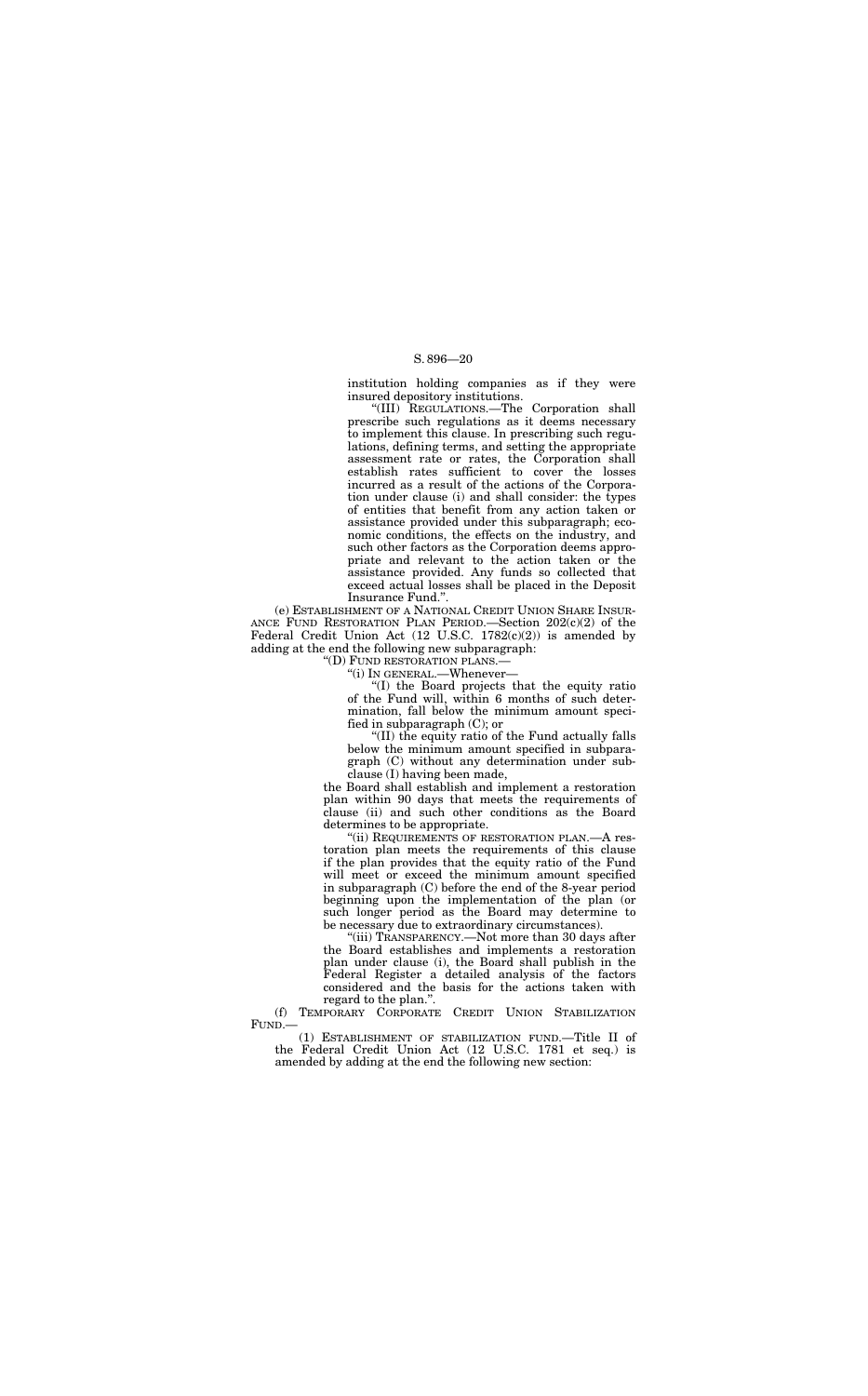#### **''SEC. 217. TEMPORARY CORPORATE CREDIT UNION STABILIZATION FUND.**

"(a) ESTABLISHMENT OF STABILIZATION FUND.—There is hereby created in the Treasury of the United States a fund to be known as the 'Temporary Corporate Credit Union Stabilization Fund.' The Board will administer the Stabilization Fund as prescribed by section 209.

"(1) All payments other than administrative payments shall be connected to the conservatorship, liquidation, or threatened conservatorship or liquidation, of a corporate credit union.

"(2) Prior to authorizing each payment the Board shall-

''(b) EXPENDITURES FROM STABILIZATION FUND.—Money in the Stabilization Fund shall be available upon requisition by the Board, without fiscal year limitation, for making payments for the purposes described in section 203(a), subject to the following additional limitations:

> "(A) certify that, absent the existence of the Stabilization Fund, the Board would have made the identical payment out of the National Credit Union Share Insurance Fund (Insurance Fund); and

> "(A) IN GENERAL.—The advances made under this section shall be repaid by the Stabilization Fund, and interest on such advance shall be paid, to the General fund of the Treasury.

> ''(B) report each such certification to the Committee on Banking, Housing, and Urban Affairs of the Senate and the Committee on Financial Services of the House of Representatives.

''(c) AUTHORITY TO BORROW.—

"(3) REPAYMENT SCHEDULE.—The Stabilization Fund shall repay the advances on a first-in, first-out basis, with interest on the amount repaid, at times and dates determined by the Board at its discretion. All advances shall be repaid not later than the date of the seventh anniversary of the first advance to the Stabilization Fund, unless the Board extends this final repayment date. The Board shall obtain the concurrence of the Secretary of the Treasury on any proposed extension, including the terms and conditions of the extended repayment. ''(d) ASSESSMENT TO REPAY ADVANCES.—At least 90 days prior

to each repayment described in subsection  $(c)(3)$ , the Board shall

''(1) IN GENERAL.—The Stabilization Fund is authorized to borrow from the Secretary of the Treasury from time-totime as deemed necessary by the Board. The maximum outstanding amount of all borrowings from the Treasury by the Stabilization Fund and the National Credit Union Share Insurance Fund, combined, is limited to the amount provided for in section 203(d)(1), including any authorized increases in that amount.

''(2) REPAYMENT OF ADVANCES.—

''(B) VARIABLE RATE OF INTEREST.—The Secretary of the Treasury shall make the first rate determination at the time of the first advance under this section and shall reset the rate again for all advances on each anniversary of the first advance. The interest rate shall be equal to the average market yield on outstanding marketable obligations of the United States with remaining periods to maturity equal to 12 months.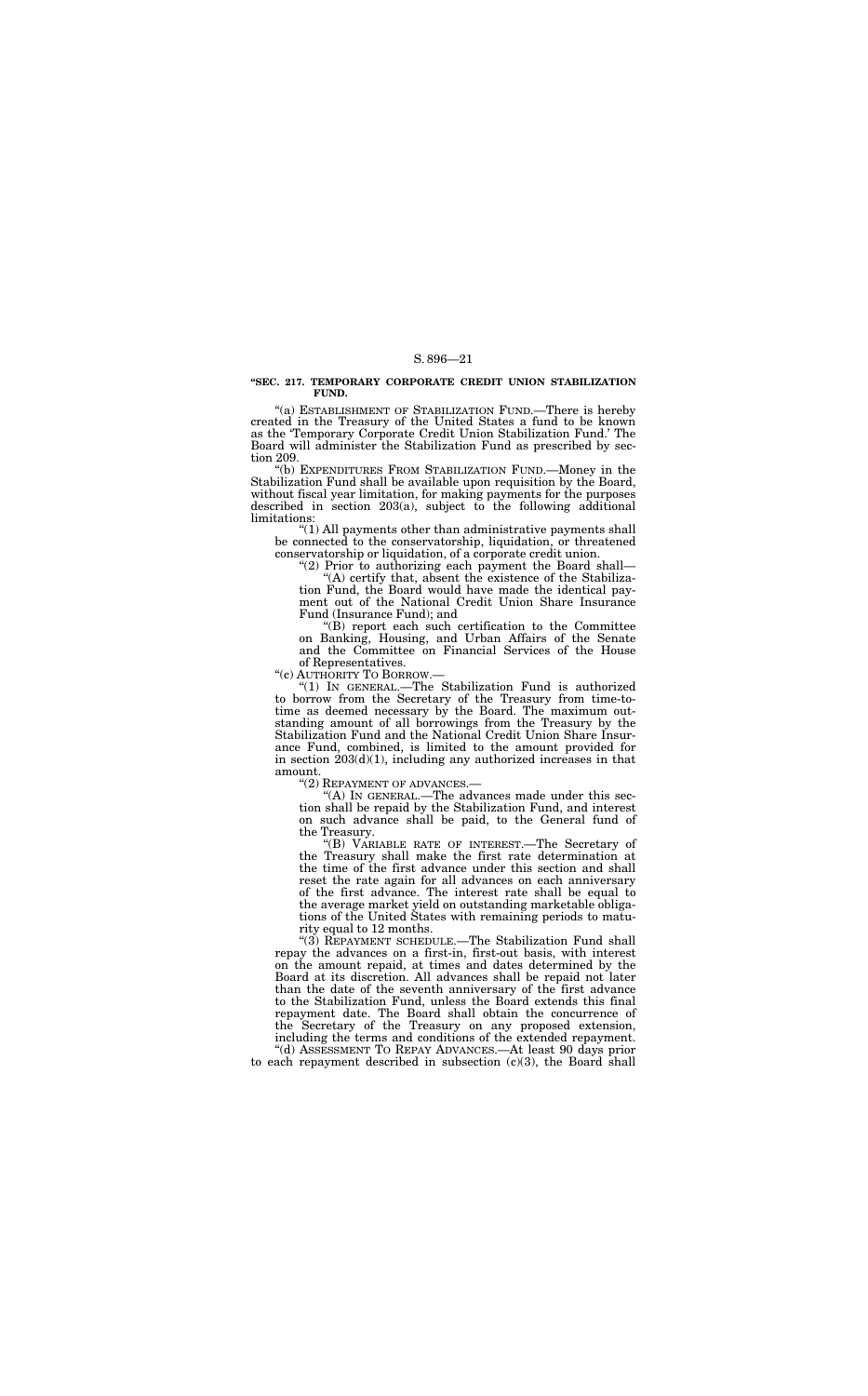set the amount of the upcoming repayment and determine if the Stabilization Fund will have sufficient funds to make the repayment. If the Stabilization Fund might not have sufficient funds to make the repayment, the Board shall assess each federally insured credit union a special premium due and payable within 60 days in an aggregate amount calculated to ensure the Stabilization Fund is able to make the repayment. The premium charge for each credit union shall be stated as a percentage of its insured shares as represented on the credit union's previous call report. The percentage shall be identical for each credit union. Any credit union that fails to make timely payment of the special premium is subject to the procedures and penalties described under subsections (d), (e), and (f) of section 202.

''(e) DISTRIBUTIONS FROM INSURANCE FUND.—At the end of any calendar year in which the Stabilization Fund has an outstanding advance from the Treasury, the Insurance Fund is prohibited from making the distribution to insured credit unions described in section 202(c)(3). In lieu of the distribution described in that section, the Insurance Fund shall make a distribution to the Stabilization Fund of the maximum amount possible that does not reduce the Insurance Fund's equity ratio below the normal operating level and does not reduce the Insurance Fund's available assets ratio below 1.0 percent.

"(g) REPORTS.—The Board shall submit an annual report to Congress on the financial condition and the results of the operation of the Stabilization Fund. The report is due to Congress within 30 days after each anniversary of the first advance made under subsection (c)(1). Because the Fund will use advances from the Treasury to meet corporate stabilization costs with full repayment of borrowings to Treasury at the Board's discretion not due until 7 years from the initial advance, to the extent operating expenses of the Fund exceed income, the financial condition of the Fund may reflect a deficit. With planned and required future repayments, the Board shall resolve all deficits prior to termination of the Fund.

''(f) INVESTMENT OF STABILIZATION FUND ASSETS.—The Board may request the Secretary of the Treasury to invest such portion of the Stabilization Fund as is not, in the Board's judgment, required to meet the current needs of the Stabilization Fund. Such investments shall be made by the Secretary of the Treasury in public debt securities, with maturities suitable to the needs of the Stabilization Fund, as determined by the Board, and bearing interest at a rate determined by the Secretary of the Treasury, taking into consideration current market yields on outstanding marketable obligations of the United States of comparable maturity.

(2) CONFORMING AMENDMENT.—Section  $202(c)(3)(A)$  of the Federal Credit Union Act (12 U.S.C. 1782(c)(3)(A)) is amended by inserting ", subject to the requirements of section  $217(e)$ , after ''The Board shall''.

''(h) CLOSING OF STABILIZATION FUND.—Within 90 days following the seventh anniversary of the initial Stabilization Fund advance, or earlier at the Board's discretion, the Board shall distribute any funds, property, or other assets remaining in the Stabilization Fund to the Insurance Fund and shall close the Stabilization Fund. If the Board extends the final repayment date as permitted under subsection  $(c)(3)$ , the mandatory date for closing the Stabilization Fund shall be extended by the same number of days.''.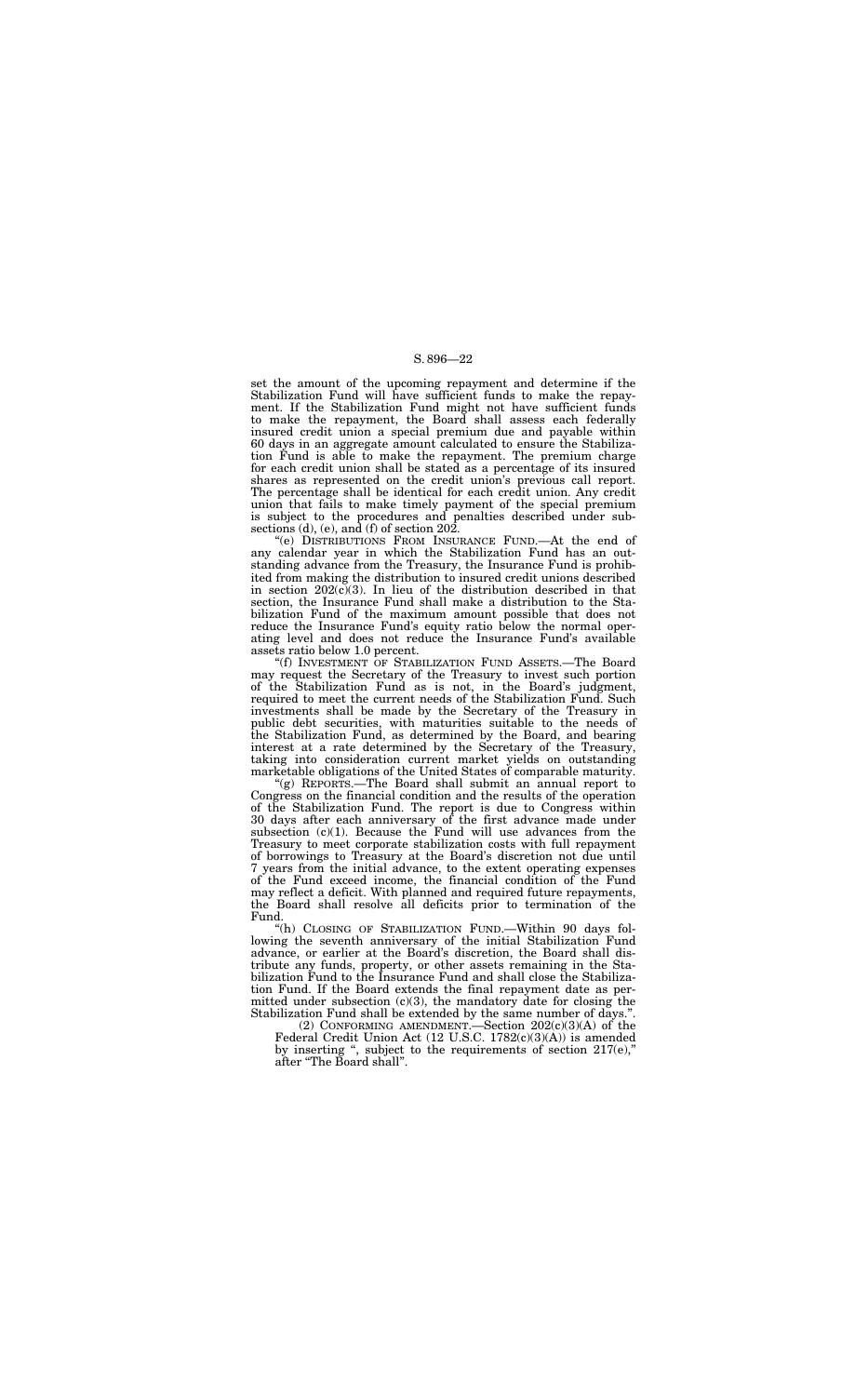In making any assistance available to prevent and mitigate foreclosures on residential properties, including any assistance for mortgage modifications, using any amounts made available to the Secretary of the Treasury under title I of the Emergency Economic Stabilization Act of 2008, the Secretary shall provide that the limitation on the maximum original principal obligation of a mortgage that may be modified, refinanced, made, guaranteed, insured, or otherwise assisted, using such amounts shall not be less than the dollar amount limitation on the maximum original principal obligation of a mortgage that may be purchased by the Federal Home Loan Mortgage Corporation that is in effect, at the time that the mortgage is modified, refinanced, made, guaranteed, insured, or otherwise assisted using such amounts, for the area in which the property involved in the transaction is located.

#### **SEC. 205. APPLICATION OF GSE CONFORMING LOAN LIMIT TO MORT-GAGES ASSISTED WITH TARP FUNDS.**

Section 255(b)(4) of the National Housing Act (12 U.S.C. 1715z–  $20(b)(4)$  is amended by striking subparagraph (B) and inserting:

#### **SEC. 206. MORTGAGES ON CERTAIN HOMES ON LEASED LAND.**

''(B) under a lease that has a term that ends no earlier than the minimum number of years, as specified by the Secretary, beyond the actuarial life expectancy of the mortgagor or comortgagor, whichever is the later date.''.

#### **SEC. 207. SENSE OF CONGRESS REGARDING MORTGAGE REVENUE BOND PURCHASES.**

It is the sense of the Congress that the Secretary of the Treasury should use amounts made available in this Act to purchase mortgage revenue bonds for single-family housing issued through State housing finance agencies and through units of local government and agencies thereof.

## **TITLE III—MORTGAGE FRAUD TASK FORCE**

#### **SEC. 301. SENSE OF CONGRESS ON ESTABLISHMENT OF A NATIONWIDE MORTGAGE FRAUD TASK FORCE.**

(a) IN GENERAL.—It is the sense of the Congress that the Department of Justice establish a Nationwide Mortgage Fraud Task Force (hereinafter referred to in this section as the ''Task Force'') to address mortgage fraud in the United States.

(b) SUPPORT.—If the Department of Justice establishes the Task Force referred to in subsection (a), it is the sense of the Congress that the Attorney General should provide the Task Force with the appropriate staff, administrative support, and other resources necessary to carry out the duties of the Task Force.

(c) MANDATORY FUNCTIONS.—If the Department of Justice establishes the Task Force referred to in subsection (a), it is the sense of the Congress that the Attorney General should—

(1) establish coordinating entities, and solicit the voluntary participation of Federal, State, and local law enforcement and prosecutorial agencies in such entities, to organize initiatives to address mortgage fraud, including initiatives to enforce State mortgage fraud laws and other related Federal and State laws;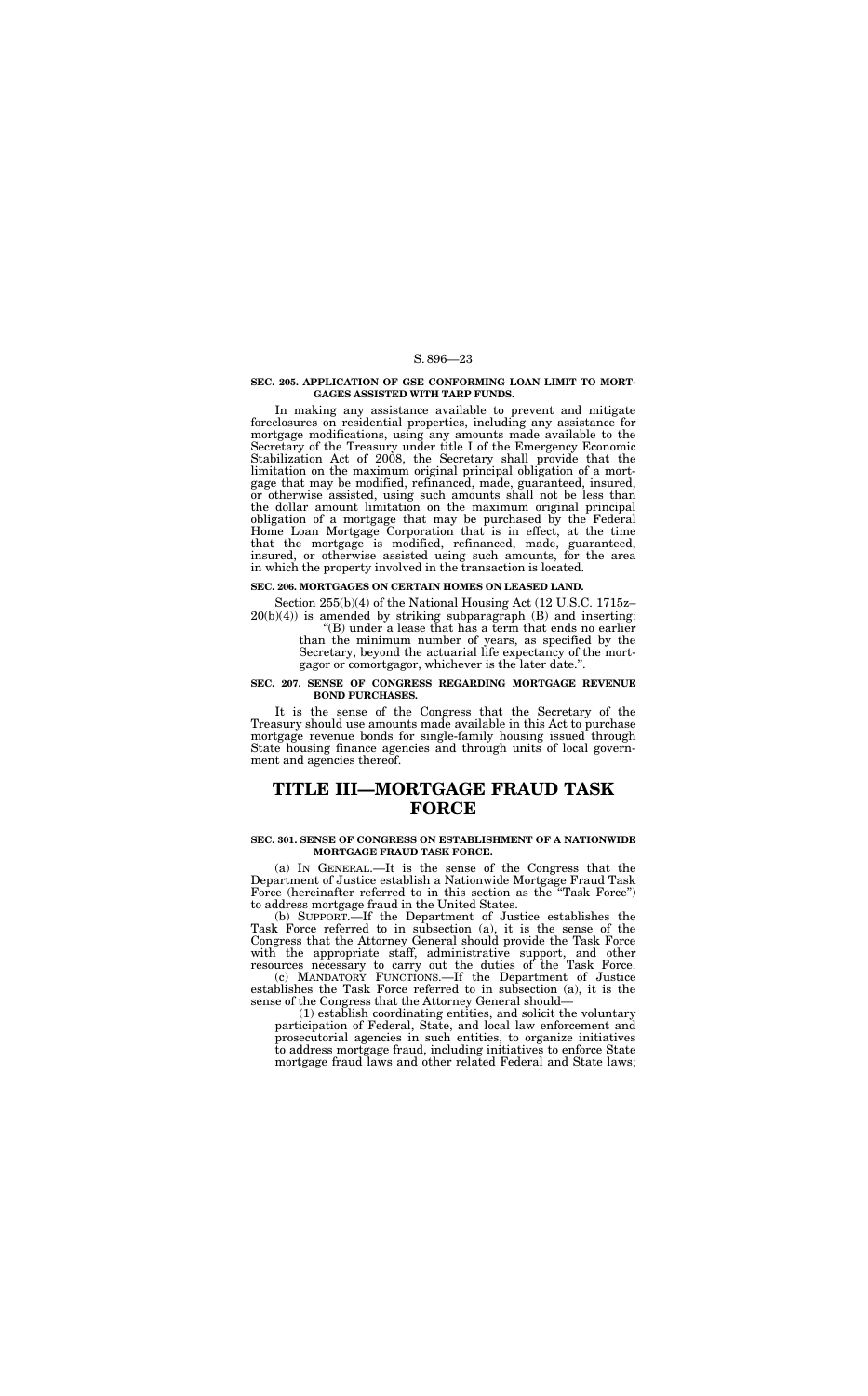(2) provide training to Federal, State, and local law enforcement and prosecutorial agencies with respect to mortgage fraud, including related Federal and State laws;

(3) collect and disseminate data with respect to mortgage fraud, including Federal, State, and local data relating to mortgage fraud investigations and prosecutions; and

(1) initiate and coordinate Federal mortgage fraud investigations and, through the coordinating entities described under subsection (c), State and local mortgage fraud investigations;

(4) perform other functions determined by the Attorney General to enhance the detection of, prevention of, and response to mortgage fraud in the United States.

(d) OPTIONAL FUNCTIONS.—If the Department of Justice establishes the Task Force referred to in subsection (a), it is the sense of the Congress that the Task Force should—

> (2) establish a toll-free hotline for— (A) reporting mortgage fraud;

(B) providing the public with access to information

and resources with respect to mortgage fraud; and

(C) directing reports of mortgage fraud to the appropriate Federal, State, and local law enforcement and prosecutorial agency, including to the appropriate branch of the Task Force established under subsection (d);

(3) create a database with respect to suspensions and revocations of mortgage industry licenses and certifications to facilitate the sharing of such information by States;

(4) make recommendations with respect to the need for and resources available to provide the equipment and training necessary for the Task Force to combat mortgage fraud; and

(5) propose legislation to Federal, State, and local legislative bodies with respect to the elimination and prevention of mortgage fraud, including measures to address mortgage loan procedures and property appraiser practices that provide opportunities for mortgage fraud.

## **TITLE IV—FORECLOSURE MORATORIUM PROVISIONS**

#### **SEC. 401. SENSE OF THE CONGRESS ON FORECLOSURES.**

(a) IN GENERAL.—It is the sense of the Congress that mortgage holders, institutions, and mortgage servicers should not initiate a foreclosure proceeding or a foreclosure sale on any homeowner until the foreclosure mitigation provisions, like the Hope for Homeowners program, as required under title II, and the President's ''Homeowner Affordability and Stability Plan'' have been implemented and determined to be operational by the Secretary of Housing and Urban Development and the Secretary of the Treasury.

(b) SCOPE OF MORATORIUM.—The foreclosure moratorium referred to in subsection (a) should apply only for first mortgages secured by the owner's principal dwelling.

(c) FHA-REGULATED LOAN MODIFICATION AGREEMENTS.—If a mortgage holder, institution, or mortgage servicer to which subsection (a) applies reaches a loan modification agreement with a homeowner under the auspices of the Federal Housing Administration before any plan referred to in such subsection takes effect,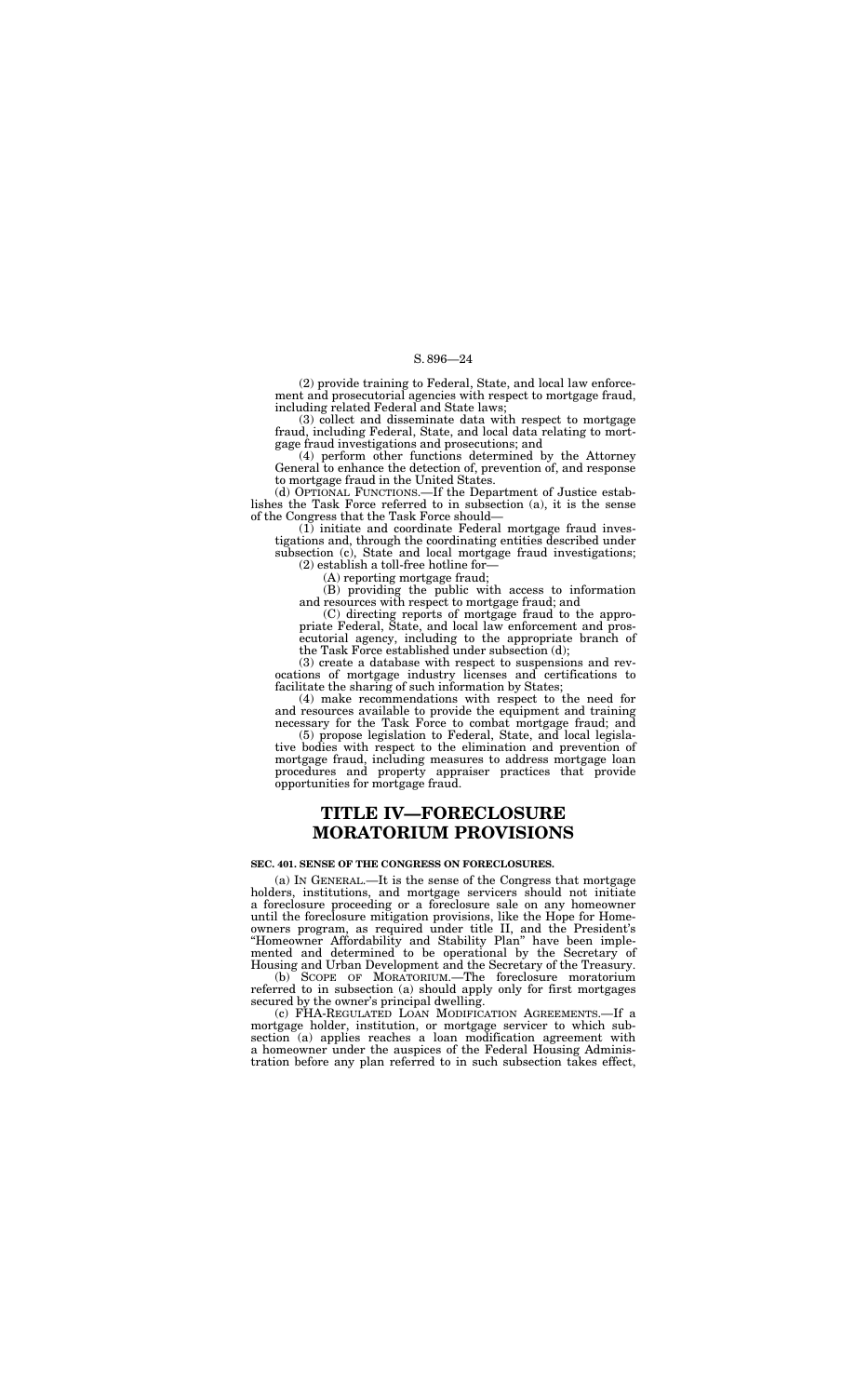subsection (a) shall cease to apply to such institution as of the effective date of the loan modification agreement.

(d) DUTY OF CONSUMER TO MAINTAIN PROPERTY.—Any homeowner for whose benefit any foreclosure proceeding or sale is barred under subsection (a) from being instituted, continued, or consummated with respect to any homeowner mortgage should not, with respect to any property securing such mortgage, destroy, damage, or impair such property, allow the property to deteriorate, or commit waste on the property.

(e) DUTY OF CONSUMER TO RESPOND TO REASONABLE INQUIRIES.—Any homeowner for whose benefit any foreclosure proceeding or sale is barred under subsection (a) from being instituted, continued, or consummated with respect to any homeowner mortgage should respond to reasonable inquiries from a creditor or servicer during the period during which such foreclosure proceeding or sale is barred.

#### **SEC. 402. PUBLIC-PRIVATE INVESTMENT PROGRAM; ADDITIONAL APPROPRIATIONS FOR THE SPECIAL INSPECTOR GEN-ERAL FOR THE TROUBLED ASSET RELIEF PROGRAM.**

(a) SHORT TITLE.—This section may be cited as the ''Public-Private Investment Program Improvement and Oversight Act of 2009''.

(b) PUBLIC-PRIVATE INVESTMENT PROGRAM.—

(1) IN GENERAL.—Any program established by the Federal Government to create a public-private investment fund shall—

(A) in consultation with the Special Inspector General of the Trouble Asset Relief Program (in this section referred to as the ''Special Inspector General''), impose strict conflict of interest rules on managers of public-private investment funds to ensure that securities bought by the funds are purchased in arms-length transactions, that fiduciary duties to public and private investors in the fund are not violated, and that there is full disclosure of relevant facts and financial interests (which conflict of interest rules shall be implemented by the manager of a public-private investment fund prior to such fund receiving Federal Government financing);

(B) require each public-private investment fund to make a quarterly report to the Secretary of the Treasury (in this section referred to as the ''Secretary'') that discloses the 10 largest positions of such fund (which reports shall be publicly disclosed at such time as the Secretary of the Treasury determines that such disclosure will not harm the ongoing business operations of the fund);

(C) allow the Special Inspector General access to all books and records of a public-private investment fund, including all records of financial transactions in machine readable form, and the confidentiality of all such information shall be maintained by the Special Inspector General;

(D) require each manager of a public-private investment fund to retain all books, documents, and records relating to such public-private investment fund, including electronic messages;

(E) require each manager of a public-private investment fund to acknowledge, in writing, a fiduciary duty to both the public and private investors in such fund;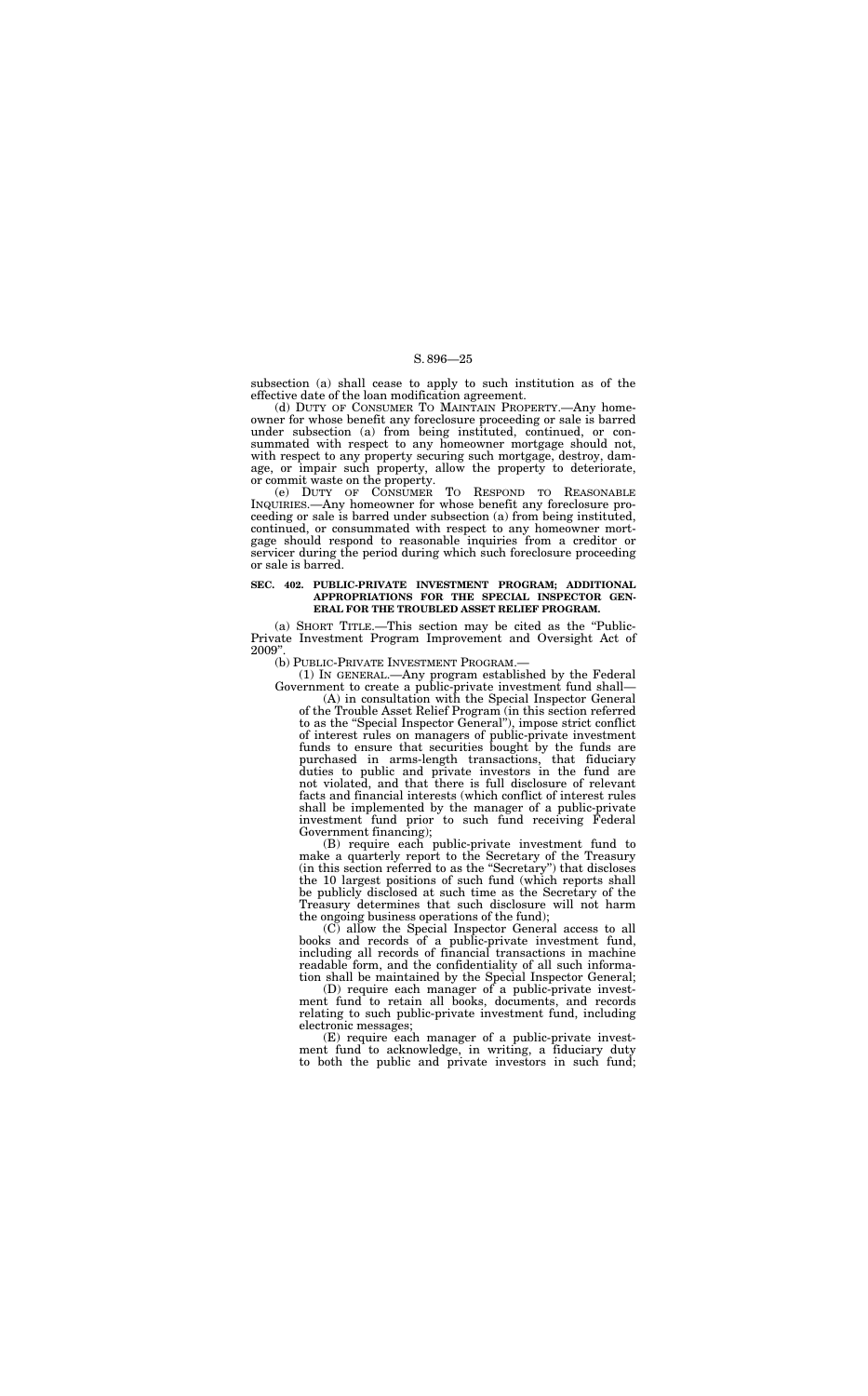(F) require each manager of a public-private investment fund to develop a robust ethics policy that includes methods to ensure compliance with such policy;

(G) require strict investor screening procedures for public-private investment funds; and

(H) require each manager of a public-private fund to identify for the Secretary, on a periodic basis, each investor that, individually or together with affiliates, directly or indirectly, holds equity interests equal to at least 10 percent of the equity interest of the fund including if such interests are held in a vehicle formed for the purpose of directly or indirectly investing in the fund.

(2) INTERACTION BETWEEN PUBLIC-PRIVATE INVESTMENT FUNDS AND THE TERM-ASSET BACKED SECURITIES LOAN FACILITY.—The Secretary shall consult with the Special Inspector General and shall issue regulations governing the interaction of the Public-Private Investment Program, the Term-Asset Backed Securities Loan Facility, and other similar public-private investment programs. Such regulations shall address concerns regarding the potential for excessive leverage that could result from interactions between such programs.

(3) REPORT.—Not later than 60 days after the date of the establishment of a program described in paragraph (1), the Special Inspector General shall submit a report to Congress on the implementation of this section.

(c) ADDITIONAL APPROPRIATIONS FOR THE SPECIAL INSPECTOR GENERAL.—

(1) established by the Federal Government to purchase pools of loans, securities, or assets from a financial institution described in section 101(a)(1) of the Emergency Economic Stabilization Act of 2008 (12 U.S.C.  $5211(a)(1)$ ); and

(1) IN GENERAL.—Of amounts made available under section 115(a) of the Emergency Economic Stabilization Act of 2008 (Public Law 110–343), \$15,000,000 shall be made available to the Special Inspector General, which shall be in addition to amounts otherwise made available to the Special Inspector General.

(2) PRIORITIES.—In utilizing funds made available under this section, the Special Inspector General shall prioritize the performance of audits or investigations of recipients of nonrecourse Federal loans made under any program that is funded in whole or in part by funds appropriated under the Emergency Economic Stabilization Act of 2008, to the extent that such priority is consistent with other aspects of the mission of the Special Inspector General. Such audits or investigations shall determine the existence of any collusion between the loan recipient and the seller or originator of the asset used as loan collateral, or any other conflict of interest that may have led the loan recipient to deliberately overstate the value of the asset used as loan collateral.

(d) RULE OF CONSTRUCTION.—Notwithstanding any other provision of law, nothing in this section shall be construed to apply to any activity of the Federal Deposit Insurance Corporation in connection with insured depository institutions, as described in section 13(c)(2)(B) of the Federal Deposit Insurance Act.

(e) DEFINITION.—In this section, the term ''public-private investment fund'' means a financial vehicle that is—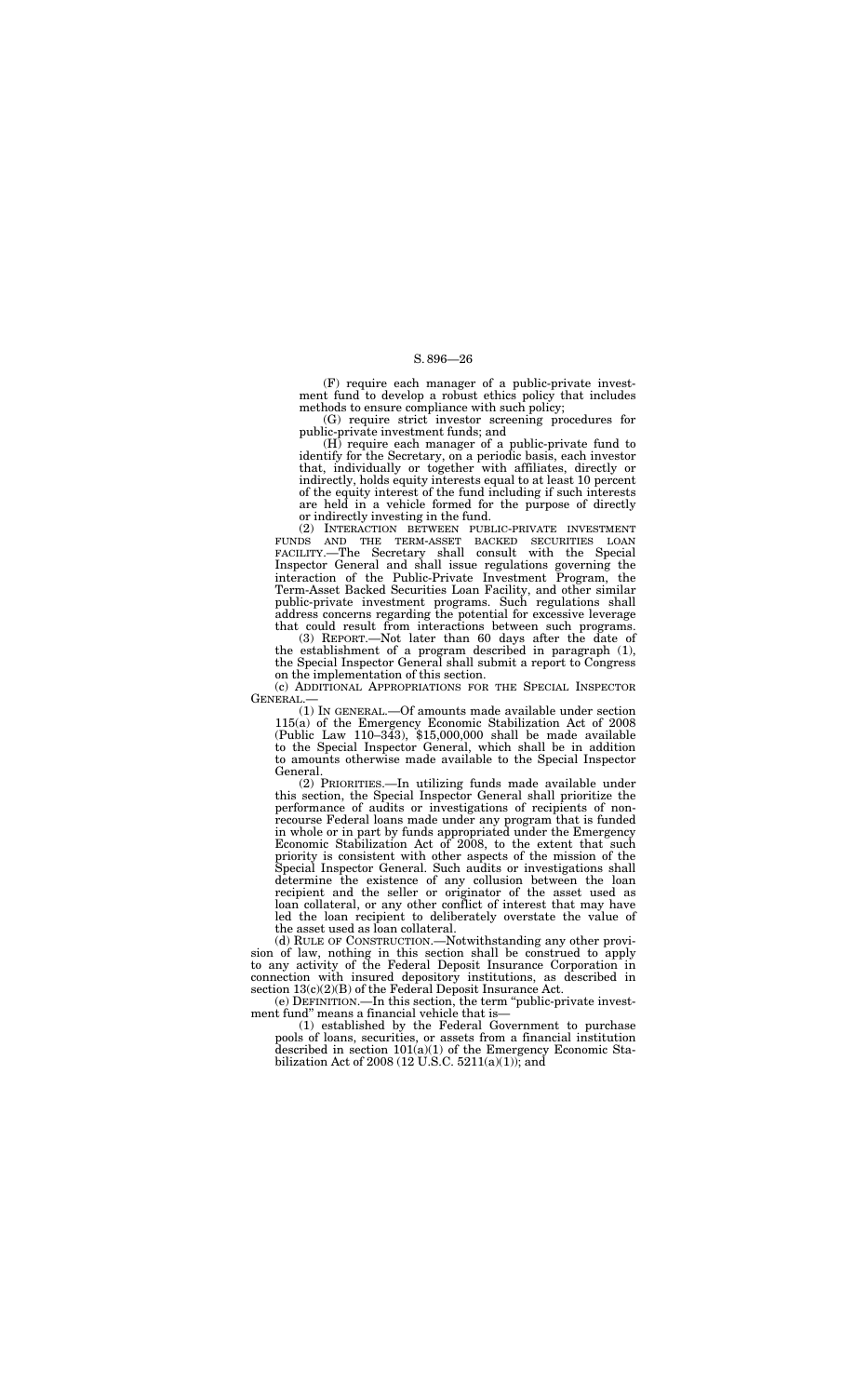(2) funded by a combination of cash or equity from private investors and funds provided by the Secretary of the Treasury or funds appropriated under the Emergency Economic Stabilization Act of 2008.

(f) OFFSET OF COSTS OF PROGRAM CHANGES.—Notwithstanding the amendment made by section 202(b) of this Act, paragraph (3) of section 115(a) of the Emergency Economic Stabilization Act of 2008 (12 U.S.C. 5225) is amended by inserting ", as such amount is reduced by \$1,259,000,000,'' after ''\$700,000,000,000''.

(g) REGULATIONS.—The Secretary of the Treasury may prescribe such regulations or other guidance as may be necessary or appropriate to define terms or carry out the authorities or purposes of this section.

#### **SEC. 403. REMOVAL OF REQUIREMENT TO LIQUIDATE WARRANTS UNDER THE TARP.**

 $\sqrt[2a]{(A)}$  the identity, address, telephone number of the new creditor;

Section 111(g) of the Emergency Economic Stabilization Act of  $2008$  (12 U.S.C.  $5221(g)$ ) is amended by striking "shall liquidate warrants associated with such assistance at the current market price" and inserting ", at the market price, may liquidate warrants associated with such assistance''.

"(2) DEFINITION.—As used in this subsection, the term 'mortgage loan' means any consumer credit transaction that is secured by the principal dwelling of a consumer.''.

(b) PRIVATE RIGHT OF ACTION.—Section 130(a) of the Truth in Lending Act (15 U.S.C. 1640(a)) is amended by inserting ''subsection (f) or  $(g)$  of section 131," after "section 125,".

## **SEC. 404. NOTIFICATION OF SALE OR TRANSFER OF MORTGAGE LOANS.**

(a) IN GENERAL.—Section 131 of the Truth in Lending Act (15 U.S.C. 1641) is amended by adding at the end the following: ''(g) NOTICE OF NEW CREDITOR.—

''(1) IN GENERAL.—In addition to other disclosures required by this title, not later than 30 days after the date on which a mortgage loan is sold or otherwise transferred or assigned to a third party, the creditor that is the new owner or assignee of the debt shall notify the borrower in writing of such transfer, including—

''(B) the date of transfer;

''(C) how to reach an agent or party having authority to act on behalf of the new creditor;

''(D) the location of the place where transfer of ownership of the debt is recorded; and

''(E) any other relevant information regarding the new creditor.

## **TITLE V—FARM LOAN RESTRUCTURING**

#### **SEC. 501. CONGRESSIONAL OVERSIGHT PANEL SPECIAL REPORT.**

Section 125(b) of the Emergency Economic Stabilization Act of 2008 (12 U.S.C. 5233(b)) is amended by adding at the end the following: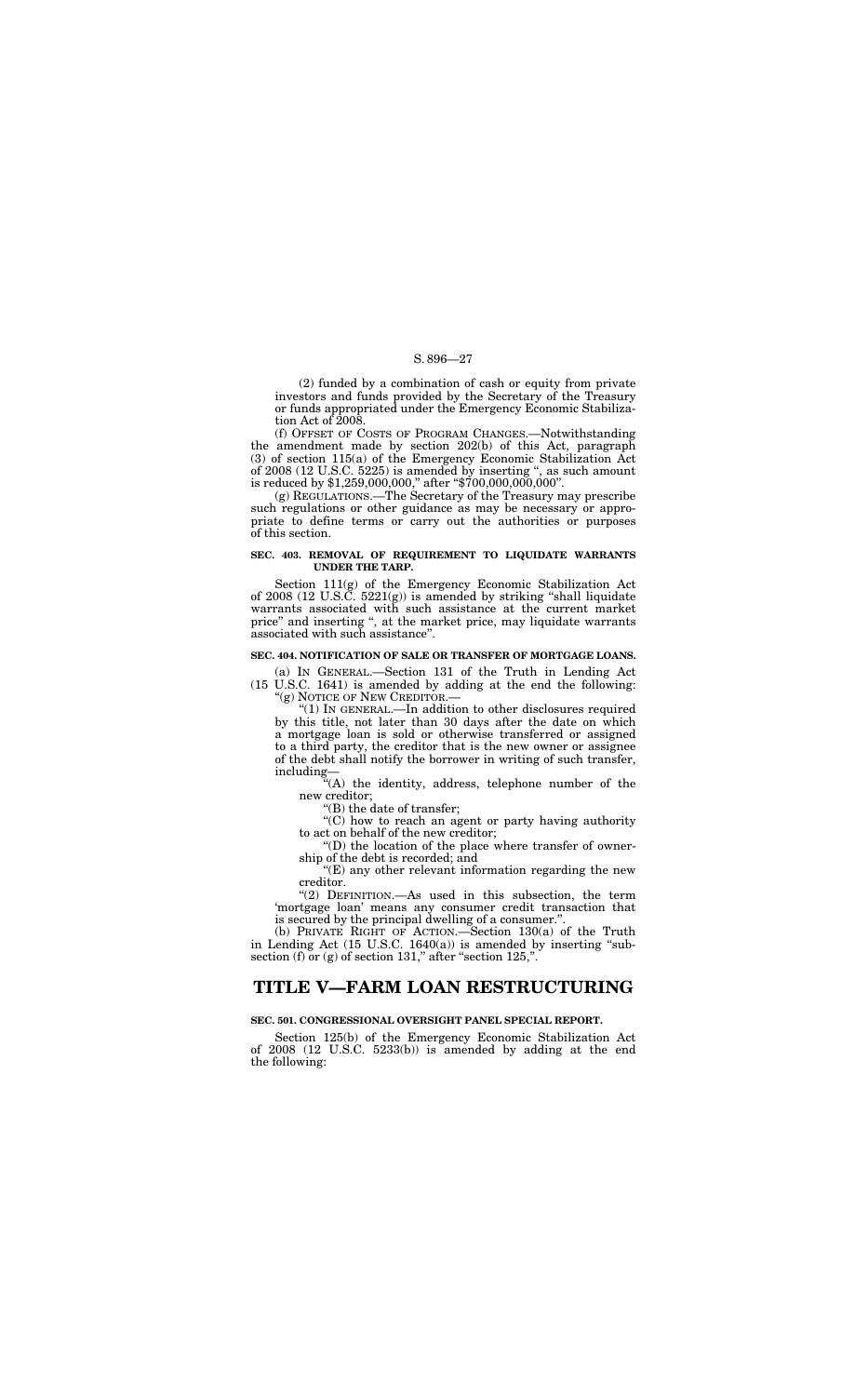''(3) SPECIAL REPORT ON FARM LOAN RESTRUCTURING.—Not later than 60 days after the date of enactment of this paragraph, the Oversight Panel shall submit a special report on farm loan restructuring that—

"(A) analyzes the state of the commercial farm credit markets and the use of loan restructuring as an alternative to foreclosure by recipients of financial assistance under the Troubled Asset Relief Program; and

(B) in clause (iv), by striking the period at the end and inserting "; and"; and

''(B) includes an examination of and recommendation on the different methods for farm loan restructuring that could be used as part of a foreclosure mitigation program for farm loans made by recipients of financial assistance under the Troubled Asset Relief Program, including any programs for direct loan restructuring or modification carried out by the Farm Service Agency of the Department of Agriculture, the farm credit system, and the Making Home Affordable Program of the Department of the Treasury.''.

" $(v)$  public accountability for the exercise of such authority, including with respect to actions taken by those entities participating in programs established under this Act.''; and

 $(2)$  in subsection  $(a)(2)$ –

## **TITLE VI—ENHANCED OVERSIGHT OF THE TROUBLED ASSET RELIEF PRO-GRAM**

''(B) GAO PRESENCE.—The Secretary shall provide the Comptroller General with appropriate space and facilities in the Department of the Treasury as necessary to facilitate oversight of the TARP until the termination date established in section 5230 of this title.<br>"(C) ACCESS TO RECORDS.—

#### **SEC. 601. ENHANCED OVERSIGHT OF THE TROUBLED ASSET RELIEF PROGRAM.**

Section 116 of the Emergency Economic Stabilization Act of 2008 (12 U.S.C. 5226) is amended—

 $(1)$  in subsection  $(a)(1)(A)$ –

(A) in clause (iii), by striking "and" at the end;

"(i) IN GENERAL.—Notwithstanding any other provision of law, and for purposes of reviewing the performance of the TARP, the Comptroller General

(C) by adding at the end the following:

(A) by redesignating subparagraph (C) as subparagraph (F); and

(B) by striking subparagraphs (A) and (B) and inserting the following:

''(A) DEFINITION.—In this paragraph, the term 'governmental unit' has the meaning given under section 101(27) of title 11, United States Code, and does not include any insured depository institution as defined under section 3 of the Federal Deposit Insurance Act (12 U.S.C. 8113).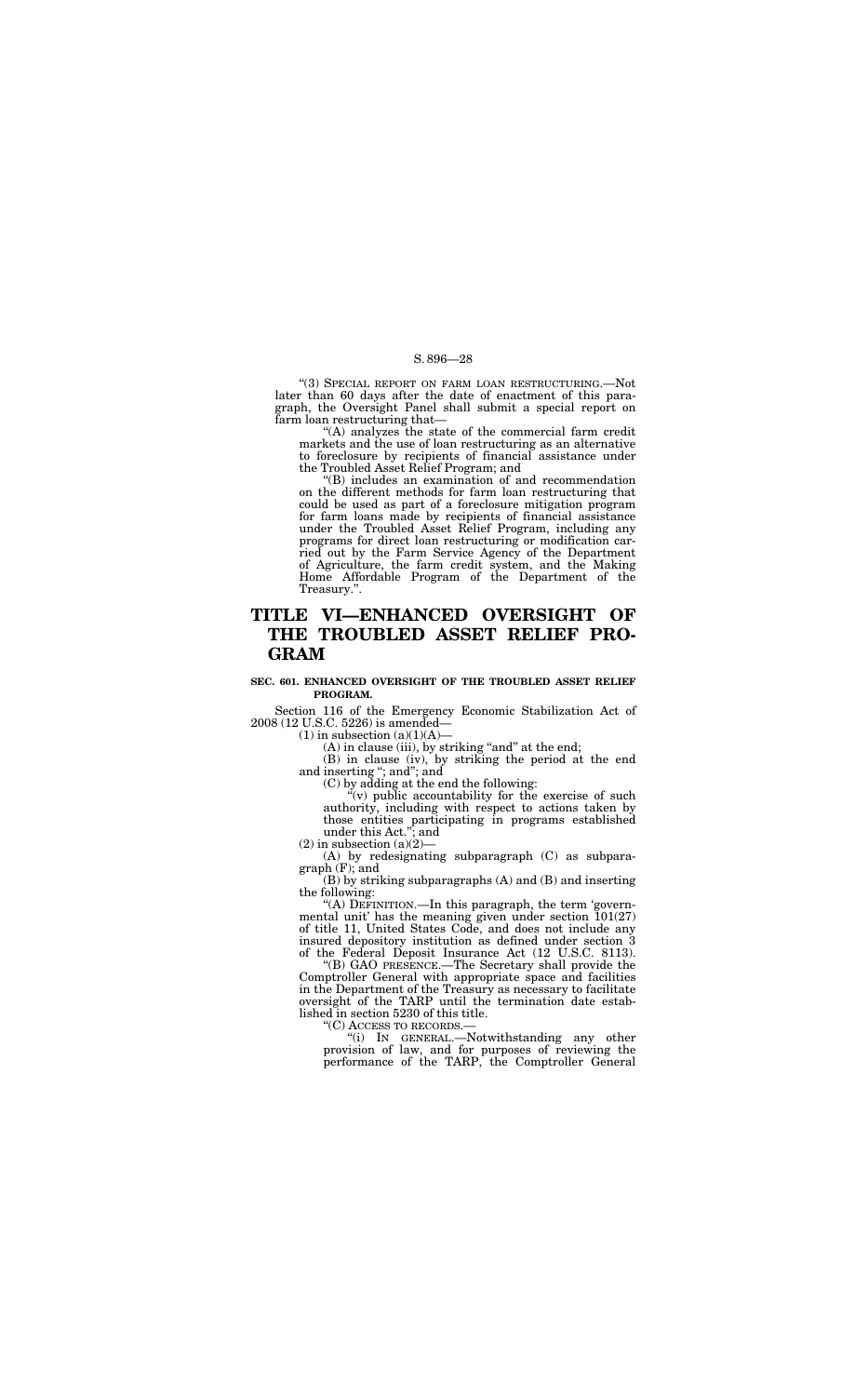shall have access, upon request, to any information, data, schedules, books, accounts, financial records, reports, files, electronic communications, or other papers, things, or property belonging to or in use by the TARP, any entity established by the Secretary under this Act, any entity that is established by a Federal reserve bank and receives funding from the TARP, or any entity (other than a governmental unit) participating in a program established under the authority of this Act, and to the officers, employees, directors, independent public accountants, financial advisors and any and all other agents and representatives thereof, at such time as the Comptroller General may request.

''(ii) VERIFICATION.—The Comptroller General shall be afforded full facilities for verifying transactions with the balances or securities held by, among others, depositories, fiscal agents, and custodians.

''(iii) COPIES.—The Comptroller General may make and retain copies of such books, accounts, and other records as the Comptroller General determines appropriate.

"(iii) RULE OF CONSTRUCTION.—Nothing in this section shall be construed to alter or amend the prohibitions against the disclosure of trade secrets or other information prohibited by section 1905 of title 18, United States Code, section 714(c) of title 31, United States Code, or other applicable provisions of law.''.

This title may be cited as the "Protecting Tenants at Foreclosure Act of 2009''.

''(D) AGREEMENT BY ENTITIES.—Each contract, term sheet, or other agreement between the Secretary or the TARP (or any TARP vehicle, officer, director, employee, independent public accountant, financial advisor, or other TARP agent or representative) and an entity (other than a governmental unit) participating in a program established under this Act shall provide for access by the Comptroller General in accordance with this section.

''(E) RESTRICTION ON PUBLIC DISCLOSURE.—

''(i) IN GENERAL.—The Comptroller General may not publicly disclose proprietary or trade secret information obtained under this section.

''(ii) EXCEPTION FOR CONGRESSIONAL COMMIT-TEES.—This subparagraph does not limit disclosures to congressional committees or members thereof having jurisdiction over a private or public entity referred to under subparagraph (C).

## **TITLE VII—PROTECTING TENANTS AT FORECLOSURE ACT**

#### **SEC. 701. SHORT TITLE.**

## **SEC. 702. EFFECT OF FORECLOSURE ON PREEXISTING TENANCY.**

(a) IN GENERAL.—In the case of any foreclosure on a federallyrelated mortgage loan or on any dwelling or residential real property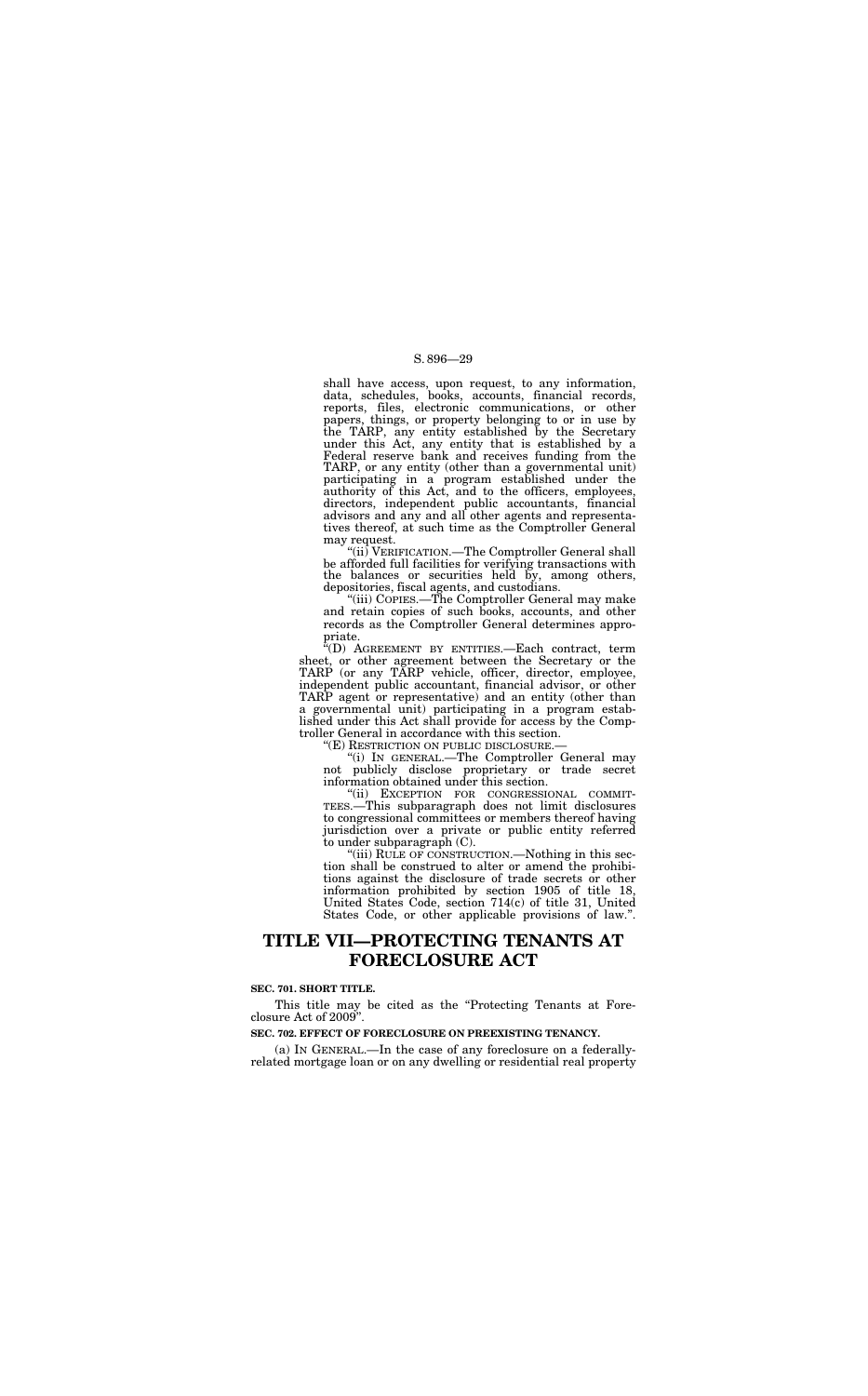after the date of enactment of this title, any immediate successor in interest in such property pursuant to the foreclosure shall assume such interest subject to—

(1) the provision, by such successor in interest of a notice to vacate to any bona fide tenant at least 90 days before the effective date of such notice; and

(2) the rights of any bona fide tenant, as of the date of such notice of foreclosure—

(A) under any bona fide lease entered into before the notice of foreclosure to occupy the premises until the end of the remaining term of the lease, except that a successor in interest may terminate a lease effective on the date of sale of the unit to a purchaser who will occupy the unit as a primary residence, subject to the receipt by the tenant of the 90 day notice under paragraph (1); or

(B) without a lease or with a lease terminable at will under State law, subject to the receipt by the tenant of the 90 day notice under subsection (1),

except that nothing under this section shall affect the requirements for termination of any Federal- or State-subsidized tenancy or of any State or local law that provides longer time periods or other additional protections for tenants.

> "(i) will occupy the unit as a primary residence; and

(b) BONA FIDE LEASE OR TENANCY.—For purposes of this section, a lease or tenancy shall be considered bona fide only if—

(1) the mortgagor or the child, spouse, or parent of the mortgagor under the contract is not the tenant;

(2) the lease or tenancy was the result of an arms-length transaction; and

(3) the lease or tenancy requires the receipt of rent that is not substantially less than fair market rent for the property or the unit's rent is reduced or subsidized due to a Federal, State, or local subsidy.

(c) DEFINITION.—For purposes of this section, the term ''federally-related mortgage loan'' has the same meaning as in section 3 of the Real Estate Settlement Procedures Act of 1974 (12 U.S.C. 2602).

#### **SEC. 703. EFFECT OF FORECLOSURE ON SECTION 8 TENANCIES.**

Section 8(0)(7) of the United States Housing Act of 1937 (42) U.S.C.  $1437f(o)(7)$  is amended–

(1) by inserting before the semicolon in subparagraph (C) the following: ''and in the case of an owner who is an immediate successor in interest pursuant to foreclosure during the term of the lease vacating the property prior to sale shall not constitute other good cause, except that the owner may terminate the tenancy effective on the date of transfer of the unit to the owner if the owner—

> ''(ii) has provided the tenant a notice to vacate at least 90 days before the effective date of such notice.''; and

(2) by inserting at the end of subparagraph (F) the following: "In the case of any foreclosure on any federally-related mortgage loan (as that term is defined in section 3 of the Real Estate Settlement Procedures Act of 1974 (12 U.S.C. 2602)) or on any residential real property in which a recipient of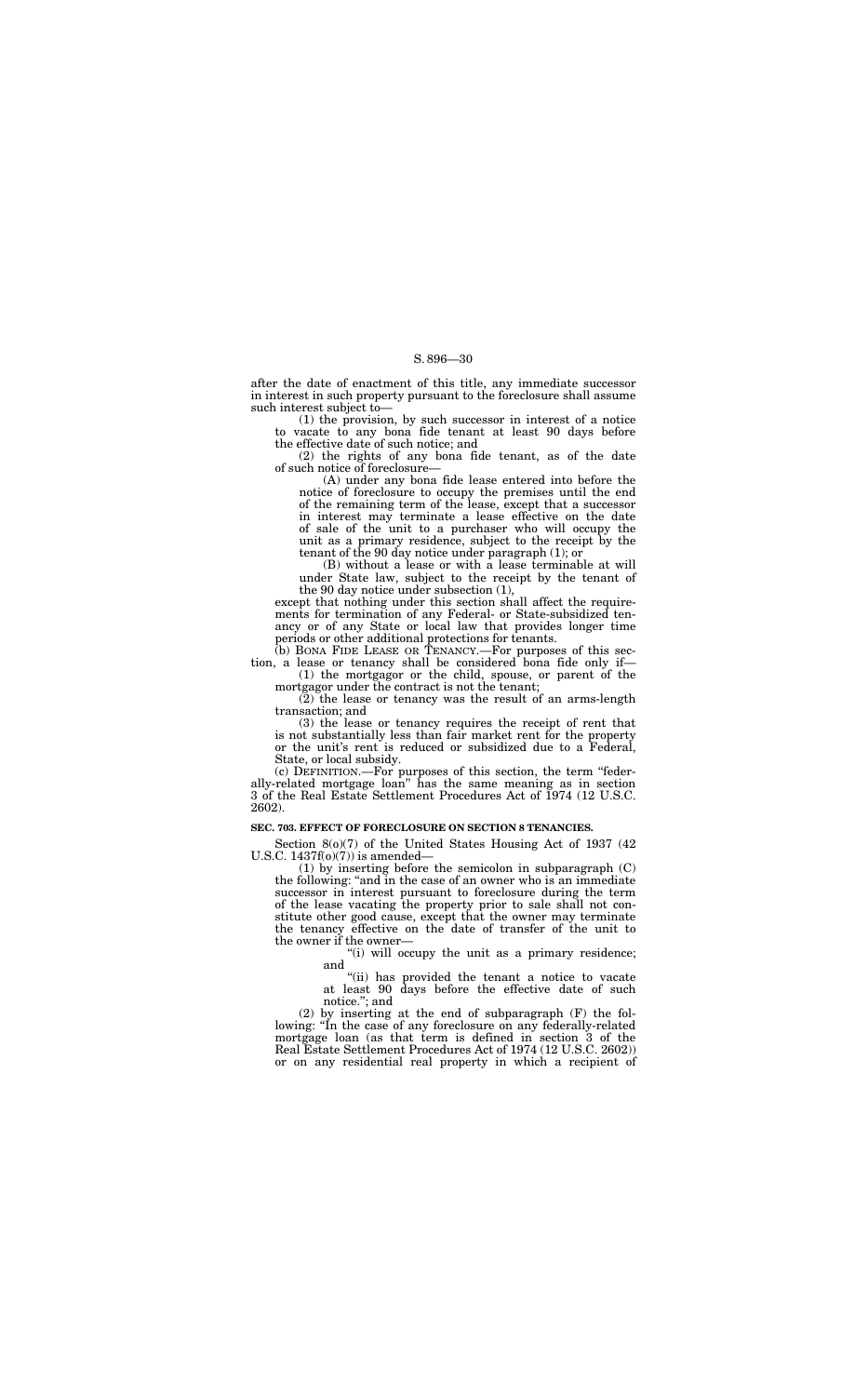assistance under this subsection resides, the immediate successor in interest in such property pursuant to the foreclosure shall assume such interest subject to the lease between the prior owner and the tenant and to the housing assistance payments contract between the prior owner and the public housing agency for the occupied unit, except that this provision and the provisions related to foreclosure in subparagraph (C) shall not shall not affect any State or local law that provides longer time periods or other additional protections for tenants.''.

(1) in subsection (a), by striking ''Federal Reserve Board,'' and inserting ''Board of Governors of the Federal Reserve System (in this section referred to as the 'Board'),"; and

 $(2)$  in subsection  $(b)$ —

## **SEC. 704. SUNSET.**

This title, and any amendments made by this title are repealed, and the requirements under this title shall terminate, on December 31, 2012.

## **TITLE VIII—COMPTROLLER GENERAL ADDITIONAL AUDIT AUTHORITIES**

#### **SEC. 801. COMPTROLLER GENERAL ADDITIONAL AUDIT AUTHORITIES.**

(a) BOARD OF GOVERNORS OF THE FEDERAL RESERVE SYSTEM.— Section 714 of title 31, United States Code, is amended—

"(A) authorize an officer or employee of an agency to withhold information from any committee or subcommittee of jurisdiction of Congress, or any member of such committee or subcommittee; or

''(B) limit any disclosure by the Government Accountability Office to any committee or subcommittee of jurisdiction of Congress, or any member of such committee or subcommittee."

(A) in the matter preceding paragraph (1), by striking ''Federal Reserve Board,'' and inserting ''Board''; and

(B) in paragraph (4), by striking ''of Governors''.

(b) CONFIDENTIAL INFORMATION.—Section 714(c) of title 31, United States Code, is amended by striking paragraph (3) and inserting the following:

''(3) Except as provided under paragraph (4), an officer or employee of the Government Accountability Office may not disclose to any person outside the Government Accountability Office information obtained in audits or examinations conducted under subsection (e) and maintained as confidential by the Board or the Federal reserve banks.

''(4) This subsection shall not—

(c) ACCESS TO RECORDS.—Section 714(d) of title 31, United States Code, is amended—

(1) in paragraph (1), by inserting ''The Comptroller General shall have access to the officers, employees, contractors, and other agents and representatives of an agency and any entity established by an agency at any reasonable time as the Comptroller General may request. The Comptroller General may make and retain copies of such books, accounts, and other records as the Comptroller General determines appropriate.'' after the first sentence;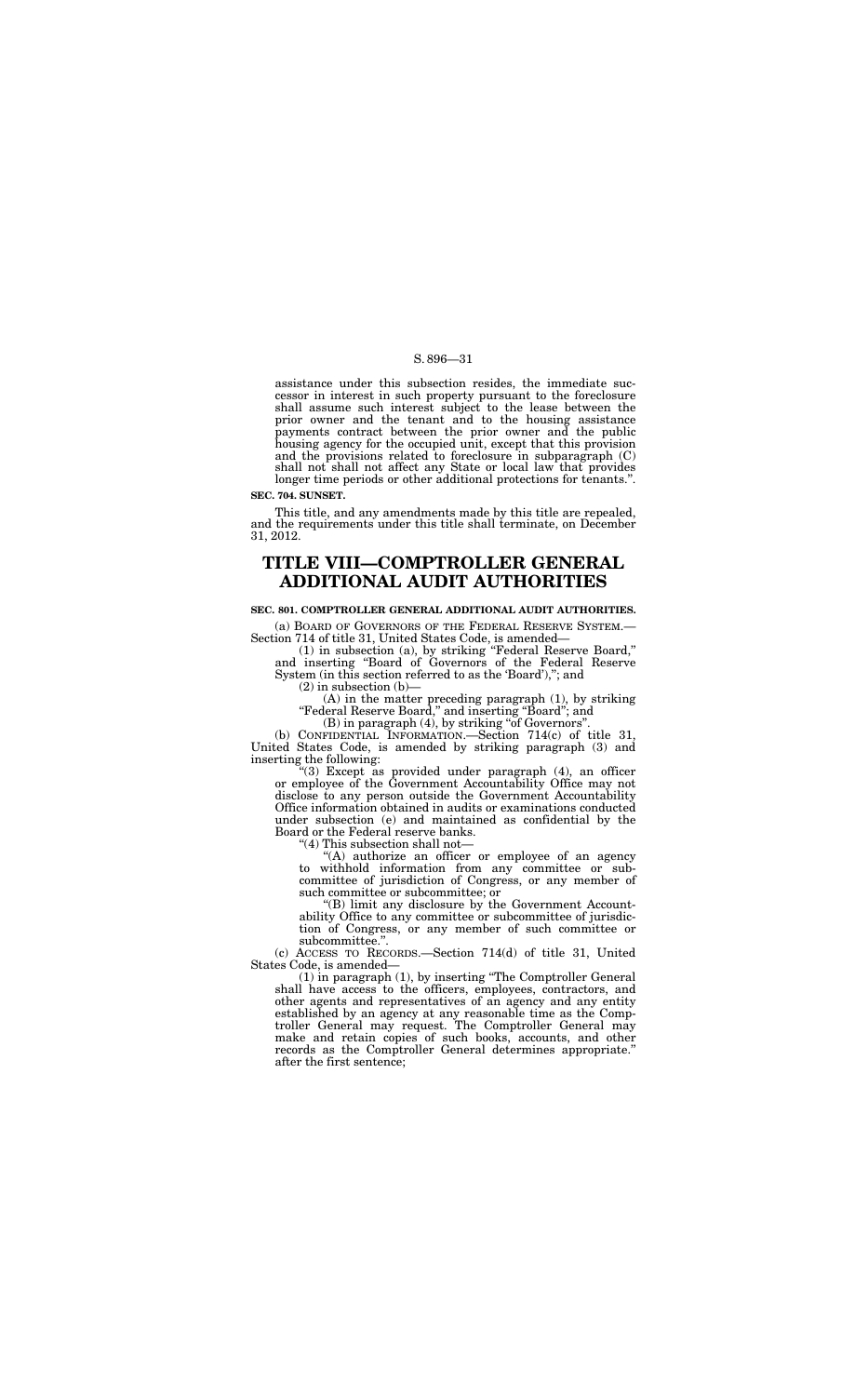(2) in paragraph (2), by inserting '', copies of any record,'' after ''records''; and

(3) by adding at the end the following:

 $\mathcal{L}(3)(\mathbf{A})$  For purposes of conducting audits and examinations under subsection (e), the Comptroller General shall have access, upon request, to any information, data, schedules, books, accounts, financial records, reports, files, electronic communications, or other papers, things or property belonging to or in use by—

"(ii) any entity receiving assistance from any action taken by the Board described under subsection (e), to the extent that the access and request relates to that assistance; and

"(iii) the officers, directors, employees, independent public accountants, financial advisors and any and all representatives of any entity described under clause (i) or (ii); to the extent that the access and request relates to that assistance;

''(i) any entity established by any action taken by the Board described under subsection (e);

 $C$ ) Each contract, term sheet, or other agreement between the Board or any Federal reserve bank (or any entity established by the Board or any Federal reserve bank) and an entity receiving assistance from any action taken by the Board described under subsection (e) shall provide for access by the Comptroller General in accordance with this paragraph.''.

''(B) The Comptroller General shall have access as provided under subparagraph (A) at such time as the Comptroller General may request.

(d) AUDITS OF CERTAIN ACTIONS OF THE BOARD OF GOVERNORS OF THE FEDERAL RESERVE SYSTEM.—Section 714 of title 31, United States Code, is amended by adding at the end the following:

''(e) Notwithstanding subsection (b), the Comptroller General may conduct audits, including onsite examinations when the Comp-<br>troller General determines such audits and examinations are approtroller General determines such audits and examinations are appropriate, of any action taken by the Board under the third undesignated paragraph of section 13 of the Federal Reserve Act (12 U.S.C. 343); with respect to a single and specific partnership or corporation.''.

## **DIVISION B—HOMELESSNESS REFORM**

#### **SEC. 1001. SHORT TITLE; TABLE OF CONTENTS.**

(a) SHORT TITLE.—This division may be cited as the ''Homeless Emergency Assistance and Rapid Transition to Housing Act of 2009''.

(b) TABLE OF CONTENTS.—The table of contents for this division is as follows:

DIVISION B—HOMELESSNESS REFORM

- Sec. 1001. Short title; table of contents.
- Sec. 1002. Findings and purposes. Sec. 1003. Definition of homelessness.
	-
	- Sec. 1004. United States Interagency Council on Homelessness.
		- TITLE I—HOUSING ASSISTANCE GENERAL PROVISIONS
	-
- Sec. 1101. Definitions. Sec. 1102. Community homeless assistance planning boards.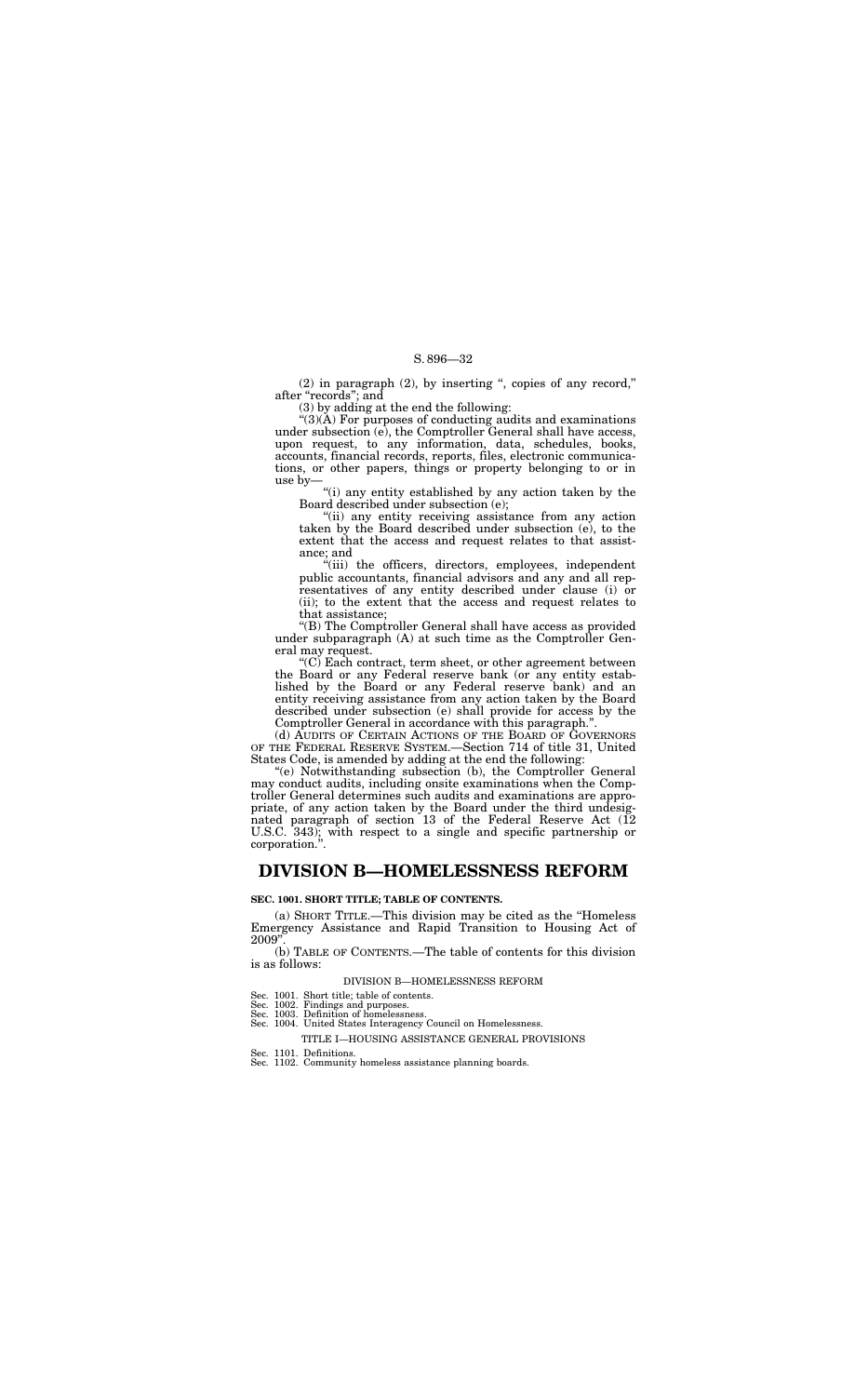- Sec. 1103. General provisions.
- Sec. 1104. Protection of personally identifying information by victim service pro-
- viders. Sec. 1105. Authorization of appropriations.

### TITLE II—EMERGENCY SOLUTIONS GRANTS PROGRAM

- 
- Sec. 1201. Grant assistance. Sec. 1202. Eligible activities. Sec. 1203. Participation in Homeless Management Information System.
- 
- Sec. 1204. Administrative provision. Sec. 1205. GAO study of administrative fees.

#### TITLE III—CONTINUUM OF CARE PROGRAM

- Sec. 1301. Continuum of care.
- Sec. 1302. Eligible activities.
- Sec. 1303. High performing communities.
- Sec. 1304. Program requirements. Sec. 1305. Selection criteria, allocation amounts, and funding.
- Sec. 1306. Research.

#### TITLE IV—RURAL HOUSING STABILITY ASSISTANCE PROGRAM

- 
- Sec. 1401. Rural housing stability assistance. Sec. 1402. GAO study of homelessness and homeless assistance in rural areas.

## TITLE V—REPEALS AND CONFORMING AMENDMENTS

- 
- Sec. 1501. Repeals. Sec. 1502. Conforming amendments.
- Sec. 1503. Effective date. Sec. 1504. Regulations.
- Sec. 1505. Amendment to table of contents.
- 

## **SEC. 1002. FINDINGS AND PURPOSES.**

(a) FINDINGS.—The Congress finds that—

(1) by redesignating subsections (b) and (c) as subsections  $(c)$  and  $(d)$ ; and

(1) a lack of affordable housing and limited scale of housing assistance programs are the primary causes of homelessness; and

" $(1)$  an individual or family who lacks a fixed, regular, and adequate nighttime residence;

(2) homelessness affects all types of communities in the United States, including rural, urban, and suburban areas. (b) PURPOSES.—The purposes of this division are—

(1) to consolidate the separate homeless assistance programs carried out under title IV of the McKinney-Vento Homeless Assistance Act (consisting of the supportive housing program and related innovative programs, the safe havens program, the section 8 assistance program for single-room occupancy dwellings, and the shelter plus care program) into a single program with specific eligible activities;

(2) to codify in Federal law the continuum of care planning process as a required and integral local function necessary to generate the local strategies for ending homelessness; and

(3) to establish a Federal goal of ensuring that individuals and families who become homeless return to permanent housing within 30 days.

#### **SEC. 1003. DEFINITION OF HOMELESSNESS.**

(a) IN GENERAL.—Section 103 of the McKinney-Vento Homeless Assistance Act (42 U.S.C. 11302) is amended—

(2) by striking subsection (a) and inserting the following: "(a) IN GENERAL.—For purposes of this Act, the terms 'homeless', 'homeless individual', and 'homeless person' means—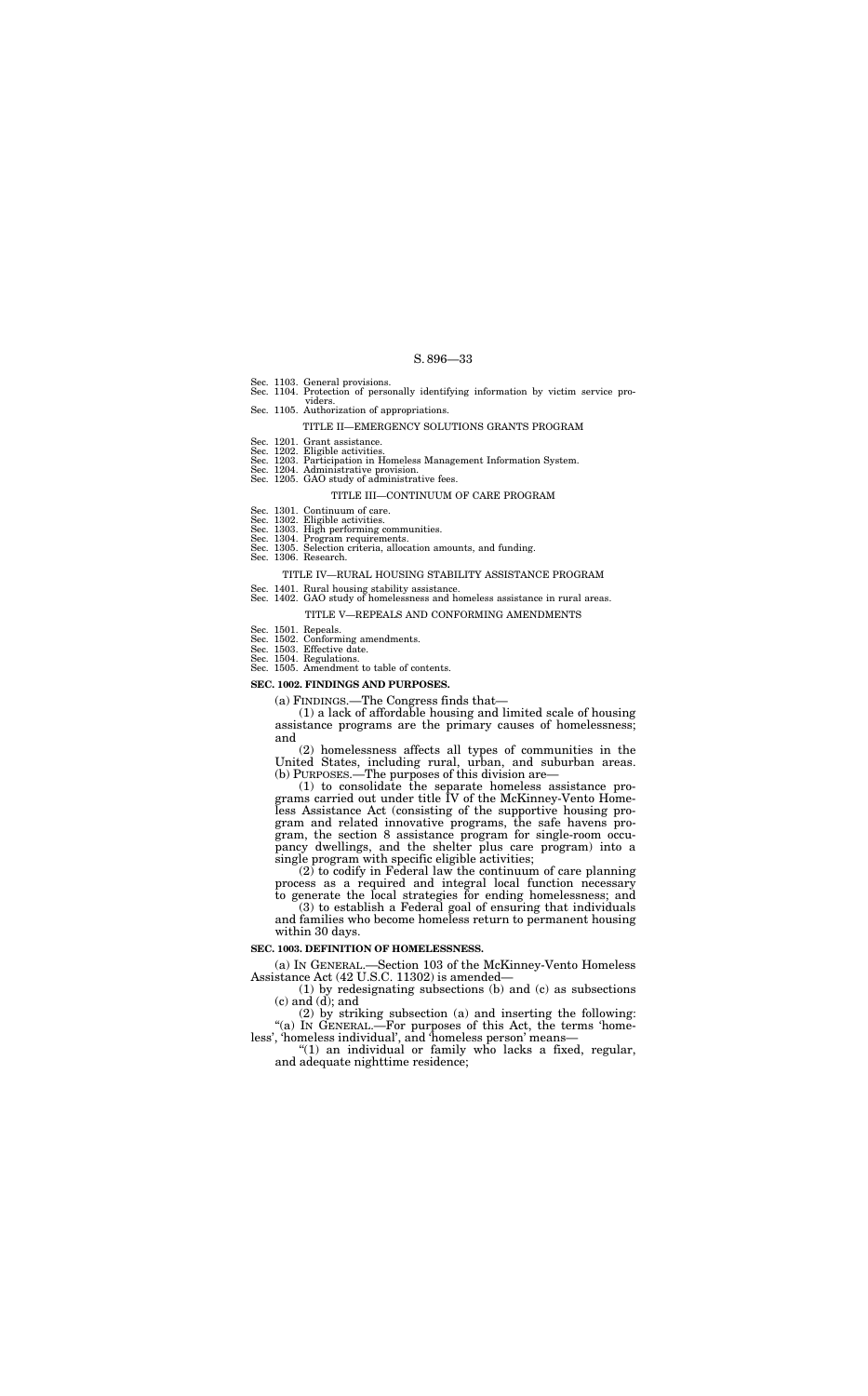$''(2)$  an individual or family with a primary nighttime residence that is a public or private place not designed for or ordinarily used as a regular sleeping accommodation for human beings, including a car, park, abandoned building, bus or train station, airport, or camping ground;

''(3) an individual or family living in a supervised publicly or privately operated shelter designated to provide temporary living arrangements (including hotels and motels paid for by Federal, State, or local government programs for low-income individuals or by charitable organizations, congregate shelters, and transitional housing);

''(4) an individual who resided in a shelter or place not meant for human habitation and who is exiting an institution where he or she temporarily resided;

''(5) an individual or family who—

 $C$ <sup>'</sup>(C) lacks the resources or support networks needed to obtain other permanent housing; and

''(A) will imminently lose their housing, including housing they own, rent, or live in without paying rent, are sharing with others, and rooms in hotels or motels not paid for by Federal, State, or local government programs for low-income individuals or by charitable organizations, as evidenced by—

 $\sqrt{H}$ (B) have experienced persistent instability as measured by frequent moves over such period, and

''(i) a court order resulting from an eviction action that notifies the individual or family that they must leave within 14 days;

''(ii) the individual or family having a primary nighttime residence that is a room in a hotel or motel and where they lack the resources necessary to reside there for more than 14 days; or

or multiple barriers to employment.<br>"(b) DOMESTIC VIOLENCE AND OTHER DANGEROUS OR LIFE-''(b) DOMESTIC VIOLENCE AND OTHER DANGEROUS OR LIFE- THREATENING CONDITIONS.—Notwithstanding any other provision of this section, the Secretary shall consider to be homeless any individual or family who is fleeing, or is attempting to flee, domestic violence, dating violence, sexual assault, stalking, or other dangerous or life-threatening conditions in the individual's or family's

''(iii) credible evidence indicating that the owner or renter of the housing will not allow the individual or family to stay for more than 14 days, and any oral statement from an individual or family seeking homeless assistance that is found to be credible shall be considered credible evidence for purposes of this clause;

''(B) has no subsequent residence identified; and

''(6) unaccompanied youth and homeless families with children and youth defined as homeless under other Federal statutes who—

''(A) have experienced a long term period without living independently in permanent housing,

''(C) can be expected to continue in such status for an extended period of time because of chronic disabilities, chronic physical health or mental health conditions, substance addiction, histories of domestic violence or childhood abuse, the presence of a child or youth with a disability,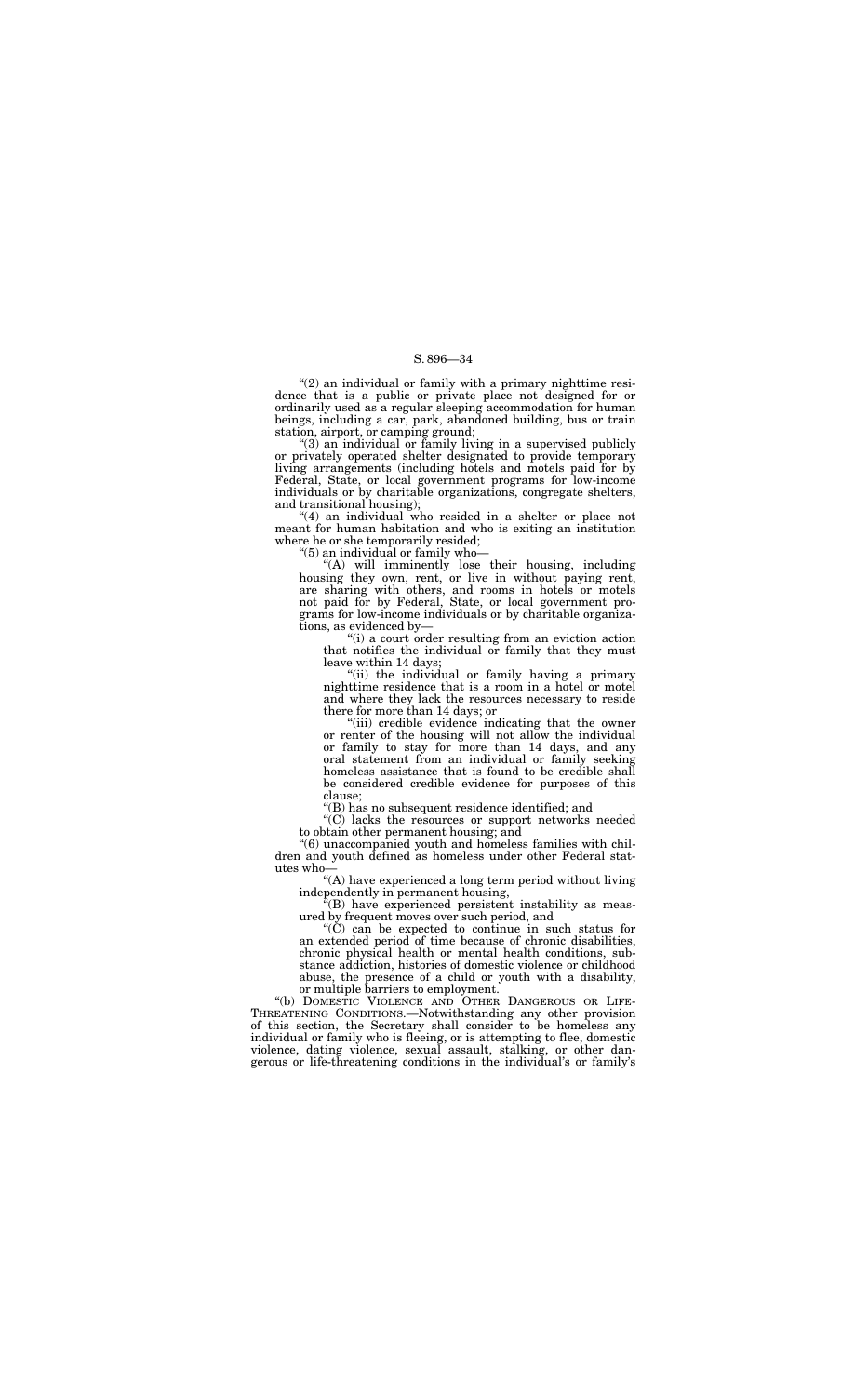current housing situation, including where the health and safety of children are jeopardized, and who have no other residence and lack the resources or support networks to obtain other permanent housing.''.

(b) REGULATIONS.—Not later than the expiration of the 6-month period beginning upon the date of the enactment of this division, the Secretary of Housing and Urban Development shall issue regulations that provide sufficient guidance to recipients of funds under title IV of the McKinney-Vento Homeless Assistance Act to allow uniform and consistent implementation of the requirements of section 103 of such Act, as amended by subsection (a) of this section. This subsection shall take effect on the date of the enactment of this division.

(c) CLARIFICATION OF EFFECT ON OTHER LAWS.—This section and the amendments made by this section to section 103 of the McKinney-Vento Homeless Assistance Act (42 U.S.C. 11302) may not be construed to affect, alter, limit, annul, or supersede any other provision of Federal law providing a definition of ''homeless'', ''homeless individual'', or ''homeless person'' for purposes other than such Act, except to the extent that such provision refers to such section 103 or the definition provided in such section 103.

"(17) The Attorney General of the United States, or the designee of the Attorney General.

"(18) The Director of the Office of Management and Budget, or the designee of the Director.

"(20) The Director of USA FreedomCorps, or the designee of the Director.'';

#### **SEC. 1004. UNITED STATES INTERAGENCY COUNCIL ON HOMELESS-NESS.**

(a) IN GENERAL.—Title II of the McKinney-Vento Homeless Assistance Act (42 U.S.C. 11311 et seq.) is amended—

(1) in section 201 (42 U.S.C. 11311), by inserting before the period at the end the following ''whose mission shall be to coordinate the Federal response to homelessness and to create a national partnership at every level of government and with the private sector to reduce and end homelessness in the nation while maximizing the effectiveness of the Federal Government in contributing to the end of homelessness'';

(2) in section 202 (42 U.S.C. 11312)—

(A) in subsection (a)—

(i) by redesignating paragraph (16) as paragraph (22); and

(ii) by inserting after paragraph (15) the following: ''(16) The Commissioner of Social Security, or the designee of the Commissioner.

''(19) The Director of the Office of Faith-Based and Community Initiatives, or the designee of the Director.

(B) in subsection (c), by striking ''annually'' and inserting ''four times each year, and the rotation of the positions of Chairperson and Vice Chairperson required under subsection (b) shall occur at the first meeting of each year''; and

(C) by adding at the end the following:

''(e) ADMINISTRATION.—The Executive Director of the Council shall report to the Chairman of the Council.'';

(3) in section 203(a) (42 U.S.C. 11313(a))—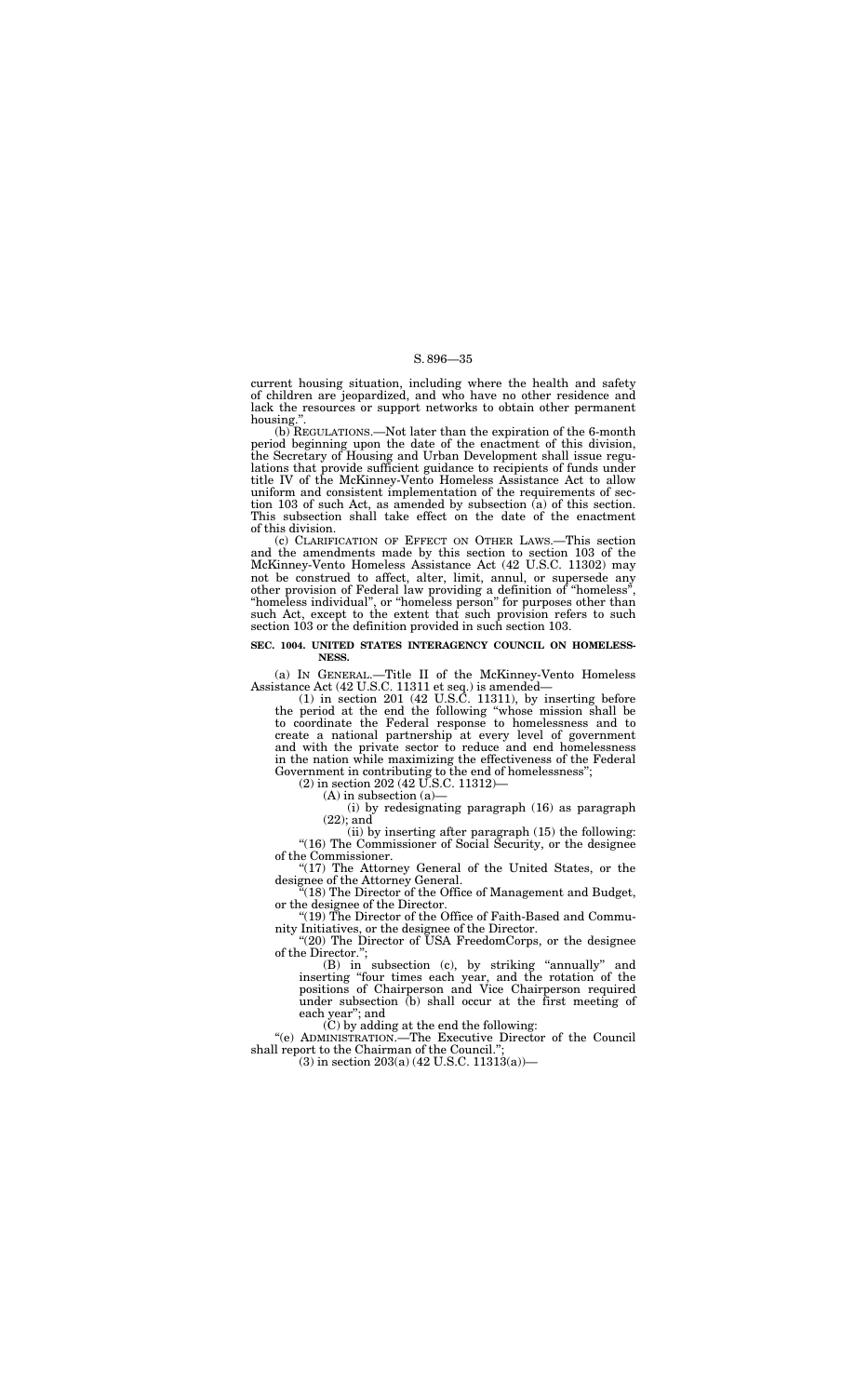(A) by redesignating paragraphs  $(1)$ ,  $(2)$ ,  $(3)$ ,  $(4)$ ,  $(5)$ , (6), and (7) as paragraphs (2), (3), (4), (5), (9), (10), and (11), respectively;

(B) by inserting before paragraph (2), as so redesignated by subparagraph (A), the following:

"(1) not later than  $12$  months after the date of the enactment of the Homeless Emergency Assistance and Rapid Transition to Housing Act of 2009, develop, make available for public comment, and submit to the President and to Congress a National Strategic Plan to End Homelessness, and shall update such plan annually;";

(D) by inserting after paragraph (5), as so redesignated by subparagraph  $(\overrightarrow{A})$ , the following:

(C) in paragraph (5), as redesignated by subparagraph (A), by striking ''at least 2, but in no case more than 5'' and inserting ''not less than 5, but in no case more than 10'';

''(6) encourage the creation of State Interagency Councils on Homelessness and the formulation of jurisdictional 10-year plans to end homelessness at State, city, and county levels;

(E) in paragraph (10), as so redesignated by subpara $graph (A)$ , by striking "and" at the end;

''(7) annually obtain from Federal agencies their identification of consumer-oriented entitlement and other resources for which persons experiencing homelessness may be eligible and the agencies' identification of improvements to ensure access; develop mechanisms to ensure access by persons experiencing homelessness to all Federal, State, and local programs for which the persons are eligible, and to verify collaboration among entities within a community that receive Federal funding under programs targeted for persons experiencing homelessness, and other programs for which persons experiencing homelessness are eligible, including mainstream programs identified by the Government Accountability Office in the reports entitled 'Homelessness: Coordination and Evaluation of Programs Are Essential', issued February 26, 1999, and 'Homelessness: Barriers to Using Mainstream Programs', issued July 6, 2000;

 $i(13)$  not later than the expiration of the 6-month period beginning upon completion of the study requested in a letter to the Acting Comptroller General from the Chair and Ranking Member of the House Financial Services Committee and several other members regarding various definitions of homelessness in Federal statutes, convene a meeting of representatives of

''(8) conduct research and evaluation related to its functions as defined in this section;

''(9) develop joint Federal agency and other initiatives to fulfill the goals of the agency;'';

(F) in paragraph (11), as so redesignated by subparagraph (A), by striking the period at the end and inserting a semicolon;

(G) by adding at the end the following new paragraphs: "(12) develop constructive alternatives to criminalizing homelessness and laws and policies that prohibit sleeping, feeding, sitting, resting, or lying in public spaces when there are no suitable alternatives, result in the destruction of a homeless person's property without due process, or are selectively enforced against homeless persons; and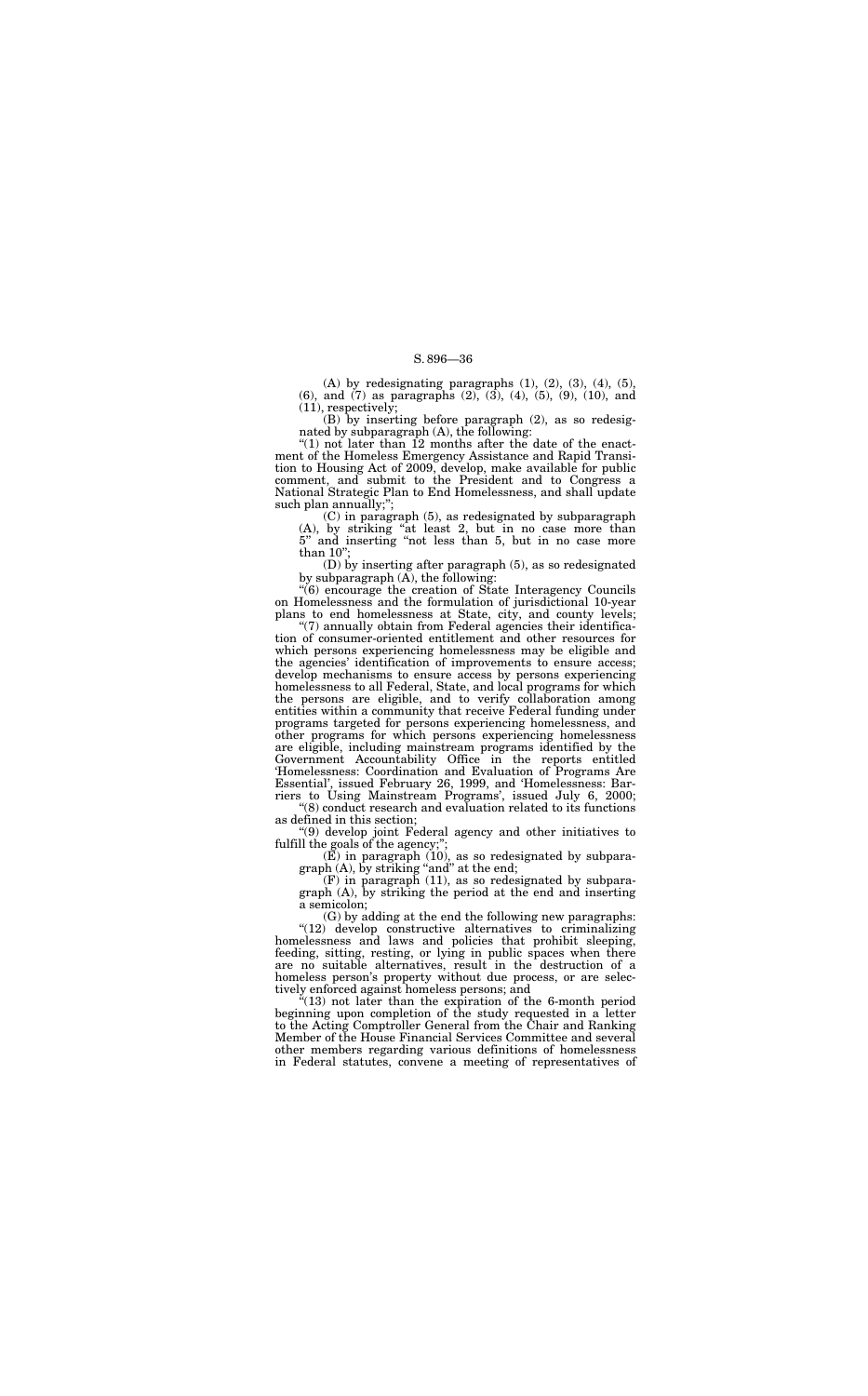all Federal agencies and committees of the House of Representatives and the Senate having jurisdiction over any Federal program to assist homeless individuals or families, local and State governments, academic researchers who specialize in homelessness, nonprofit housing and service providers that receive funding under any Federal program to assist homeless individuals or families, organizations advocating on behalf of such nonprofit providers and homeless persons receiving housing or services under any such Federal program, and homeless persons receiving housing or services under any such Federal program, at which meeting such representatives shall discuss all issues relevant to whether the definitions of 'homeless' under paragraphs  $(1)$  through  $(4)$  of section  $103(a)$  of the McKinney-Vento Homeless Assistance Act, as amended by section 1003 of the Homeless Emergency Assistance and Rapid Transition to Housing Act of 2009, should be modified by the Congress, including whether there is a compelling need for a uniform definition of homelessness under Federal law, the extent to which the differences in such definitions create barriers for individuals to accessing services and to collaboration between agencies, and the relative availability, and barriers to access by persons defined as homeless, of mainstream programs identified by the Government Accountability Office in the two reports identified in paragraph (7) of this subsection; and shall submit transcripts of such meeting, and any majority and dissenting recommendations from such meetings, to each committee of the House of Representatives and the Senate having jurisdiction over any Federal program to assist homeless individuals or families not later than the expiration of the 60-day period beginning upon conclusion of such meeting.''.

(B) by striking "; and" and inserting "and pay for expenses of attendance at meetings which are concerned with the functions or activities for which the appropriation is made;'';

 $(5)$  in section 205(d) (42 U.S.C. 11315(d)), by striking "property.'' and inserting ''property, both real and personal, public and private, without fiscal year limitation, for the purpose of aiding or facilitating the work of the Council.''; and

(4) in section 203(b)(1) (42 U.S.C. 11313(b))—

(A) by striking "Federal" and inserting "national";

(6) by striking section 208 (42 U.S.C. 11318) and inserting the following:

#### **''SEC. 208. AUTHORIZATION OF APPROPRIATIONS.**

''There are authorized to be appropriated to carry out this title \$3,000,000 for fiscal year 2010 and such sums as may be necessary for fiscal years 2011. Any amounts appropriated to carry out this title shall remain available until expended.''.

(b) EFFECTIVE DATE.—The amendments made by subsection (a) shall take effect on, and shall apply beginning on, the date of the enactment of this division.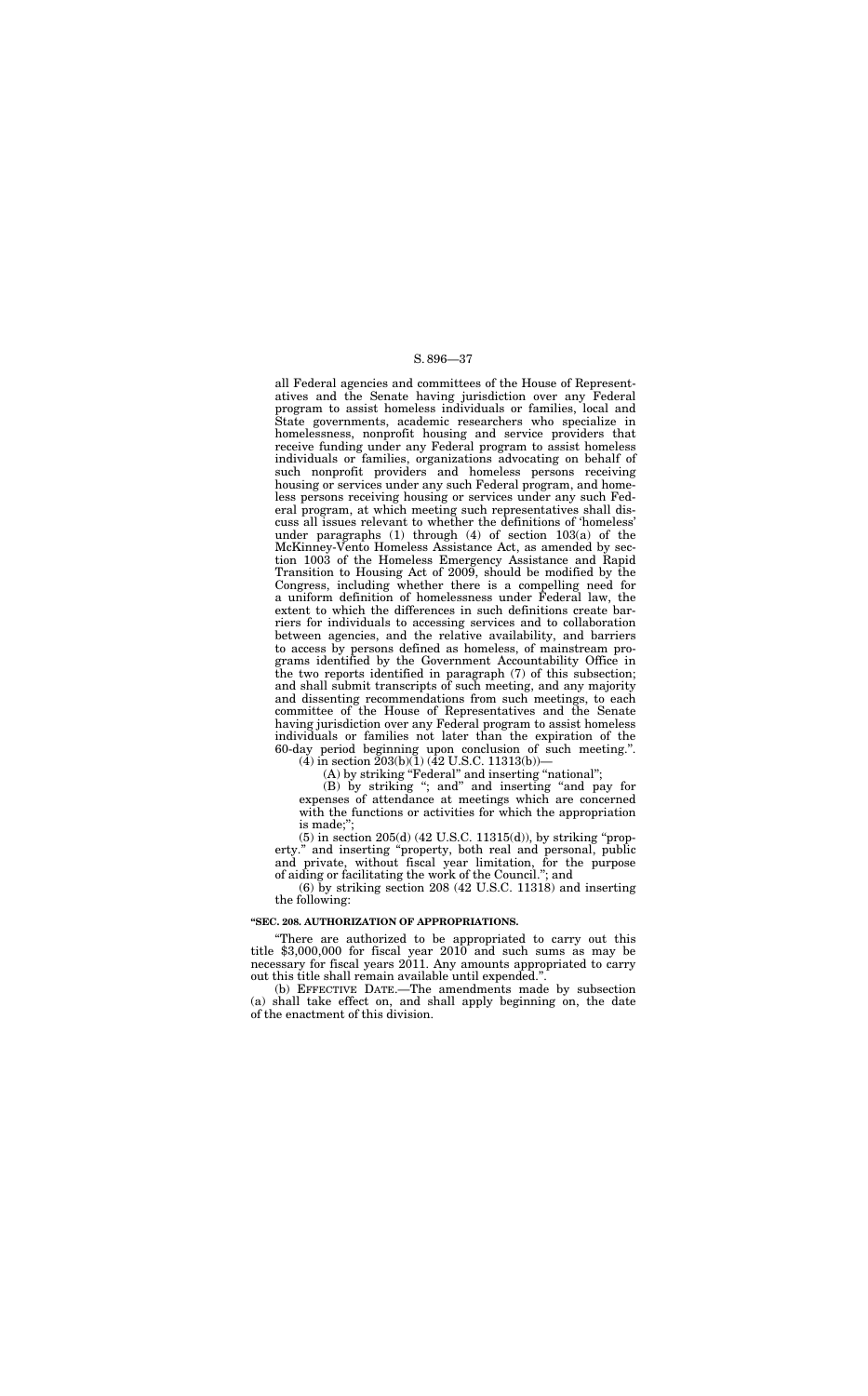## **TITLE I—HOUSING ASSISTANCE GENERAL PROVISIONS**

#### **SEC. 1101. DEFINITIONS.**

Subtitle A of title IV of the McKinney-Vento Homeless Assistance Act (42 U.S.C. 11361 et seq.) is amended—

(1) by striking the subtitle heading and inserting the following:

## **''Subtitle A—General Provisions'';**

(2) by redesignating sections 401 and 402 (42 U.S.C. 11361, 11362) as sections 403 and 406, respectively; and

 $(1)$  AT RISK OF HOMELESSNESS.—The term 'at risk of homelessness' means, with respect to an individual or family, that the individual or family—

(3) by inserting before section 403 (as so redesignated by paragraph (2) of this section) the following new section:

"(ii) is living in the home of another because of economic hardship;

## **''SEC. 401. DEFINITIONS.**

''For purposes of this title:

"(iii) has been notified that their right to occupy their current housing or living situation will be terminated;

"(iv) lives in a hotel or motel;

"(vii) otherwise lives in housing that has characteristics associated with instability and an increased risk of homelessness.

''(A) has income below 30 percent of median income for the geographic area;

''(B) has insufficient resources immediately available to attain housing stability; and

"(i) is homeless and lives or resides in a place not meant for human habitation, a safe haven, or in an emergency shelter;

''(C)(i) has moved frequently because of economic reasons;

''(v) lives in severely overcrowded housing;

''(vi) is exiting an institution; or

Such term includes all families with children and youth defined as homeless under other Federal statutes.

''(2) CHRONICALLY HOMELESS.—

''(A) IN GENERAL.—The term 'chronically homeless' means, with respect to an individual or family, that the individual or family—

''(ii) has been homeless and living or residing in a place not meant for human habitation, a safe haven, or in an emergency shelter continuously for at least 1 year or on at least 4 separate occasions in the last 3 years; and

''(iii) has an adult head of household (or a minor head of household if no adult is present in the household) with a diagnosable substance use disorder, serious mental illness, developmental disability (as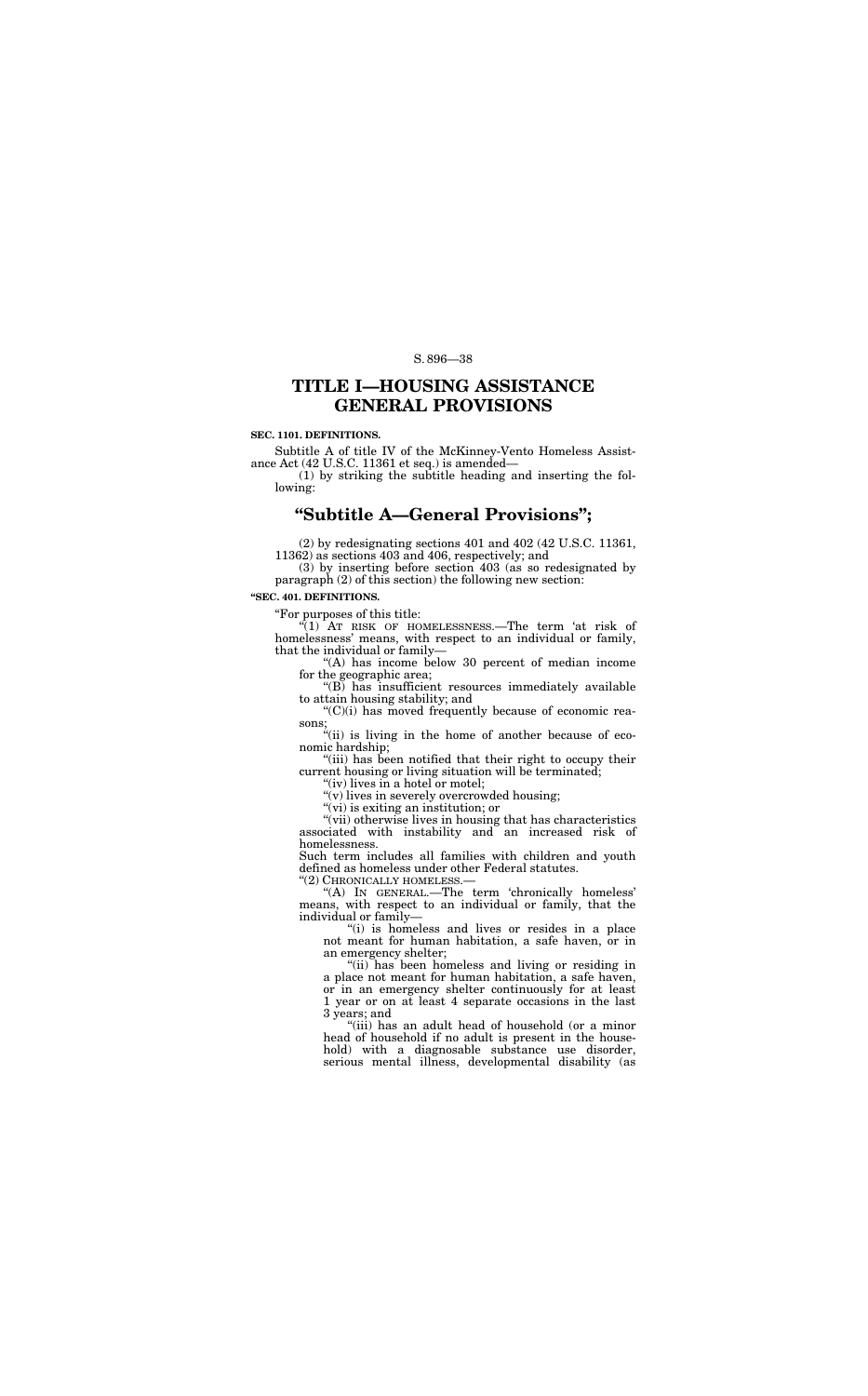defined in section 102 of the Developmental Disabilities Assistance and Bill of Rights Act of 2000 (42 U.S.C. 15002)), post traumatic stress disorder, cognitive impairments resulting from a brain injury, or chronic physical illness or disability, including the co-occurrence of 2 or more of those conditions.

"(A) carries out the duties specified in section 402; ''(B) serves as the applicant for project sponsors who jointly submit a single application for a grant under subtitle

''(B) RULE OF CONSTRUCTION.—A person who currently lives or resides in an institutional care facility, including a jail, substance abuse or mental health treatment facility, hospital or other similar facility, and has resided there for fewer than 90 days shall be considered chronically homeless if such person met all of the requirements described in subparagraph (A) prior to entering that facility.

 $f(B)$  is submitted to the Secretary by a collaborative applicant.

''(3) COLLABORATIVE APPLICANT.—The term 'collaborative applicant' means an entity that—

"(6) ELIGIBLE ENTITY.—The term 'eligible entity' means, with respect to a subtitle, a public entity, a private entity, or an entity that is a combination of public and private entities, that is eligible to directly receive grant amounts under such subtitle.

C in accordance with a collaborative process; and

''(C) if the entity is a legal entity and is awarded such grant, receives such grant directly from the Secretary.

"(7) FAMILIES WITH CHILDREN AND YOUTH DEFINED AS HOME-LESS UNDER OTHER FEDERAL STATUTES.—The term 'families with children and youth defined as homeless under other Federal statutes' means any children or youth that are defined as 'homeless' under any Federal statute other than this subtitle, but are not defined as homeless under section 103, and shall also include the parent, parents, or guardian of such children or youth under subtitle B of title VII this Act (42 U.S.C. 11431 et seq.).

''(8) GEOGRAPHIC AREA.—The term 'geographic area' means a State, metropolitan city, urban county, town, village, or other nonentitlement area, or a combination or consortia of such, in the United States, as described in section 106 of the Housing and Community Development Act of 1974 (42 U.S.C. 5306).<br>"(9) HOMELESS INDIVIDUAL WITH A DISABILITY.—

''(4) COLLABORATIVE APPLICATION.—The term 'collaborative application' means an application for a grant under subtitle C that—

''(A) satisfies section 422; and

"(A) IN GENERAL.—The term 'homeless individual with a disability' means an individual who is homeless, as defined in section 103, and has a disability that—

 $\mathcal{C}(i)(I)$  is expected to be long-continuing or of indefinite duration;

''(5) CONSOLIDATED PLAN.—The term 'Consolidated Plan' means a comprehensive housing affordability strategy and community development plan required in part 91 of title 24, Code of Federal Regulations.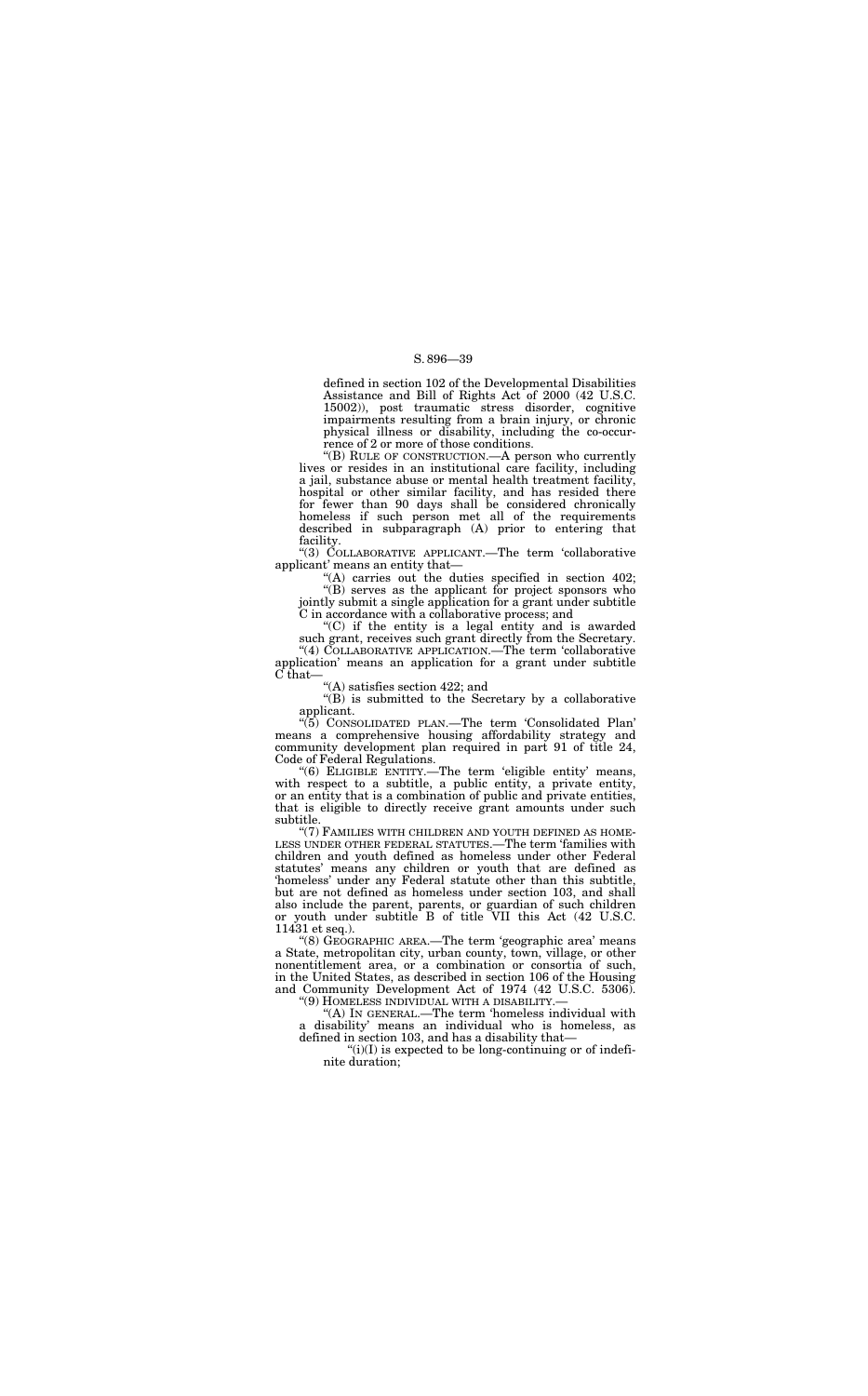"(II) substantially impedes the individual's ability to live independently;

''(III) could be improved by the provision of more suitable housing conditions; and

"(IV) is a physical, mental, or emotional impairment, including an impairment caused by alcohol or drug abuse, post traumatic stress disorder, or brain injury;

"(iii) is the disease of acquired immunodeficiency syndrome or any condition arising from the etiologic agency for acquired immunodeficiency syndrome.

''(ii) is a developmental disability, as defined in section 102 of the Developmental Disabilities Assistance and Bill of Rights Act of 2000 (42 U.S.C. 15002); or

"(A) an entity described in section  $501(c)(3)$  of the Internal Revenue Code of 1986 (26 U.S.C. 501(c)(3)) and exempt from tax under section 501(a) of such Code;

 $\sqrt{\phi(B)}$  an instrumentality of State or local government; or

''(C) a consortium of instrumentalities of State or local governments that has constituted itself as an entity.

(11) METROPOLITAN CITY; URBAN COUNTY; NONENTITLE-MENT AREA.—The terms 'metropolitan city', 'urban county', and 'nonentitlement area' have the meanings given such terms in section 102(a) of the Housing and Community Development Act of 1974 (42 U.S.C. 5302(a)).

''(B) RULE.—Nothing in clause (iii) of subparagraph (A) shall be construed to limit eligibility under clause (i) or (ii) of subparagraph (A).

''(10) LEGAL ENTITY.—The term 'legal entity' means—

"(13) OPERATING COSTS.—The term 'operating costs' means expenses incurred by a project sponsor operating transitional housing or permanent housing under this title with respect to—

" $(\check{C})$  coordination of services as needed to ensure longterm housing stability.

"(14) OUTPATIENT HEALTH SERVICES.—The term 'outpatient health services' means outpatient health care services, mental health services, and outpatient substance abuse services.

''(12) NEW.—The term 'new' means, with respect to housing, that no assistance has been provided under this title for the housing.

''(A) the administration, maintenance, repair, and security of such housing;

''(B) utilities, fuel, furnishings, and equipment for such housing; or

''(15) PERMANENT HOUSING.—The term 'permanent housing' means community-based housing without a designated length of stay, and includes both permanent supportive housing and permanent housing without supportive services.

''(16) PERSONALLY IDENTIFYING INFORMATION.—The term 'personally identifying information' means individually identifying information for or about an individual, including information likely to disclose the location of a victim of domestic violence, dating violence, sexual assault, or stalking, including—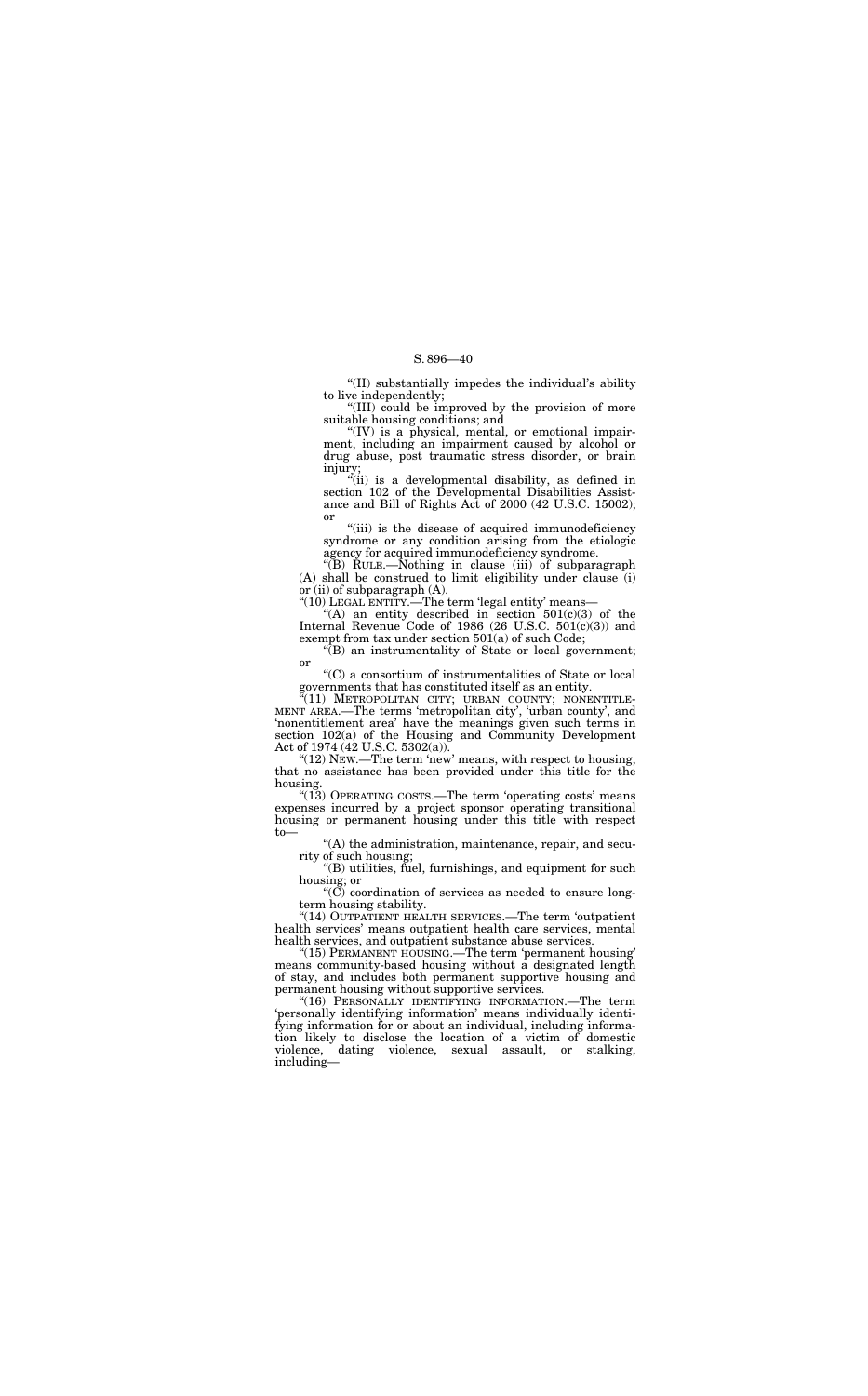''(A) a first and last name;

"(B) a home or other physical address;

''(C) contact information (including a postal, e-mail or Internet protocol address, or telephone or facsimile number);

''(D) a social security number; and

"(17) PRIVATE NONPROFIT ORGANIZATION.—The term 'private nonprofit organization' means an organization—

 $f^{n}(A)$  no part of the net earnings of which inures to the benefit of any member, founder, contributor, or individual;

" $(\hat{B})$  that has a voluntary board;

''(E) any other information, including date of birth, racial or ethnic background, or religious affiliation, that, in combination with any other non-personally identifying information, would serve to identify any individual.

"(18) PROJECT.—The term 'project' means, with respect to activities carried out under subtitle C, eligible activities described in section 423(a), undertaken pursuant to a specific endeavor, such as serving a particular population or providing a particular resource.

''(C) that has an accounting system, or has designated a fiscal agent in accordance with requirements established by the Secretary; and

''(D) that practices nondiscrimination in the provision of assistance.

"(20) PROJECT SPONSOR.—The term 'project sponsor' means, with respect to proposed eligible activities, the organization directly responsible for carrying out the proposed eligible activities.

" $(21)$  RECIPIENT.—Except as used in subtitle B, the term 'recipient' means an eligible entity who—

"(A) submits an application for a grant under section 422 that is approved by the Secretary;

''(B) receives the grant directly from the Secretary to support approved projects described in the application; and  $C'(C)(i)$  serves as a project sponsor for the projects;

"(22) SECRETARY.—The term 'Secretary' means the Secretary of Housing and Urban Development.

''(19) PROJECT-BASED.—The term 'project-based' means, with respect to rental assistance, that the assistance is provided pursuant to a contract that—

''(A) is between—

(i) the recipient or a project sponsor; and

''(ii) an owner of a structure that exists as of the date the contract is entered into; and

''(B) provides that rental assistance payments shall be made to the owner and that the units in the structure shall be occupied by eligible persons for not less than the term of the contract.

or

''(ii) awards the funds to project sponsors to carry out the projects.

''(23) SERIOUS MENTAL ILLNESS.—The term 'serious mental illness' means a severe and persistent mental illness or emotional impairment that seriously limits a person's ability to live independently.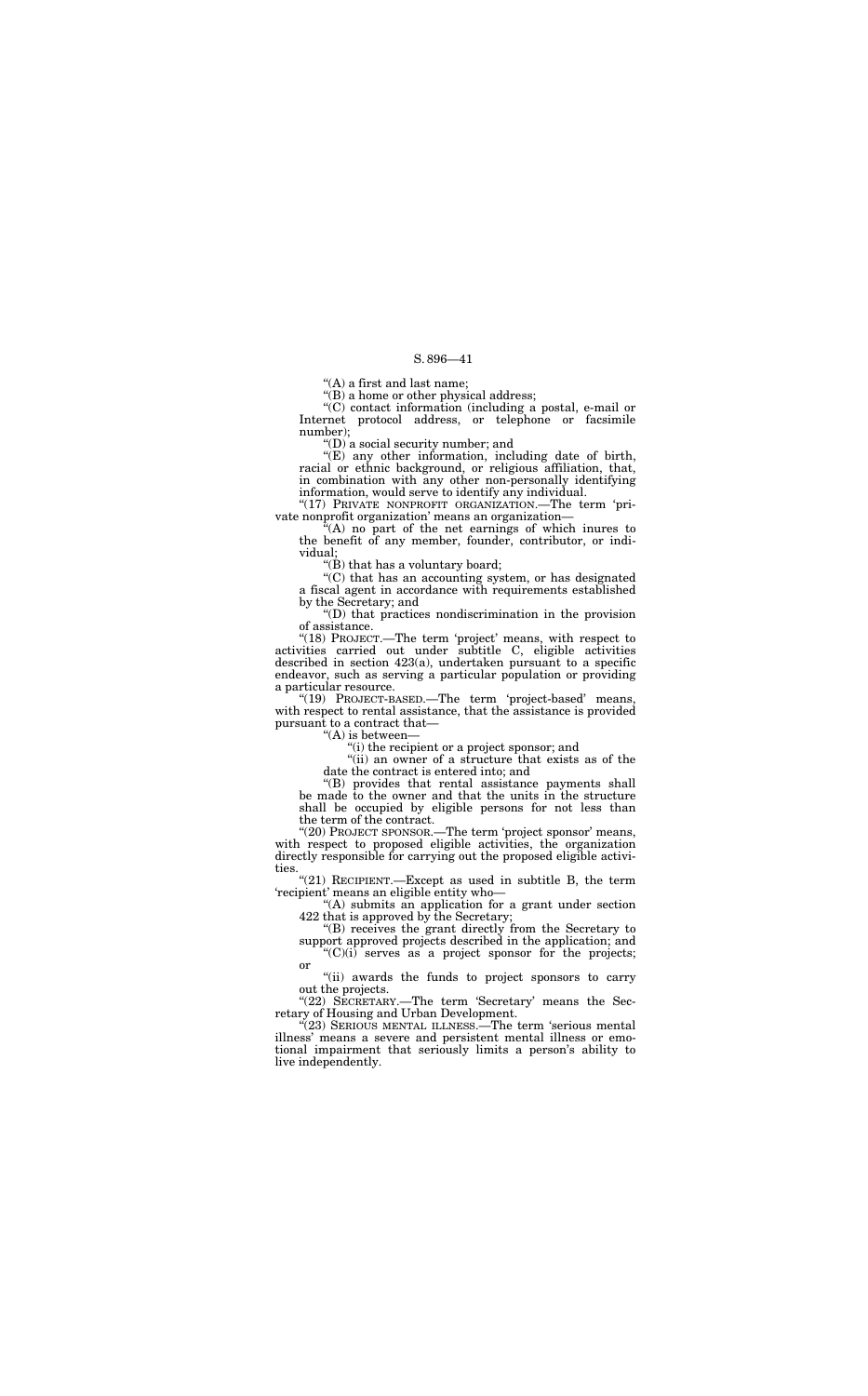"(24) SOLO APPLICANT.—The term 'solo applicant' means an entity that is an eligible entity, directly submits an application for a grant under subtitle C to the Secretary, and, if awarded such grant, receives such grant directly from the Secretary.

"(25) SPONSOR-BASED.—The term 'sponsor-based' means, with respect to rental assistance, that the assistance is provided pursuant to a contract that—

''(A) is between—

''(i) the recipient or a project sponsor; and

''(ii) an independent entity that—

''(I) is a private organization; and

"(26) STATE.—Except as used in subtitle B, the term 'State' means each of the several States, the District of Columbia, the Commonwealth of Puerto Rico, the United States Virgin Islands, Guam, American Samoa, the Commonwealth of the Northern Mariana Islands, the Trust Territory of the Pacific Islands, and any other territory or possession of the United States.

''(II) owns or leases dwelling units; and

"(27) SUPPORTIVE SERVICES.—The term 'supportive services' means services that address the special needs of people served by a project, including—

''(B) provides that rental assistance payments shall be made to the independent entity and that eligible persons shall occupy such assisted units.

"(A) the establishment and operation of a child care services program for families experiencing homelessness;

 $E(E)$  the provision of outreach services, advocacy, life skills training, and housing search and counseling services;

"(F) the provision of mental health services, trauma counseling, and victim services;

"(H) the provision of legal services for purposes" including requesting reconsiderations and appeals of veterans and public benefit claim denials and resolving outstanding warrants that interfere with an individual's ability to obtain and retain housing;

"(i) transportation services that facilitate an individual's ability to obtain and maintain employment; and

"(ii) health care; and

''(B) the establishment and operation of an employment assistance program, including providing job training;

''(C) the provision of outpatient health services, food, and case management;

''(D) the provision of assistance in obtaining permanent housing, employment counseling, and nutritional counseling;

''(G) the provision of assistance in obtaining other Federal, State, and local assistance available for residents of supportive housing (including mental health benefits, employment counseling, and medical assistance, but not including major medical equipment);

''(I) the provision of—

''(J) other supportive services necessary to obtain and maintain housing.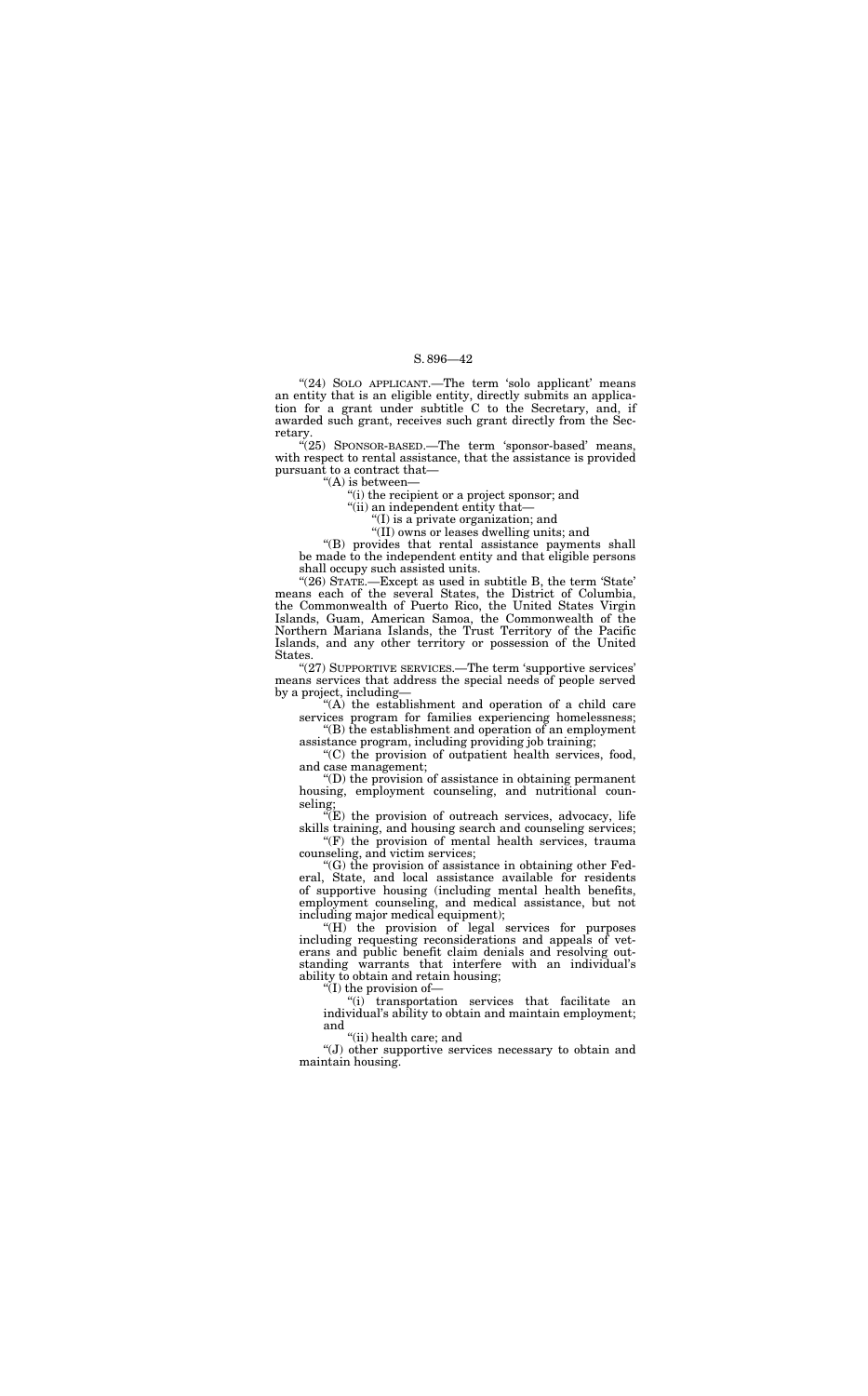"(28) TENANT-BASED.—The term 'tenant-based' means, with respect to rental assistance, assistance that—

> "(i) in a particular structure or unit for not more than the first year of the participation;

''(A) allows an eligible person to select a housing unit in which such person will live using rental assistance provided under subtitle C, except that if necessary to assure that the provision of supportive services to a person participating in a program is feasible, a recipient or project sponsor may require that the person live—

"(ii) within a particular geographic area for the full period of the participation, or the period remaining after the period referred to in subparagraph (A); and ''(B) provides that a person may receive such assistance

"(29) TRANSITIONAL HOUSING.—The term 'transitional housing' means housing the purpose of which is to facilitate the movement of individuals and families experiencing homelessness to permanent housing within 24 months or such longer period as the Secretary determines necessary.

and move to another structure, unit, or geographic area if the person has complied with all other obligations of the program and has moved out of the assisted dwelling unit in order to protect the health or safety of an individual who is or has been the victim of domestic violence, dating violence, sexual assault, or stalking, and who reasonably believed he or she was imminently threatened by harm from further violence if he or she remained in the assisted dwelling unit.

"(31) UNDERSERVED POPULATIONS.—The term 'underserved populations' includes populations underserved because of geographic location, underserved racial and ethnic populations, populations underserved because of special needs (such as language barriers, disabilities, alienage status, or age), and any other population determined to be underserved by the Secretary, as appropriate.

"(33) VICTIM SERVICES.—The term 'victim services' means services that assist domestic violence, dating violence, sexual assault, or stalking victims, including services offered by rape crisis centers and domestic violence shelters, and other organizations, with a documented history of effective work concerning domestic violence, dating violence, sexual assault, or stalking.''.

''(30) UNIFIED FUNDING AGENCY.—The term 'unified funding agency' means a collaborative applicant that performs the duties described in section 402(g).

''(32) VICTIM SERVICE PROVIDER.—The term 'victim service provider' means a private nonprofit organization whose primary mission is to provide services to victims of domestic violence, dating violence, sexual assault, or stalking. Such term includes rape crisis centers, battered women's shelters, domestic violence transitional housing programs, and other programs.

#### **SEC. 1102. COMMUNITY HOMELESS ASSISTANCE PLANNING BOARDS.**

Subtitle A of title IV of the McKinney-Vento Homeless Assistance Act (42 U.S.C. 11361 et seq.) is amended by inserting after section 401 (as added by section 1101(3) of this division) the following new section: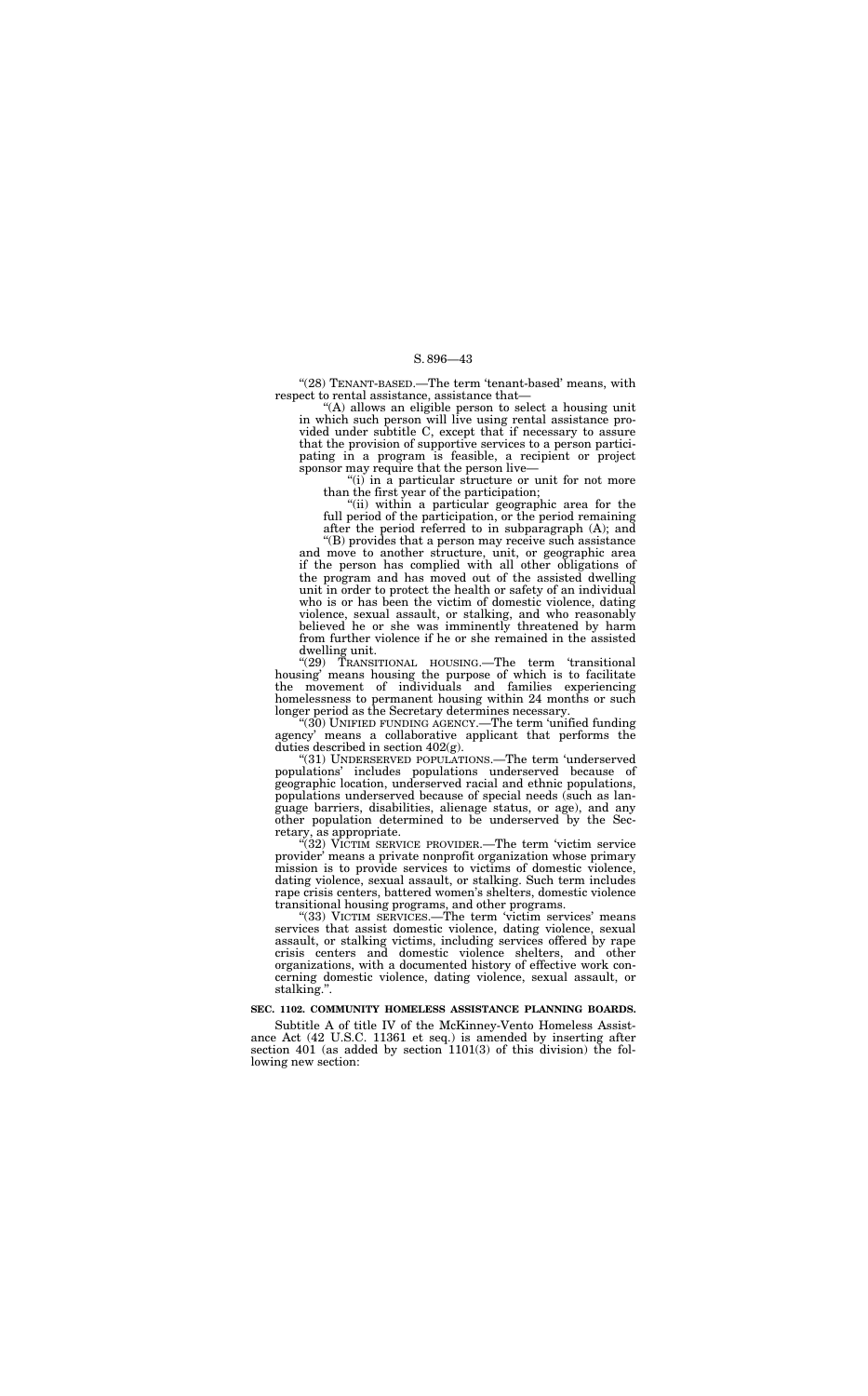#### **''SEC. 402. COLLABORATIVE APPLICANTS.**

"(a) ESTABLISHMENT AND DESIGNATION.—A collaborative applicant shall be established for a geographic area by the relevant parties in that geographic area to—

 $(1)$  submit an application for amounts under this subtitle; and

" $(2)$  perform the duties specified in subsection  $(f)$  and, if applicable, subsection (g).

''(b) NO REQUIREMENT TO BE A LEGAL ENTITY.—An entity may be established to serve as a collaborative applicant under this section without being a legal entity.

> "(B) receive and distribute grant funds awarded under subtitle C; and

''(c) REMEDIAL ACTION.—If the Secretary finds that a collaborative applicant for a geographic area does not meet the requirements of this section, or if there is no collaborative applicant for a geographic area, the Secretary may take remedial action to ensure fair distribution of grant amounts under subtitle C to eligible entities within that area. Such measures may include designating another body as a collaborative applicant, or permitting other eligible entities to apply directly for grants.

"(2) RETENTION OF DUTIES.-Any collaborative applicant that designates an agent pursuant to paragraph  $(1)$  shall regardless of such designation retain all of its duties and responsibilities under this title.

> "(i) the program requirements under section 426; and

''(B) to establish priorities for funding projects in the geographic area involved;

''(d) CONSTRUCTION.—Nothing in this section shall be construed to displace conflict of interest or government fair practices laws, or their equivalent, that govern applicants for grant amounts under subtitles B and C.

 $(2)$  participate in the Consolidated Plan for the geographic area served by the collaborative applicant; and

''(e) APPOINTMENT OF AGENT.—

''(1) IN GENERAL.—Subject to paragraph (2), a collaborative applicant may designate an agent to—

"(A) apply for a grant under section  $422(c)$ ;

''(C) perform other administrative duties.

''(f) DUTIES.—A collaborative applicant shall—

''(1) design a collaborative process for the development of an application under subtitle C, and for evaluating the outcomes of projects for which funds are awarded under subtitle B, in such a manner as to provide information necessary for the Secretary—

''(A) to determine compliance with—

''(ii) the selection criteria described under section 427; and

''(3) ensure operation of, and consistent participation by, project sponsors in a community-wide homeless management information system (in this subsection referred to as 'HMIS') that—

''(A) collects unduplicated counts of individuals and families experiencing homelessness;

''(B) analyzes patterns of use of assistance provided under subtitles B and C for the geographic area involved;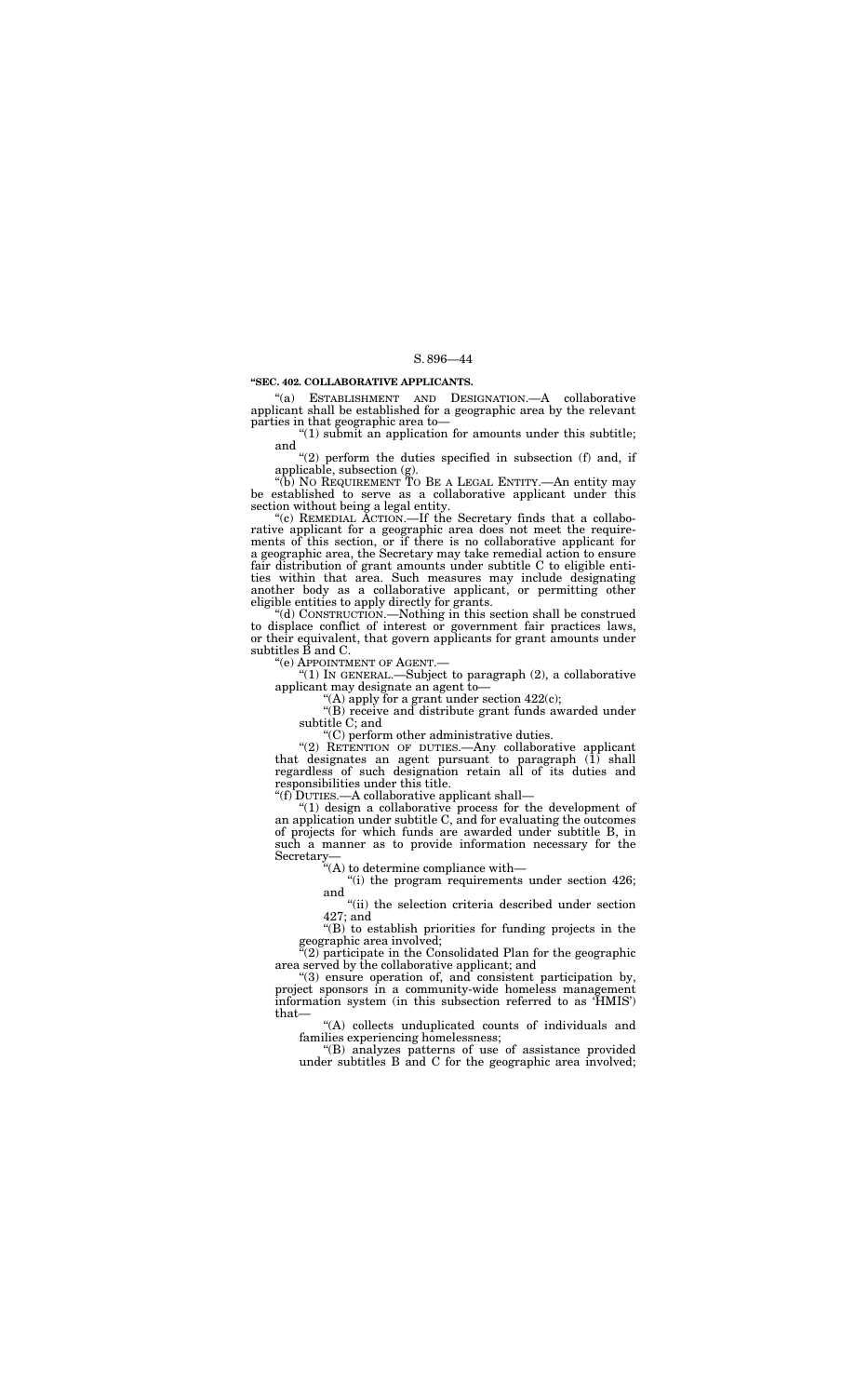''(C) provides information to project sponsors and applicants for needs analyses and funding priorities; and ''(D) is developed in accordance with standards established by the Secretary, including standards that provide

for-''(i) encryption of data collected for purposes of HMIS;

"(v) criminal and civil penalties for unlawful disclosure of data; and

''(ii) documentation, including keeping an accurate accounting, proper usage, and disclosure, of HMIS data;

"(vi) such other standards as may be determined necessary by the Secretary.

''(iii) access to HMIS data by staff, contractors, law enforcement, and academic researchers;

''(iv) rights of persons receiving services under this title;

''(g) UNIFIED FUNDING.—

''(1) IN GENERAL.—In addition to the duties described in subsection (f), a collaborative applicant shall receive from the Secretary and distribute to other project sponsors in the applicable geographic area funds for projects to be carried out by such other project sponsors, if—

"(2) REQUIRED ACTIONS BY A UNIFIED FUNDING AGENCY.— A collaborative applicant that is either selected or designated as a unified funding agency for a geographic area under paragraph (1) shall—

''(A) the collaborative applicant—

''(i) applies to undertake such collection and distribution responsibilities in an application submitted under this subtitle; and

''(ii) is selected to perform such responsibilities by the Secretary; or

''(B) the Secretary designates the collaborative applicant as the unified funding agency in the geographic area, after—

> ''(i) a finding by the Secretary that the applicant— ''(I) has the capacity to perform such respon-

sibilities; and

''(II) would serve the purposes of this Act as they apply to the geographic area; and

''(ii) the Secretary provides the collaborative applicant with the technical assistance necessary to perform such responsibilities as such assistance is agreed to by the collaborative applicant.

''(A) require each project sponsor who is funded by a grant received under subtitle C to establish such fiscal control and fund accounting procedures as may be necessary to assure the proper disbursal of, and accounting for, Federal funds awarded to the project sponsor under subtitle C in order to ensure that all financial transactions carried out under subtitle C are conducted, and records maintained, in accordance with generally accepted accounting principles; and

''(B) arrange for an annual survey, audit, or evaluation of the financial records of each project carried out by a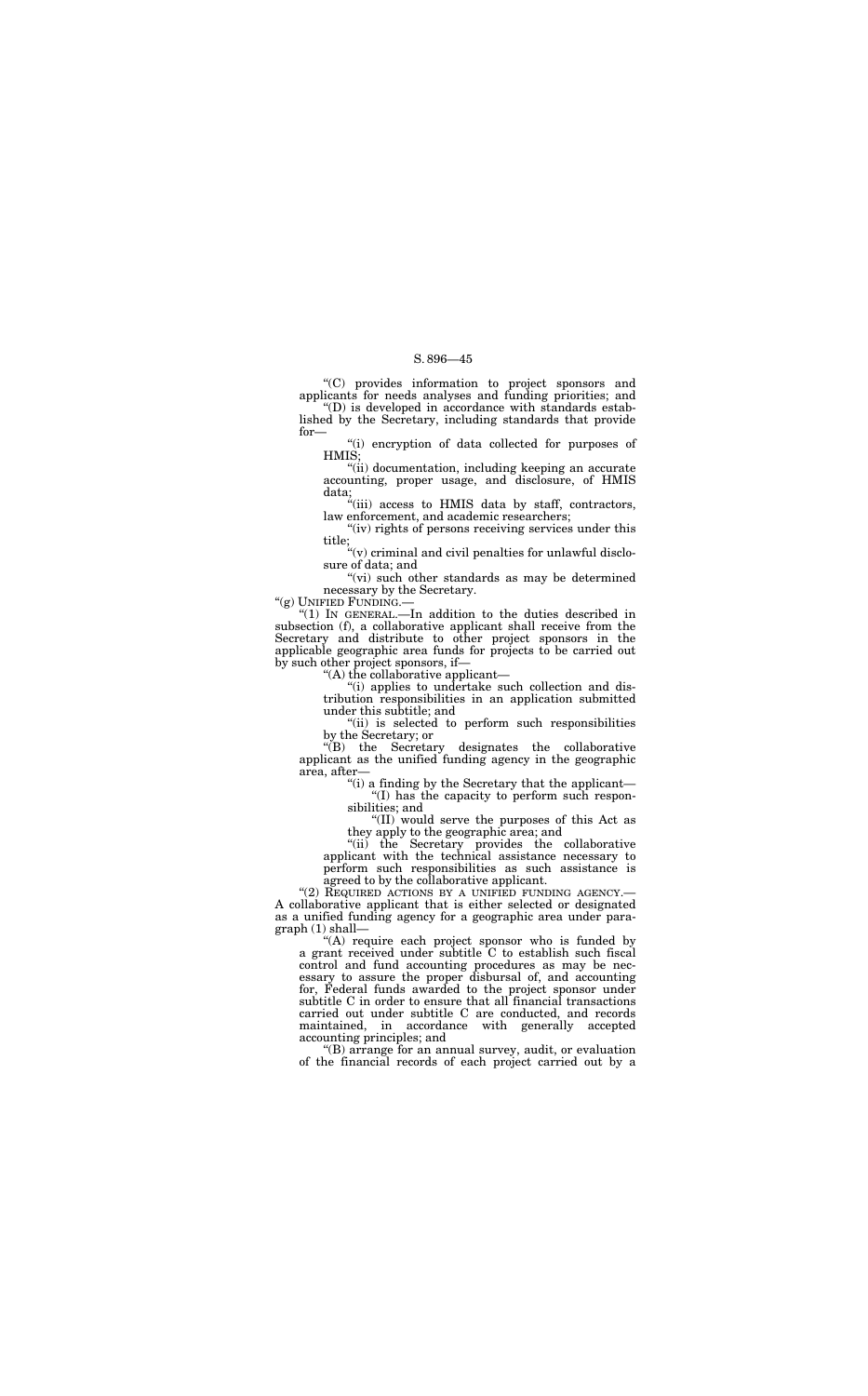project sponsor funded by a grant received under subtitle C.

''(h) CONFLICT OF INTEREST.—No board member of a collaborative applicant may participate in decisions of the collaborative applicant concerning the award of a grant, or provision of other financial benefits, to such member or the organization that such member represents.''.

## **SEC. 1103. GENERAL PROVISIONS.**

Subtitle A of the McKinney-Vento Homeless Assistance Act (42 U.S.C. 11361 et seq.) is amended by inserting after section 403 (as so redesignated by section 1101(2) of this division) the following new sections:

"(a) IN GENERAL.—After the expiration of the 2-year period that begins upon the date of the enactment of the Homeless Emergency Assistance and Rapid Transition to Housing Act of 2009, and except as provided in subsection (b), any project sponsor receiving funds under this title to provide emergency shelter, transitional housing, or permanent housing to families with children under age 18 shall not deny admission to any family based on the age of any child under age 18.

(b) EXCEPTION.—Notwithstanding the requirement under subsection (a), project sponsors of transitional housing receiving funds under this title may target transitional housing resources to families with children of a specific age only if the project sponsor-

#### **''SEC. 404. PREVENTING INVOLUNTARY FAMILY SEPARATION.**

"(2) provides such assurances, as the Secretary shall require, that an equivalent appropriate alternative living arrangement for the whole family or household unit has been secured.

"(a) IN GENERAL.—The Secretary shall make available technical assistance to private nonprofit organizations and other nongovernmental entities, States, metropolitan cities, urban counties, and counties that are not urban counties, to implement effective planning processes for preventing and ending homelessness, to improve their capacity to prepare collaborative applications, to prevent the separation of families in emergency shelter or other housing programs, and to adopt and provide best practices in housing and services for persons experiencing homeless.

''(b) RESERVATION.—The Secretary shall reserve not more than 1 percent of the funds made available for any fiscal year for carrying out subtitles B and C, to provide technical assistance under subsection  $(a)$ .".

''(1) operates a transitional housing program that has a primary purpose of implementing an evidence-based practice that requires that housing units be targeted to families with children in a specific age group; and

## **''SEC. 405. TECHNICAL ASSISTANCE.**

#### **SEC. 1104. PROTECTION OF PERSONALLY IDENTIFYING INFORMATION BY VICTIM SERVICE PROVIDERS.**

Subtitle A of the McKinney-Vento Homeless Assistance Act (42 U.S.C. 11361 et seq.), as amended by the preceding provisions of this title, is further amended by adding at the end the following new section: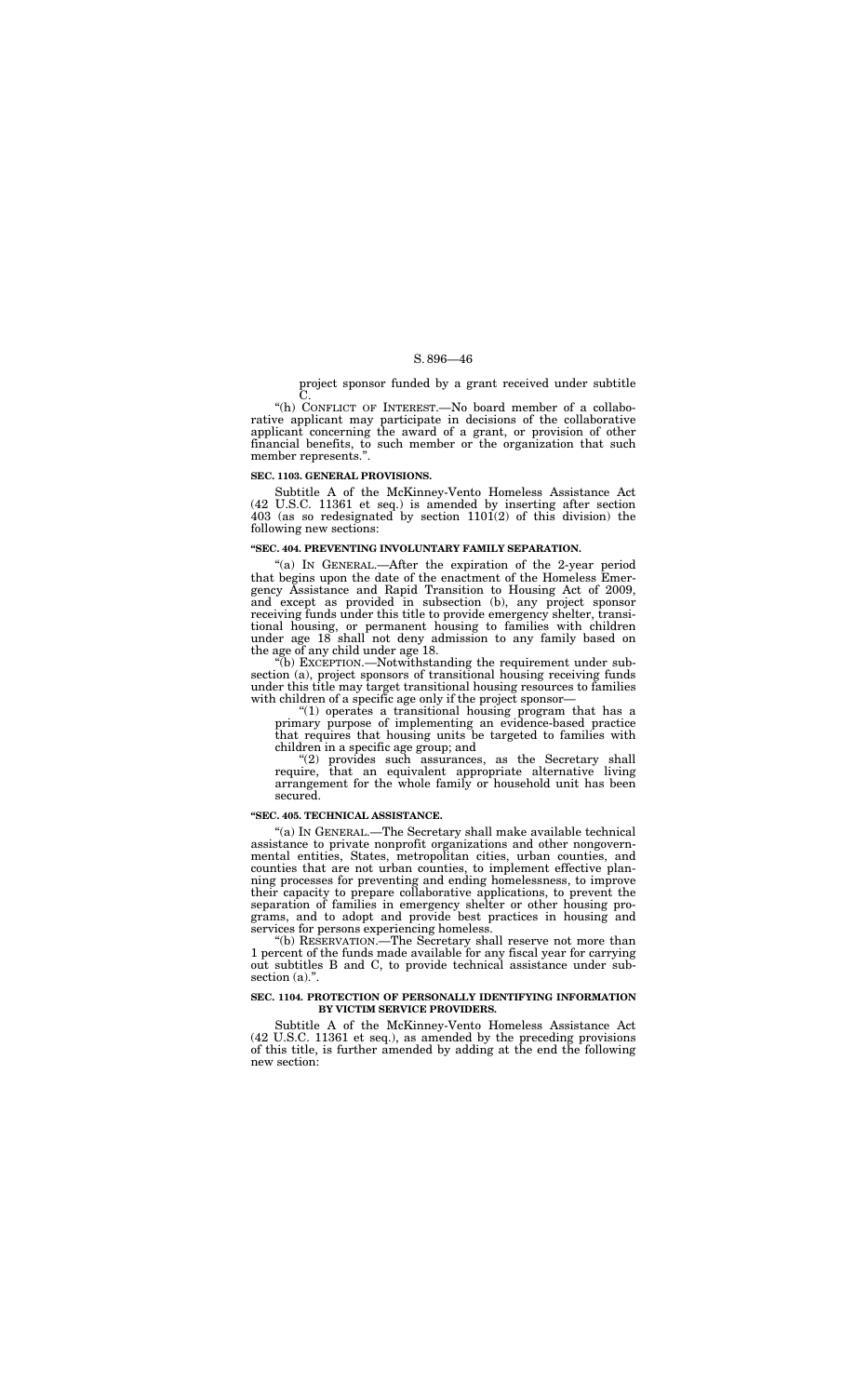#### **''SEC. 407. PROTECTION OF PERSONALLY IDENTIFYING INFORMATION BY VICTIM SERVICE PROVIDERS.**

''In the course of awarding grants or implementing programs under this title, the Secretary shall instruct any victim service provider that is a recipient or subgrantee not to disclose for purposes of the Homeless Management Information System any personally identifying information about any client. The Secretary may, after public notice and comment, require or ask such recipients and subgrantees to disclose for purposes of the Homeless Management Information System non-personally identifying information that has been de-identified, encrypted, or otherwise encoded. Nothing in this section shall be construed to supersede any provision of any Federal, State, or local law that provides greater protection than this subsection for victims of domestic violence, dating violence, sexual assault, or stalking.''.

## **SEC. 1105. AUTHORIZATION OF APPROPRIATIONS.**

Subtitle A of the McKinney-Vento Homeless Assistance Act (42 U.S.C. 11361 et seq.), as amended by the preceding provisions of this title, is further amended by adding at the end the following new section:

#### **''SEC. 408. AUTHORIZATION OF APPROPRIATIONS.**

"(a) In GENERAL.—Of the amount made available to carry out this subtitle and subtitle C for a fiscal year, the Secretary shall

''There are authorized to be appropriated to carry out this title \$2,200,000,000 for fiscal year 2010 and such sums as may be necessary for fiscal year 2011.''.

# **TITLE II—EMERGENCY SOLUTIONS GRANTS PROGRAM**

#### **SEC. 1201. GRANT ASSISTANCE.**

Subtitle B of title IV of the McKinney-Vento Homeless Assistance Act (42 U.S.C. 11371 et seq.) is amended—

(1) by striking the subtitle heading and inserting the following:

## **''Subtitle B—Emergency Solutions Grants Program'';**

(2) by striking section 417 (42 U.S.C. 11377);

(3) by redesignating sections 413 through 416 (42 U.S.C. 11373–6) as sections 414 through 417, respectively; and

(4) by striking section 412 (42 U.S.C. 11372) and inserting the following:

#### **''SEC. 412. GRANT ASSISTANCE.**

''The Secretary shall make grants to States and local governments (and to private nonprofit organizations providing assistance to persons experiencing homelessness or at risk of homelessness, in the case of grants made with reallocated amounts) for the purpose of carrying out activities described in section 415.

#### **''SEC. 413. AMOUNT AND ALLOCATION OF ASSISTANCE.**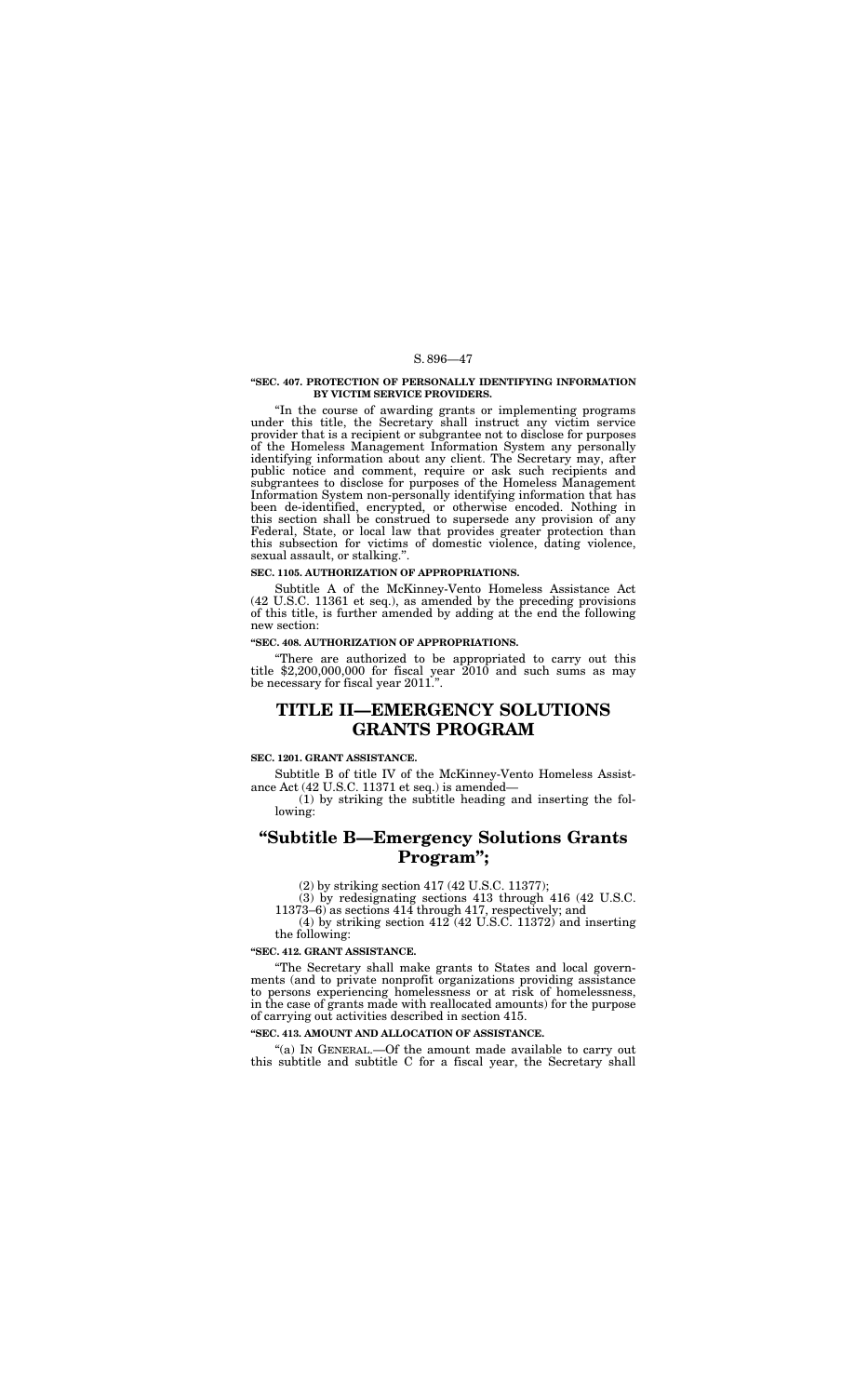allocate nationally 20 percent of such amount for activities described in section 415. The Secretary shall be required to certify that such allocation will not adversely affect the renewal of existing projects under this subtitle and subtitle C for those individuals or families who are homeless.

 $(5)$  in section  $414(b)$   $(42$  U.S.C.  $11373(b)$ , as so redesignated by paragraph (3) of this section, by striking ''amounts appropriated" and all that follows through "for any" and inserting ''amounts appropriated under section 408 and made available to carry out this subtitle for any''.

''(b) ALLOCATION.—An entity that receives a grant under section 412, and serves an area that includes 1 or more geographic areas (or portions of such areas) served by collaborative applicants that submit applications under subtitle C, shall allocate the funds made available through the grant to carry out activities described in section 415, in consultation with the collaborative applicants.''; and

The McKinney-Vento Homeless Assistance Act is amended by striking section 415 (42 U.S.C. 11374), as so redesignated by section  $1201(3)$  of this division, and inserting the following new section:

"(1) The renovation, major rehabilitation, or conversion of buildings to be used as emergency shelters.

"(2) The provision of essential services related to emergency shelter or street outreach, including services concerned with employment, health, education, family support services for homeless youth, substance abuse services, victim services, or mental health services, if—

#### **SEC. 1202. ELIGIBLE ACTIVITIES.**

#### **''SEC. 415. ELIGIBLE ACTIVITIES.**

''(a) IN GENERAL.—Assistance provided under section 412 may be used for the following activities:

> ''(A) such essential services have not been provided by the local government during any part of the immediately preceding 12-month period or the Secretary determines that the local government is in a severe financial deficit; or

> ''(B) the use of assistance under this subtitle would complement the provision of those essential services.

''(3) Maintenance, operation, insurance, provision of utilities, and provision of furnishings related to emergency shelter.

''(4) Provision of rental assistance to provide short-term or medium-term housing to homeless individuals or families or individuals or families at risk of homelessness. Such rental assistance may include tenant-based or project-based rental assistance.

''(5) Housing relocation or stabilization services for homeless individuals or families or individuals or families at risk of homelessness, including housing search, mediation or outreach to property owners, legal services, credit repair, providing security or utility deposits, utility payments, rental assistance for a final month at a location, assistance with moving costs, or other activities that are effective at—

''(A) stabilizing individuals and families in their current housing; or

''(B) quickly moving such individuals and families to other permanent housing.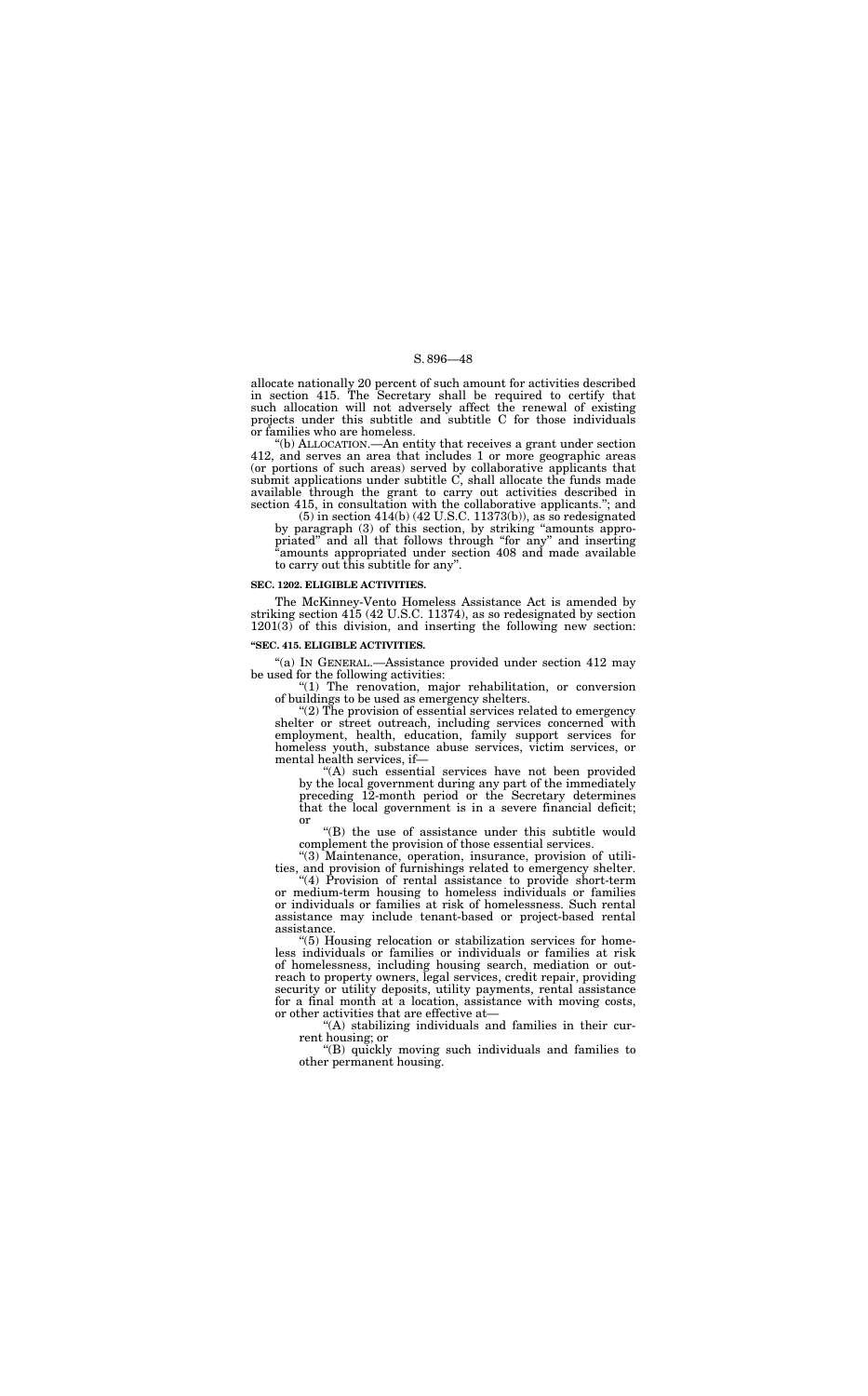''(b) MAXIMUM ALLOCATION FOR EMERGENCY SHELTER ACTIVI- TIES.—A grantee of assistance provided under section 412 for any fiscal year may not use an amount of such assistance for activities described in paragraphs (1) through (3) of subsection (a) that exceeds the greater of—

" $(1)$  60 percent of the aggregate amount of such assistance provided for the grantee for such fiscal year; or

 $''(2)$  the amount expended by such grantee for such activities during fiscal year most recently completed before the effective date under section 1503 of the Homeless Emergency Assistance and Rapid Transition to Housing Act of 2009.''.

Section 418 of the McKinney-Vento Homeless Assistance Act (42 U.S.C. 11378) is amended by striking ''5 percent'' and inserting  $\cdot$ "7.5 percent".

#### **SEC. 1203. PARTICIPATION IN HOMELESS MANAGEMENT INFORMATION SYSTEM.**

Section 416 of the McKinney-Vento Homeless Assistance Act (42 U.S.C. 11375), as so redesignated by section 1201(3) of this division, is amended by adding at the end the following new subsection:

''(f) PARTICIPATION IN HMIS.—The Secretary shall ensure that recipients of funds under this subtitle ensure the consistent participation by emergency shelters and homelessness prevention and rehousing programs in any applicable community-wide homeless management information system.''.

#### **SEC. 1204. ADMINISTRATIVE PROVISION.**

#### **SEC. 1205. GAO STUDY OF ADMINISTRATIVE FEES.**

Not later than the expiration of the 12-month period beginning on the date of the enactment of this division, the Comptroller General of the United States shall—

(1) conduct a study to examine the appropriate administrative costs for administering the program authorized under subtitle B of title IV of the McKinney-Vento Homeless Assistance Act (42 U.S.C. 11371 et seq.); and

(2) submit to Congress a report on the findings of the study required under paragraph (1).

# **TITLE III—CONTINUUM OF CARE PROGRAM**

## **SEC. 1301. CONTINUUM OF CARE.**

The McKinney-Vento Homeless Assistance Act is amended— (1) by striking the subtitle heading for subtitle C of title IV (42 U.S.C. 11381 et seq.) and inserting the following:

## **''Subtitle C—Continuum of Care Program''; and**

(2) by striking sections 421 and 422 (42 U.S.C. 11381 and 11382) and inserting the following new sections: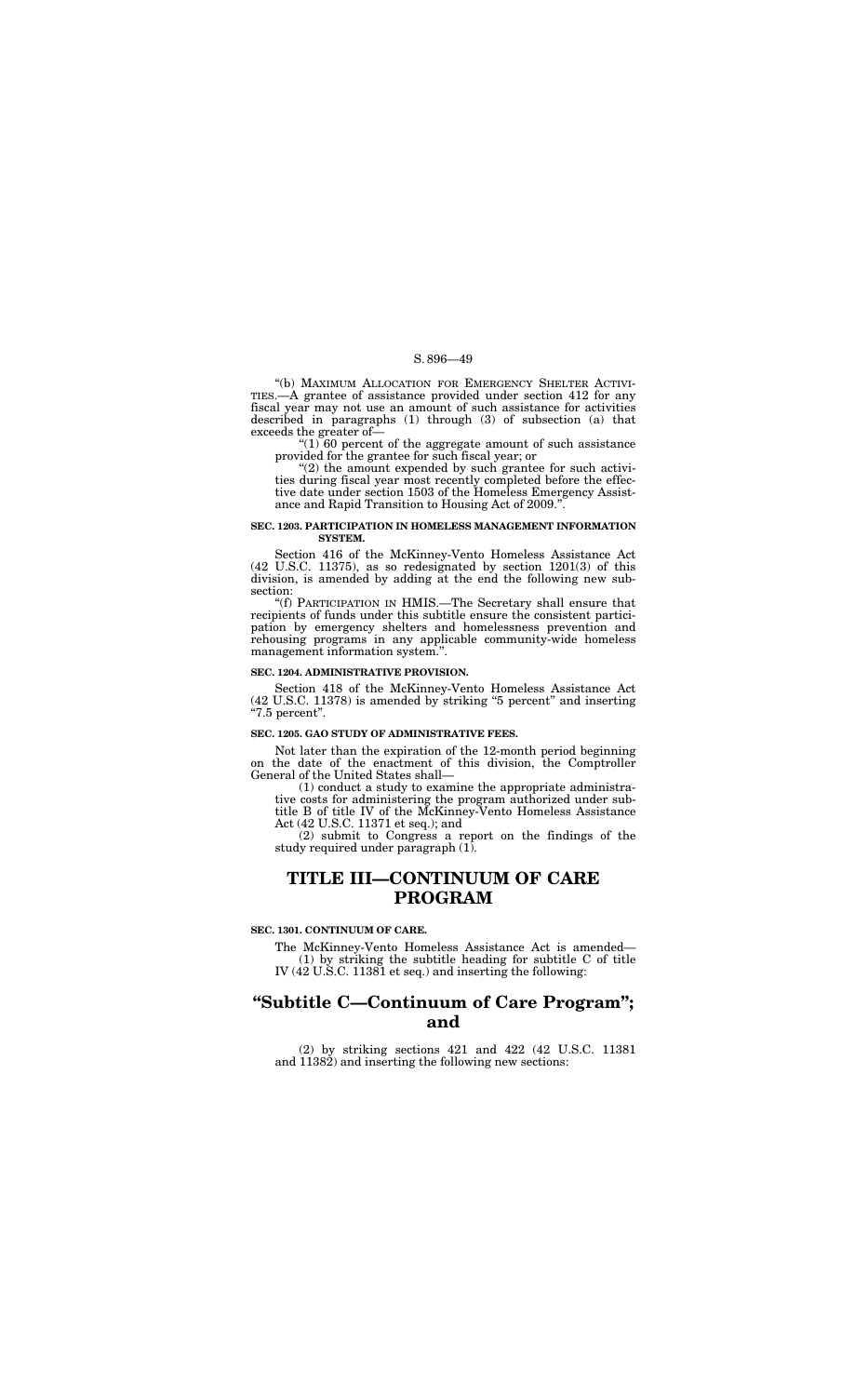#### **''SEC. 421. PURPOSES.**

''The purposes of this subtitle are—

 $\sqrt[n]{(1)}$  to promote community-wide commitment to the goal of ending homelessness;

"(2) to provide funding for efforts by nonprofit providers and State and local governments to quickly rehouse homeless individuals and families while minimizing the trauma and dislocation caused to individuals, families, and communities by homelessness;

 $(3)$  to promote access to, and effective utilization of, mainstream programs described in section 203(a)(7) and programs funded with State or local resources; and

''(4) to optimize self-sufficiency among individuals and families experiencing homelessness.

#### **''SEC. 422. CONTINUUM OF CARE APPLICATIONS AND GRANTS.**

''(a) PROJECTS.—The Secretary shall award grants, on a competitive basis, and using the selection criteria described in section 427, to carry out eligible activities under this subtitle for projects that meet the program requirements under section 426, either by directly awarding funds to project sponsors or by awarding funds to unified funding agencies.

> $(A)$  to determine compliance with the program requirements and selection criteria under this subtitle; and

''(b) NOTIFICATION OF FUNDING AVAILABILITY.—The Secretary shall release a notification of funding availability for grants awarded under this subtitle for a fiscal year not later than 3 months after the date of the enactment of the appropriate Act making appropriations for the Department of Housing and Urban Development for such fiscal year.

''(c) APPLICATIONS.—

''(1) SUBMISSION TO THE SECRETARY.—To be eligible to receive a grant under subsection (a), a project sponsor or unified funding agency in a geographic area shall submit an application to the Secretary at such time and in such manner as the Secretary may require, and containing such information as the Secretary determines necessary—

''(B) to establish priorities for funding projects in the geographic area.

"(2) ANNOUNCEMENT OF AWARDS.—

''(A) IN GENERAL.—Except as provided in subparagraph (B), the Secretary shall announce, within 5 months after the last date for the submission of applications described in this subsection for a fiscal year, the grants conditionally awarded under subsection (a) for that fiscal year.

''(B) TRANSITION.—For a period of up to 2 years beginning after the effective date under section 1503 of the Homeless Emergency Assistance and Rapid Transition to Housing Act of 2009, the Secretary shall announce, within 6 months after the last date for the submission of applications described in this subsection for a fiscal year, the grants conditionally awarded under subsection (a) for that fiscal year.

''(d) OBLIGATION, DISTRIBUTION, AND UTILIZATION OF FUNDS.— ''(1) REQUIREMENTS FOR OBLIGATION.—

''(A) IN GENERAL.—Not later than 9 months after the announcement referred to in subsection (c)(2), each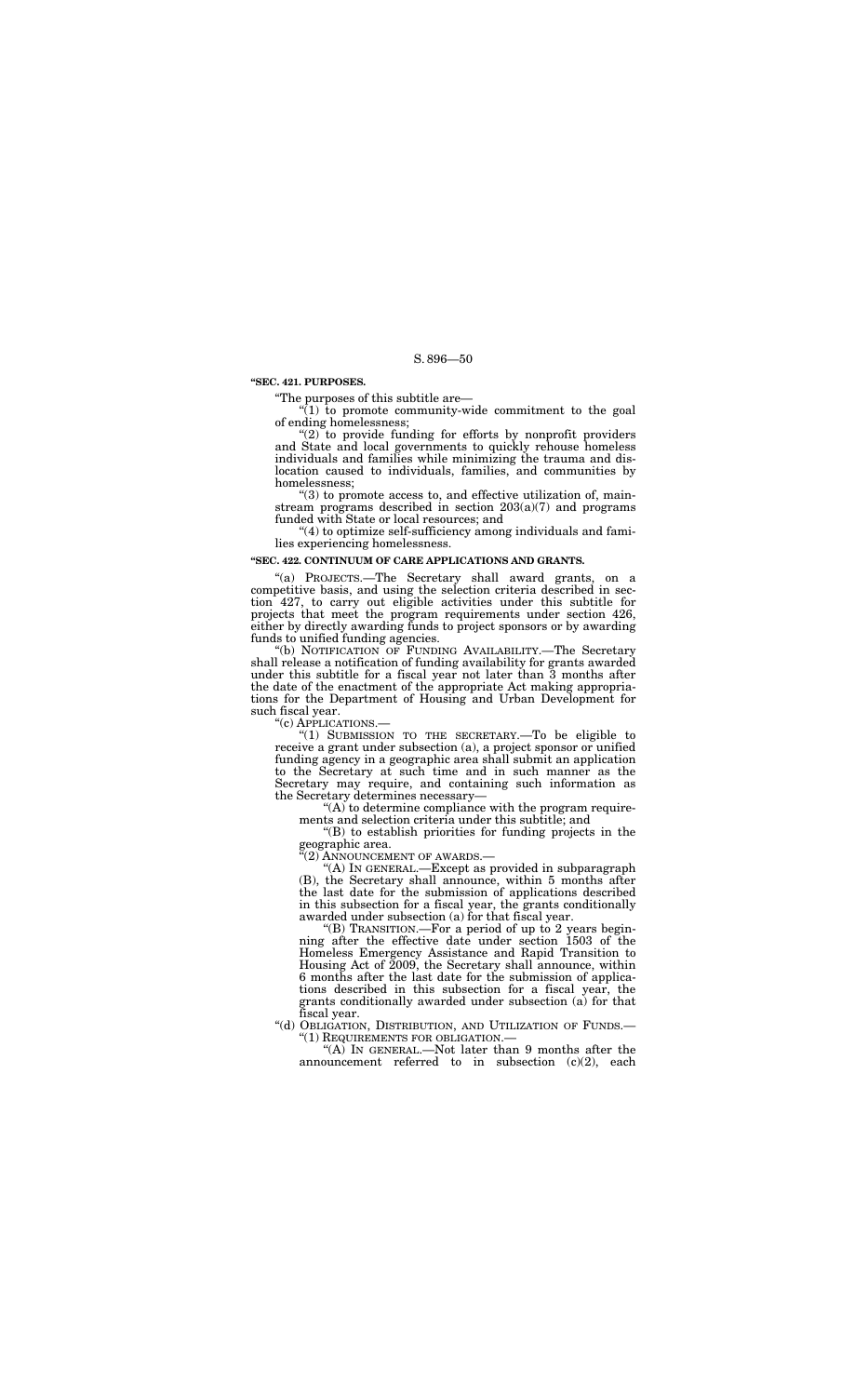recipient or project sponsor shall meet all requirements for the obligation of those funds, including site control, matching funds, and environmental review requirements, except as provided in subparagraphs (B) and (C).

''(B) ACQUISITION, REHABILITATION, OR CONSTRUC-TION.—Not later than 24 months after the announcement referred to in subsection  $(c)(2)$ , each recipient or project sponsor seeking the obligation of funds for acquisition of housing, rehabilitation of housing, or construction of new housing for a grant announced under subsection (c)(2) shall meet all requirements for the obligation of those funds, including site control, matching funds, and environmental review requirements.

"(2) OBLIGATION.—Not later than 45 days after a recipient or project sponsor meets the requirements described in paragraph (1), the Secretary shall obligate the funds for the grant involved.

''(C) EXTENSIONS.—At the discretion of the Secretary, and in compelling circumstances, the Secretary may extend the date by which a recipient or project sponsor shall meet the requirements described in subparagraphs (A) and (B) if the Secretary determines that compliance with the requirements was delayed due to factors beyond the reasonable control of the recipient or project sponsor. Such factors may include difficulties in obtaining site control for a proposed project, completing the process of obtaining secure financing for the project, obtaining approvals from State or local governments, or completing the technical submission requirements for the project.

"(4) EXPENDITURE OF FUNDS.—The Secretary may establish a date by which funds made available through a grant announced under subsection  $(c)(2)$  for a homeless assistance project shall be entirely expended by the recipient or project sponsors involved. The date established under this paragraph shall not occur before the expiration of the 24-month period beginning on the date that funds are obligated for activities described under paragraphs (1) or (2) of section 423(a). The Secretary shall recapture the funds not expended by such date. The Secretary shall reallocate the funds for another homeless assistance and prevention project that meets the requirements of this subtitle to be carried out, if possible and appropriate, in the same geographic area as the area served through the original grant.

''(3) DISTRIBUTION.—A recipient that receives funds through such a grant—

''(A) shall distribute the funds to project sponsors (in advance of expenditures by the project sponsors); and

''(B) shall distribute the appropriate portion of the funds to a project sponsor not later than 45 days after receiving a request for such distribution from the project sponsor.

''(e) RENEWAL FUNDING FOR UNSUCCESSFUL APPLICANTS.—The Secretary may renew funding for a specific project previously funded under this subtitle that the Secretary determines meets the purposes of this subtitle, and was included as part of a total application that met the criteria of subsection (c), even if the application was not selected to receive grant assistance. The Secretary may renew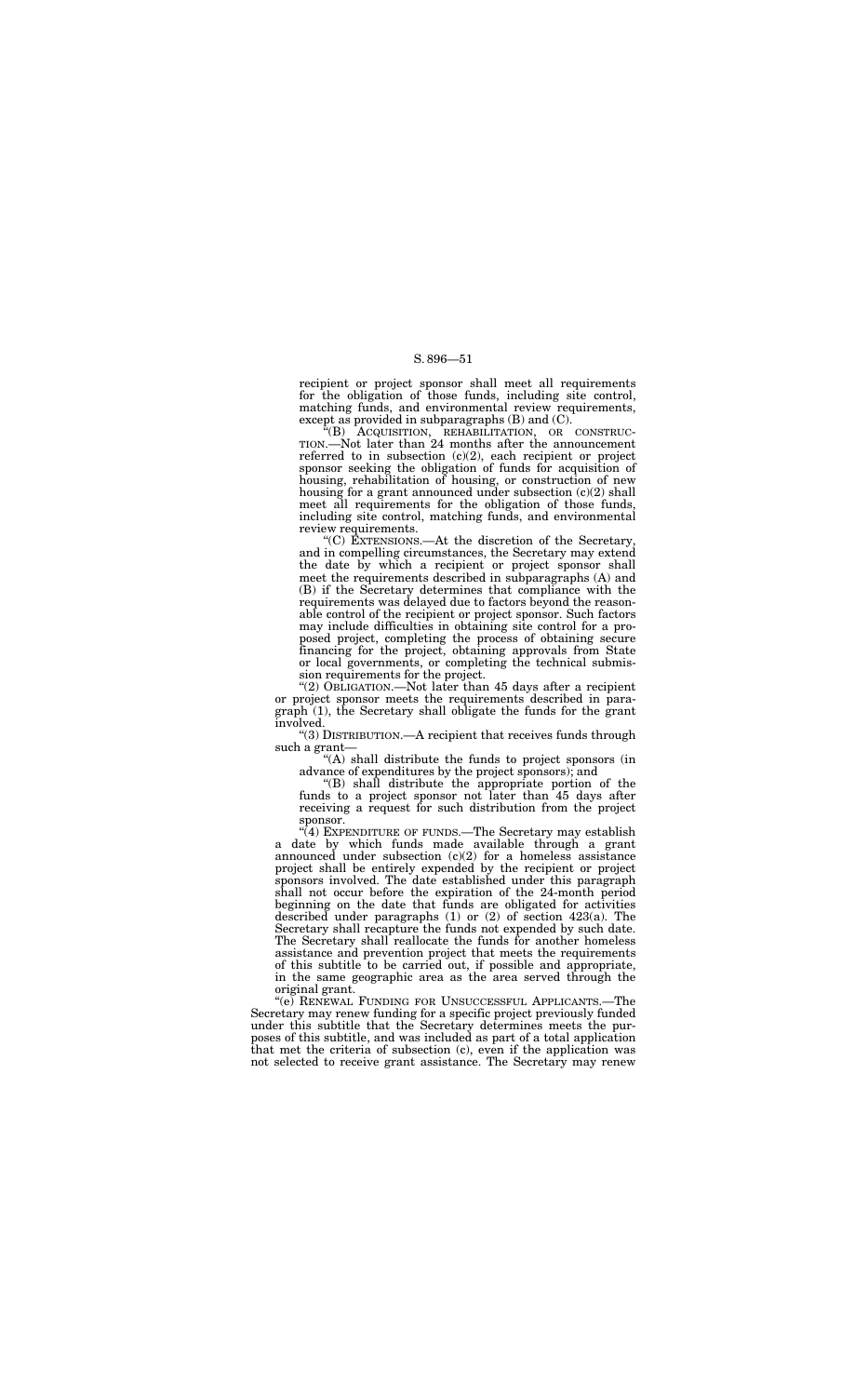the funding for a period of not more than 1 year, and under such conditions as the Secretary determines to be appropriate.

''(f) CONSIDERATIONS IN DETERMINING RENEWAL FUNDING.— When providing renewal funding for leasing, operating costs, or rental assistance for permanent housing, the Secretary shall make adjustments proportional to increases in the fair market rents in the geographic area.

"(g) MORE THAN 1 APPLICATION FOR A GEOGRAPHIC AREA. If more than 1 collaborative applicant applies for funds for a geographic area, the Secretary shall award funds to the collaborative applicant with the highest score based on the selection criteria set forth in section 427.

"(2) PROCESS.—The Secretary shall ensure that the procedure permits appeals submitted by entities carrying out homeless housing and services projects (including emergency shelters and homelessness prevention programs), and all other applicants under this subtitle.

''(h) APPEALS.—

''(1) IN GENERAL.—The Secretary shall establish a timely appeal procedure for grant amounts awarded or denied under this subtitle pursuant to a collaborative application or solo application for funding.

" $(i)$  SOLO APPLICANTS.—A solo applicant may submit an application to the Secretary for a grant under subsection (a) and be awarded such grant on the same basis as such grants are awarded to other applicants based on the criteria described in section 427, but only if the Secretary determines that the solo applicant has attempted to participate in the continuum of care process but was not permitted to participate in a reasonable manner. The Secretary may award such grants directly to such applicants in a manner determined to be appropriate by the Secretary.

"(1) In GENERAL.—A collaborative applicant may use not more than 10 percent of funds awarded under this subtitle (continuum of care funding) for any of the types of eligible activities specified in paragraphs (1) through (7) of section 423(a) to serve families with children and youth defined as homeless under other Federal statutes, or homeless families with children and youth defined as homeless under section  $103(a)(6)$ , but only if the applicant demonstrates that the use of such funds is of an equal or greater priority or is equally or more cost effective in meeting the overall goals and objectives of the plan submitted under section  $427(b)(1)(B)$ , especially with respect to children and unaccompanied youth.

''(2) LIMITATIONS.—The 10 percent limitation under paragraph (1) shall not apply to collaborative applicants in which the rate of homelessness, as calculated in the most recent point in time count, is less than one-tenth of 1 percent of total population.<br>"(3) TREATMENT OF CERTAIN POPULATIONS.-

"(A) IN GENERAL.—Notwithstanding section  $103(a)$  and subject to subparagraph (B), funds awarded under this subtitle may be used for eligible activities to serve unaccompanied youth and homeless families and children defined as homeless under section 103(a)(6) only pursuant to paragraph (1) of this subsection and such families and children

''(j) FLEXIBILITY TO SERVE PERSONS DEFINED AS HOMELESS UNDER OTHER FEDERAL LAWS.—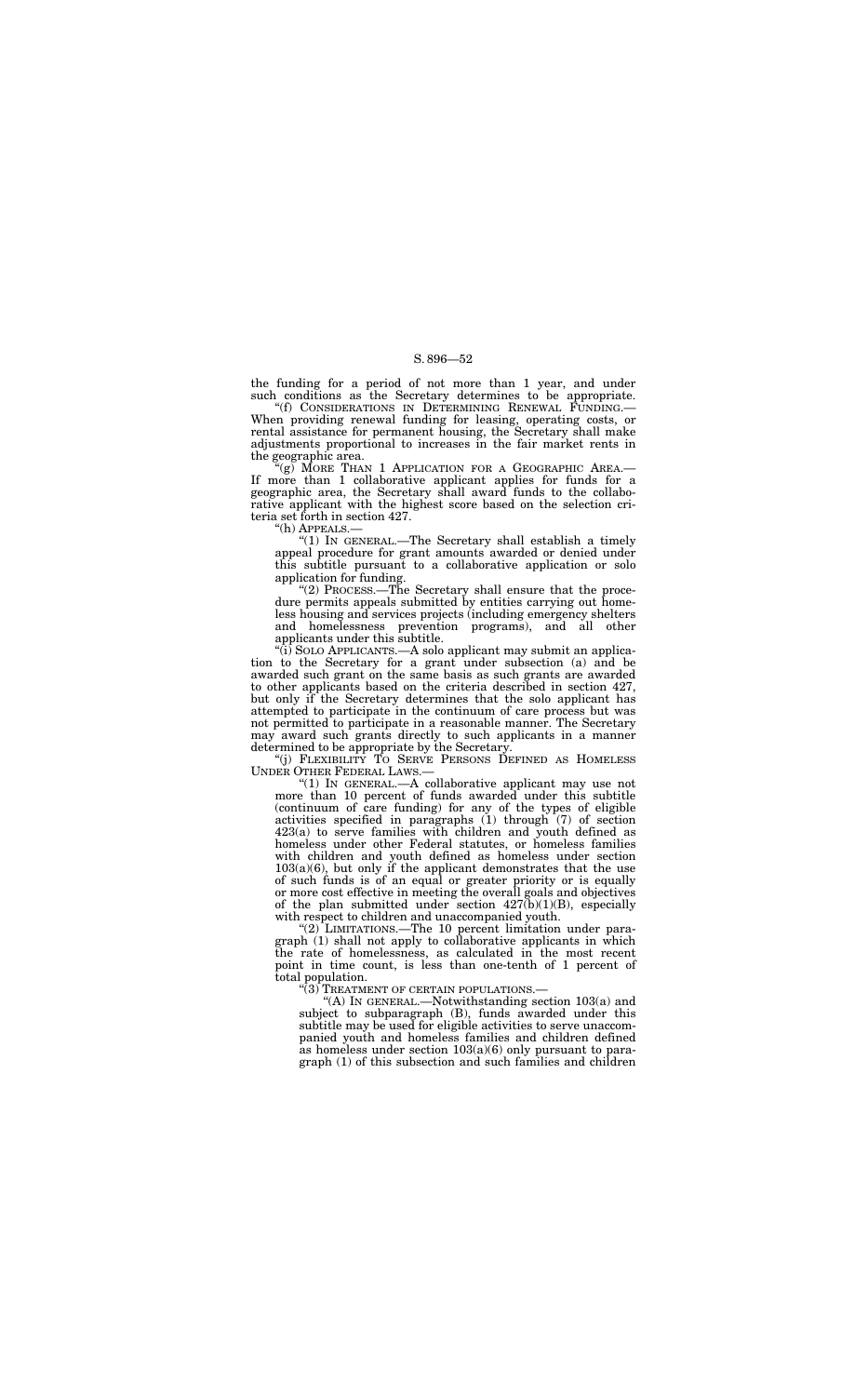shall not otherwise be considered as homeless for purposes of this subtitle.

''(B) AT RISK OF HOMELESSNESS.—Subparagraph (A) may not be construed to prevent any unaccompanied youth and homeless families and children defined as homeless under section 103(a)(6) from qualifying for, and being treated for purposes of this subtitle as, at risk of homelessness or from eligibility for any projects, activities, or services carried out using amounts provided under this subtitle for which individuals or families that are at risk of homelessness are eligible.''.

 $(1)$  Construction of new housing units to provide transitional or permanent housing.

### **SEC. 1302. ELIGIBLE ACTIVITIES.**

The McKinney-Vento Homeless Assistance Act is amended by striking section 423 (42 U.S.C. 11383) and inserting the following new section:

#### **''SEC. 423. ELIGIBLE ACTIVITIES.**

''(a) IN GENERAL.—Grants awarded under section 422 to qualified applicants shall be used to carry out projects that serve homeless individuals or families that consist of one or more of the following eligible activities:

''(2) Acquisition or rehabilitation of a structure to provide transitional or permanent housing, other than emergency shelter, or to provide supportive services.

''(3) Leasing of property, or portions of property, not owned by the recipient or project sponsor involved, for use in providing transitional or permanent housing, or providing supportive services.

''(4) Provision of rental assistance to provide transitional or permanent housing to eligible persons. The rental assistance may include tenant-based, project-based, or sponsor-based rental assistance. Project-based rental assistance, sponsorbased rental assistance, and operating cost assistance contracts carried out by project sponsors receiving grants under this section may, at the discretion of the applicant and the project sponsor, have an initial term of 15 years, with assistance for the first 5 years paid with funds authorized for appropriation under this Act, and assistance for the remainder of the term treated as a renewal of an expiring contract as provided in section 429. Project-based rental assistance may include rental assistance to preserve existing permanent supportive housing for homeless individuals and families.

''(5) Payment of operating costs for housing units assisted under this subtitle or for the preservation of housing that will serve homeless individuals and families and for which another form of assistance is expiring or otherwise no longer available.

''(6) Supportive services for individuals and families who are currently homeless, who have been homeless in the prior six months but are currently residing in permanent housing, or who were previously homeless and are currently residing in permanent supportive housing.

''(7) Provision of rehousing services, including housing search, mediation or outreach to property owners, credit repair, providing security or utility deposits, rental assistance for a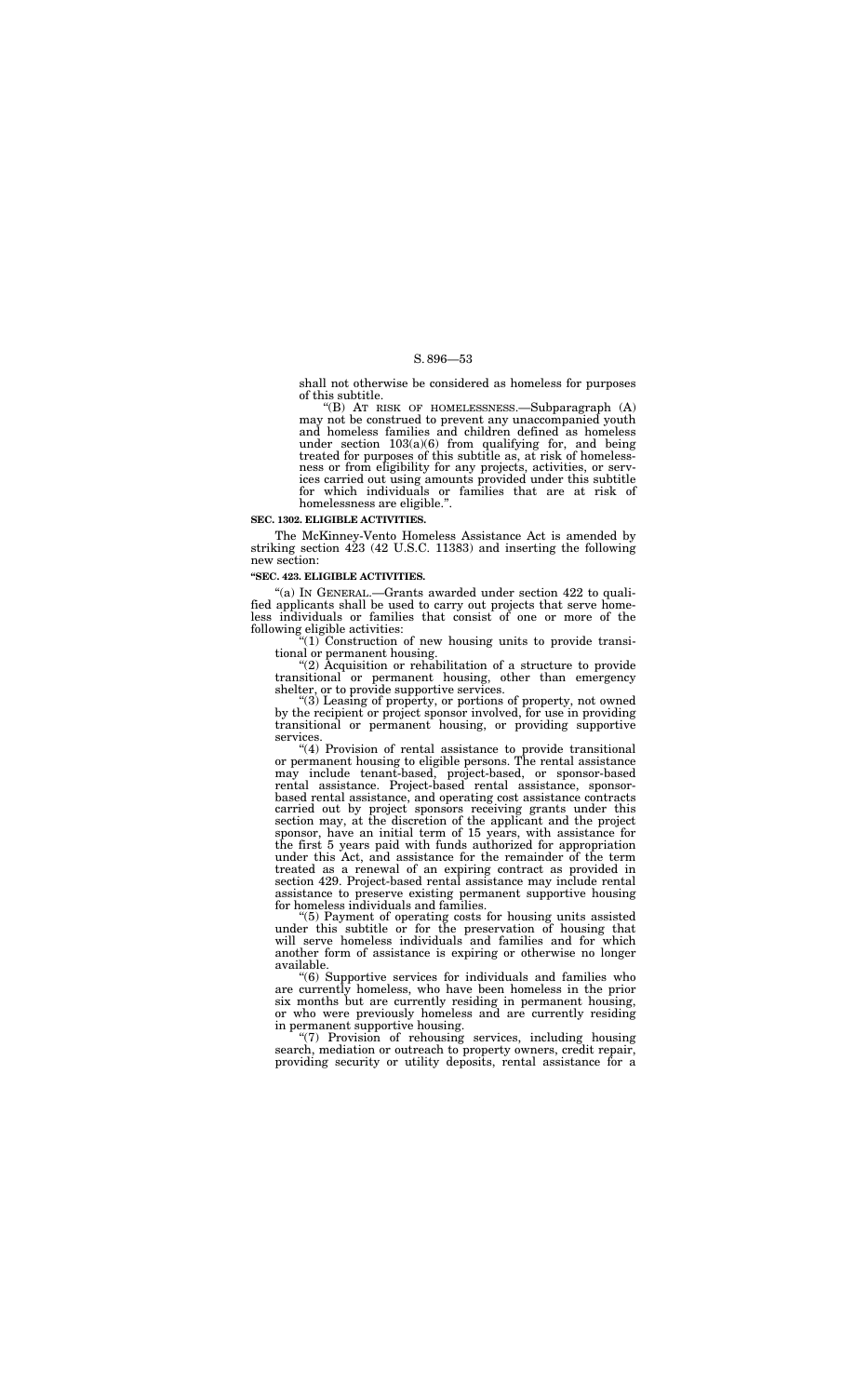final month at a location, assistance with moving costs, or other activities that—

''(A) are effective at moving homeless individuals and families immediately into housing; or

''(B) may benefit individuals and families who in the prior 6 months have been homeless, but are currently residing in permanent housing.

"(8) In the case of a collaborative applicant that is a legal entity, performance of the duties described under section  $402(f)(3)$ .

"(10) In the case of a collaborative applicant that is a legal entity, payment of administrative costs related to meeting the requirements described in paragraphs (1) and (2) of section 402(f), for which the collaborative applicant may use not more than 3 percent of the total funds made available in the geographic area under this subtitle for such costs.

''(9) Operation of, participation in, and ensuring consistent participation by project sponsors in, a community-wide homeless management information system.

"(11) In the case of a collaborative applicant that is a unified funding agency under section 402(g), payment of administrative costs related to meeting the requirements of that section, for which the unified funding agency may use not more than 3 percent of the total funds made available in the geographic area under this subtitle for such costs, in addition to funds used under paragraph (10).

 $\degree$ (12) Payment of administrative costs to project sponsors, for which each project sponsor may use not more than 10 percent of the total funds made available to that project sponsor through this subtitle for such costs.

" $(3)$  CONVERSION.—If the recipient or project sponsor carrying out a project that provides transitional or permanent housing submits a request to the Secretary to carry out instead a project for the direct benefit of low-income persons, and the Secretary determines that the initial project is no longer needed to provide transitional or permanent housing, the Secretary may approve the project described in the request and authorize the recipient or project sponsor to carry out that project.

"(d) REPAYMENT OF ASSISTANCE AND PREVENTION OF UNDUE BENEFITS.—

''(b) MINIMUM GRANT TERMS.—The Secretary may impose minimum grant terms of up to 5 years for new projects providing permanent housing.

''(c) USE RESTRICTIONS.—

''(1) ACQUISITION, REHABILITATION, AND NEW CONSTRUC-TION.—A project that consists of activities described in paragraph (1) or (2) of subsection (a) shall be operated for the purpose specified in the application submitted for the project under section 422 for not less than 15 years.

''(2) OTHER ACTIVITIES.—A project that consists of activities described in any of paragraphs (3) through (12) of subsection (a) shall be operated for the purpose specified in the application submitted for the project under section 422 for the duration of the grant period involved.

''(1) REPAYMENT.—If a recipient or project sponsor receives assistance under section 422 to carry out a project that consists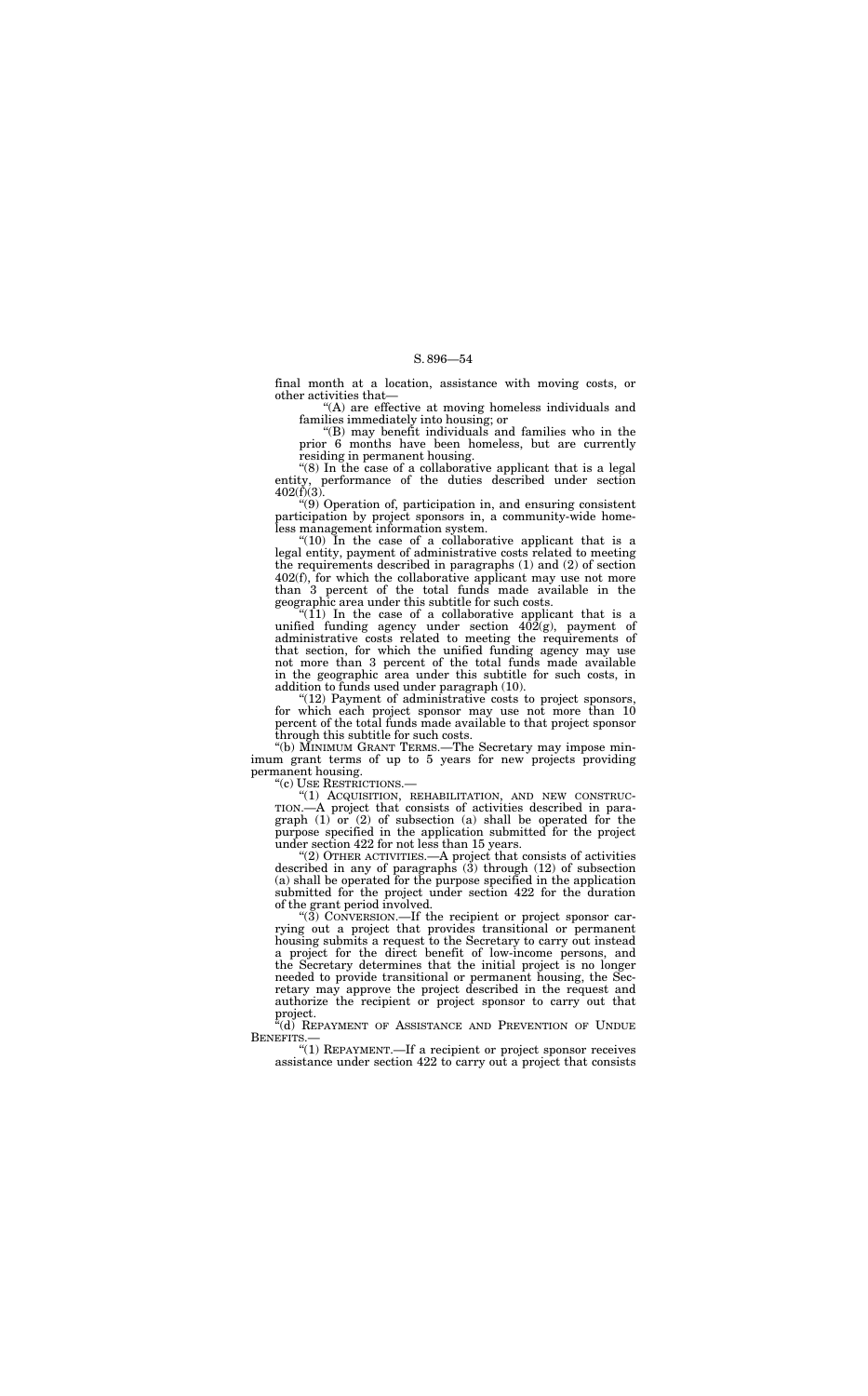of activities described in paragraph (1) or (2) of subsection (a) and the project ceases to provide transitional or permanent housing—

''(A) earlier than 10 years after operation of the project begins, the Secretary shall require the recipient or project sponsor to repay 100 percent of the assistance; or

''(B) not earlier than 10 years, but earlier than 15 years, after operation of the project begins, the Secretary shall require the recipient or project sponsor to repay 20 percent of the assistance for each of the years in the 15 year period for which the project fails to provide that housing.

"(2) PREVENTION OF UNDUE BENEFITS.—Except as provided in paragraph (3), if any property is used for a project that receives assistance under subsection (a) and consists of activities described in paragraph (1) or (2) of subsection (a), and the sale or other disposition of the property occurs before the expiration of the 15-year period beginning on the date that operation of the project begins, the recipient or project sponsor who received the assistance shall comply with such terms and conditions as the Secretary may prescribe to prevent the recipient or project sponsor from unduly benefitting from such sale or disposition.

''(3) EXCEPTION.—A recipient or project sponsor shall not be required to make the repayments, and comply with the terms and conditions, required under paragraph  $(1)$  or  $(2)$  if-

 $\mathrm{``}(\tilde{C})$  project-based rental assistance or operating cost assistance from any Federal program or an equivalent State or local program is no longer made available and the project is meeting applicable performance standards, provided that the portion of the project that had benefitted from such assistance continues to meet the tenant income and rent restrictions for low-income units under section  $42(g)$  of the Internal Revenue Code of 1986; or

''(A) the sale or disposition of the property used for the project results in the use of the property for the direct benefit of very low-income persons;

''(B) all of the proceeds of the sale or disposition are used to provide transitional or permanent housing meeting the requirements of this subtitle;

''(D) there are no individuals and families in the geographic area who are homeless, in which case the project

may serve individuals and families at risk of homelessness. ''(e) STAFF TRAINING.—The Secretary may allow reasonable costs associated with staff training to be included as part of the activities described in subsection (a).

''(f) ELIGIBILITY FOR PERMANENT HOUSING.—Any project that receives assistance under subsection (a) and that provides projectbased or sponsor-based permanent housing for homeless individuals or families with a disability, including projects that meet the requirements of subsection  $(a)$  and subsection  $(d)(2)(A)$  of section 428 may also serve individuals who had previously met the requirements for such project prior to moving into a different permanent housing project.

''(g) ADMINISTRATION OF RENTAL ASSISTANCE.—Provision of permanent housing rental assistance shall be administered by a State, unit of general local government, or public housing agency.''.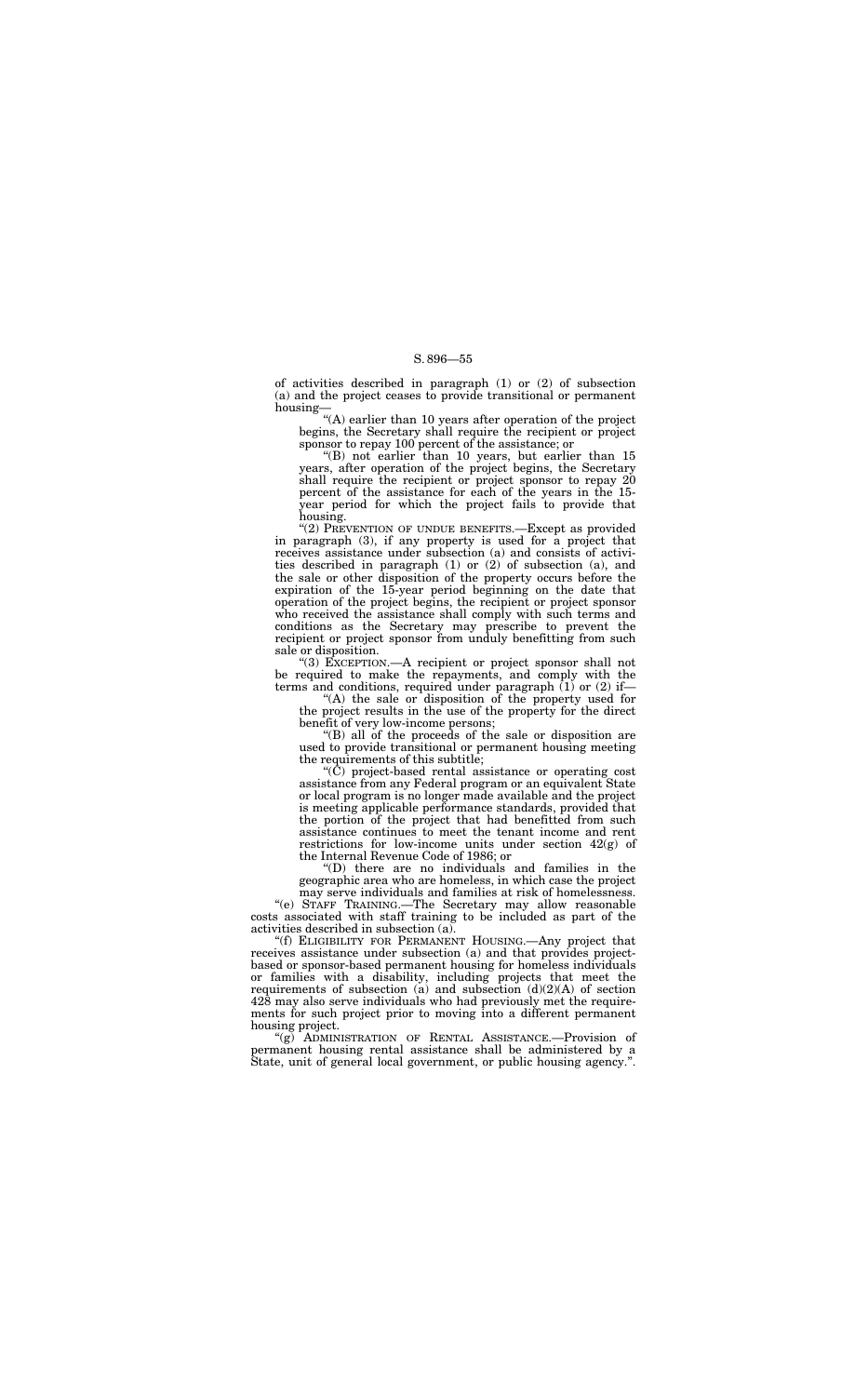#### **SEC. 1303. HIGH PERFORMING COMMUNITIES.**

The McKinney-Vento Homeless Assistance Act is amended by striking section 424 (42 U.S.C. 11384) and inserting the following:

## **''SEC. 424. INCENTIVES FOR HIGH-PERFORMING COMMUNITIES.**

''(a) DESIGNATION AS A HIGH-PERFORMING COMMUNITY.—

''(1) IN GENERAL.—The Secretary shall designate, on an annual basis, which collaborative applicants represent highperforming communities.

"(3) 2-YEAR PHASE IN.—In each of the first 2 years after the effective date under section 1503 of the Homeless Emergency Assistance and Rapid Transition to Housing Act of 2009, the Secretary shall designate not more than 10 collaborative applicants as high-performing communities.

''(2) CONSIDERATION.—In determining whether to designate a collaborative applicant as a high-performing community under paragraph (1), the Secretary shall establish criteria to ensure that the requirements described under paragraphs  $(1)(B)$  and (2)(B) of subsection (d) are measured by comparing homeless individuals and families under similar circumstances, in order to encourage projects in the geographic area to serve homeless individuals and families with more severe barriers to housing stability.

"(4) EXCESS OF QUALIFIED APPLICANTS.—If, during the 2year period described under paragraph (2), more than 10 collaborative applicants could qualify to be designated as highperforming communities, the Secretary shall designate the 10 that have, in the discretion of the Secretary, the best performance based on the criteria described under subsection (d).

 $f(1)$  In GENERAL.—A collaborative applicant seeking designation as a high-performing community under subsection (a) shall submit an application to the Secretary at such time, and in such manner as the Secretary may require.

"(2) CONTENT OF APPLICATION.—In any application submitted under paragraph (1), a collaborative applicant shall include in such application—

"(A) a report showing how any money received under this subtitle in the preceding year was expended; and

"(3) PUBLICATION OF APPLICATION.—The Secretary shall— ''(A) publish any report or information submitted in

''(5) TIME LIMIT ON DESIGNATION.—The designation of any collaborative applicant as a high-performing community under this subsection shall be effective only for the year in which such designation is made. The Secretary, on an annual basis, may renew any such designation.

"(b) APPLICATION.-

''(B) information that such applicant can meet the requirements described under subsection (d).

an application under this section in the geographic area represented by the collaborative applicant; and

''(B) seek comments from the public as to whether the collaborative applicant seeking designation as a highperforming community meets the requirements described under subsection (d).

''(c) USE OF FUNDS.—Funds awarded under section 422(a) to a project sponsor who is located in a high-performing community may be used—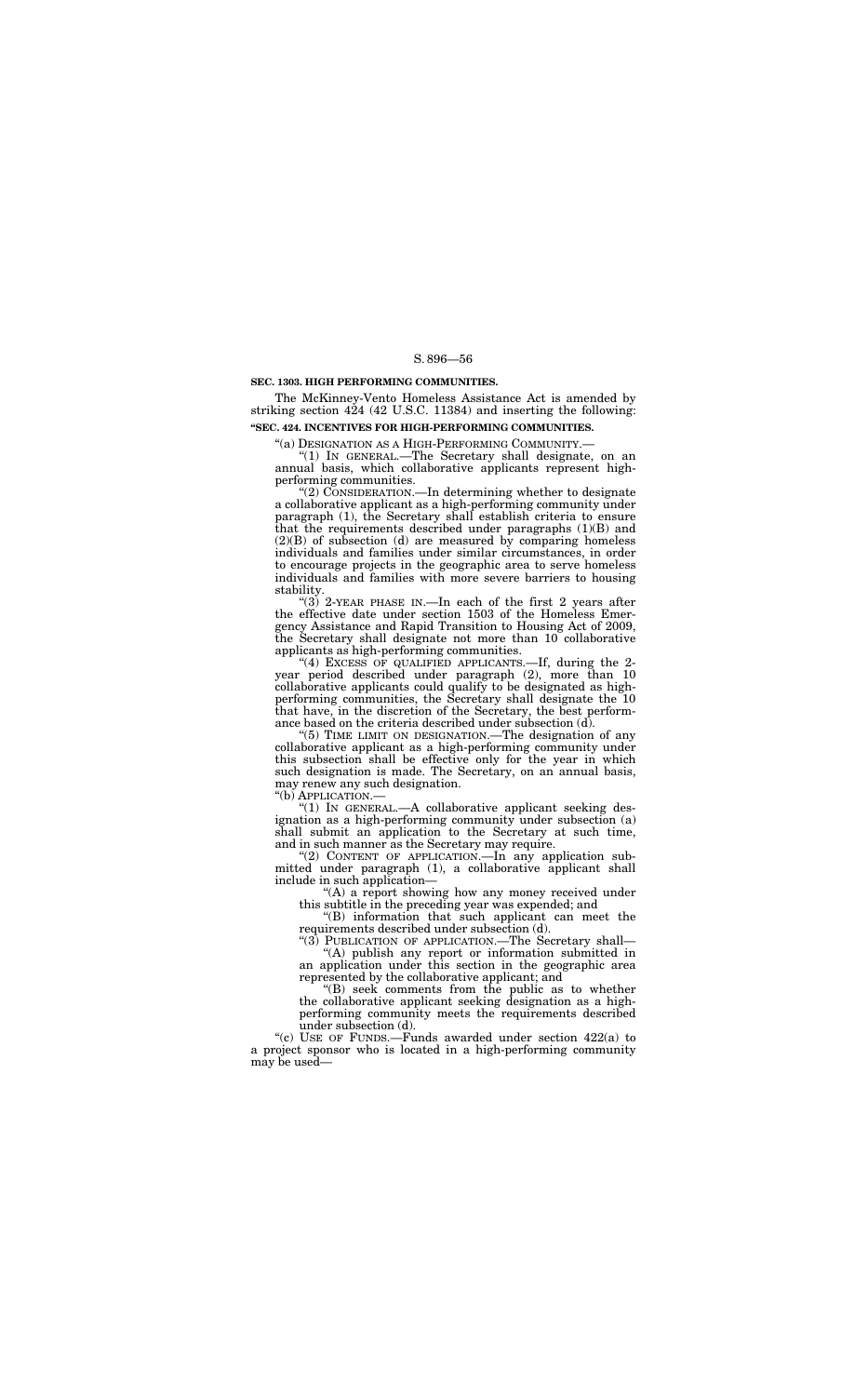"(1) for any of the eligible activities described in section 423; or

''(2) for any of the eligible activities described in paragraphs (4) and (5) of section 415(a).

''(d) DEFINITION OF HIGH-PERFORMING COMMUNITY.—For purposes of this section, the term 'high-performing community' means a geographic area that demonstrates through reliable data that all five of the following requirements are met for that geographic area:

"(2) FAMILIES LEAVING HOMELESSNESS.—Of individuals and families—

"(A) who leave homelessness, fewer than 5 percent of such individuals and families become homeless again at any time within the next 2 years; or

''(1) TERM OF HOMELESSNESS.—The mean length of episodes of homelessness for that geographic area—

''(A) is less than 20 days; or

"(3) COMMUNITY ACTION.—The communities that compose the geographic area have—

''(B) for individuals and families in similar circumstances in the preceding year was at least 10 percent less than in the year before.

"(4) EFFECTIVENESS OF PREVIOUS ACTIVITIES.—If recipients in the geographic area have used funding awarded under section 422(a) for eligible activities described under section 415(a) in previous years based on the authority granted under subsection (c), that such activities were effective at reducing the number of individuals and families who became homeless in that community.

''(B) in similar circumstances who leave homelessness, the percentage of such individuals and families who become homeless again within the next 2 years has decreased by at least 20 percent from the preceding year.

''(A) actively encouraged homeless individuals and families to participate in homeless assistance services available in that geographic area; and

''(B) included each homeless individual or family who sought homeless assistance services in the data system used by that community for determining compliance with this subsection.

''(5) FLEXIBILITY TO SERVE PERSONS DEFINED AS HOMELESS UNDER OTHER FEDERAL LAWS.—With respect to collaborative applicants exercising the authority under section 422(j) to serve homeless families with children and youth defined as homeless under other Federal statutes, effectiveness in achieving the goals and outcomes identified in subsection  $427(b)(1)(F)$ according to such standards as the Secretary shall promulgate.

''(e) COOPERATION AMONG ENTITIES.—A collaborative applicant designated as a high-performing community under this section shall cooperate with the Secretary in distributing information about successful efforts within the geographic area represented by the collaborative applicant to reduce homelessness.''.

#### **SEC. 1304. PROGRAM REQUIREMENTS.**

Section 426 of the McKinney-Vento Homeless Assistance Act (42 U.S.C. 11386) is amended—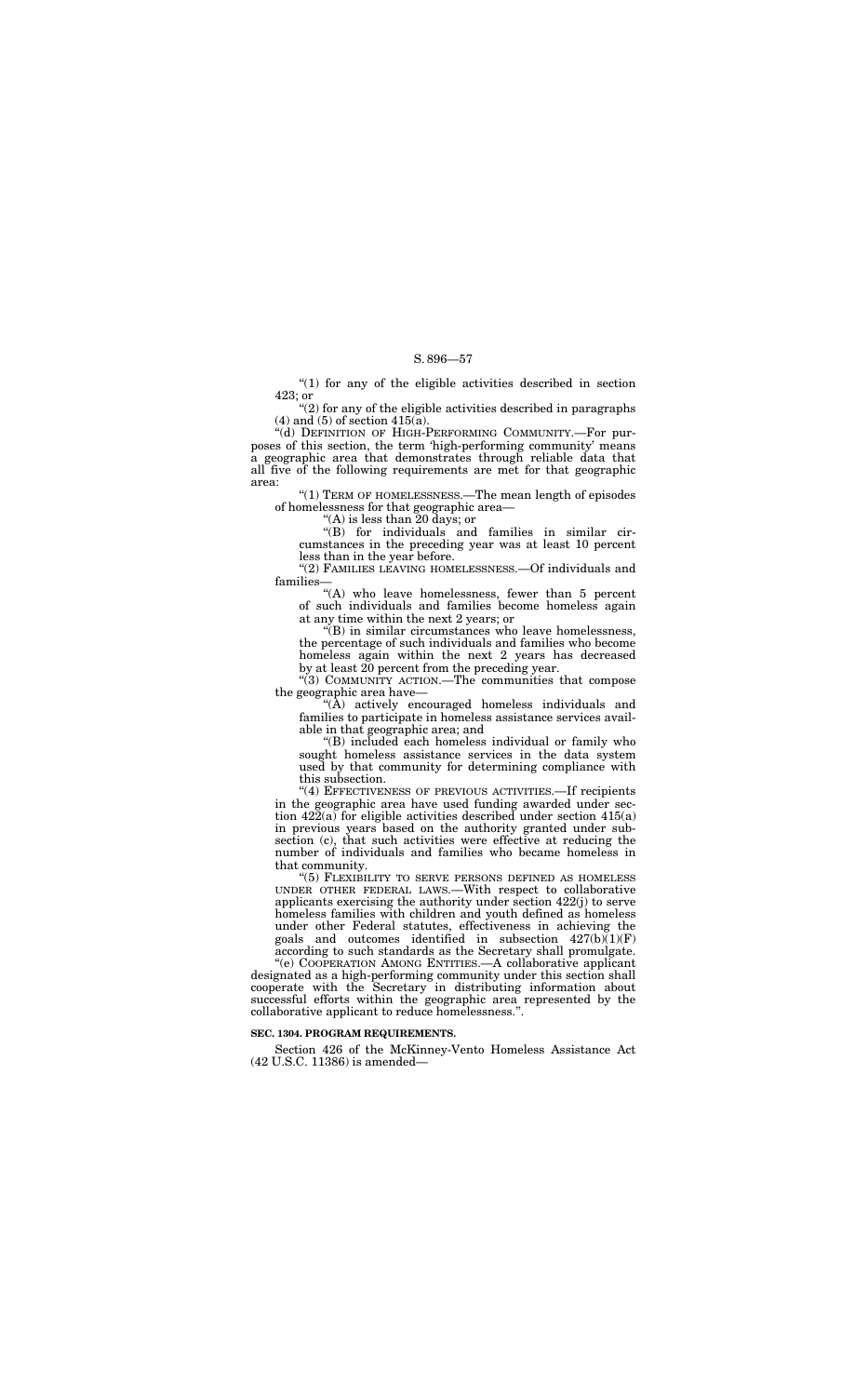(1) by striking subsections (a), (b), and (c) and inserting the following:

"(a) SITE CONTROL.—The Secretary shall require that each application include reasonable assurances that the applicant will own or have control of a site for the proposed project not later than the expiration of the 12-month period beginning upon notification of an award for grant assistance, unless the application proposes providing supportive housing assistance under section  $423(a)(3)$  or housing that will eventually be owned or controlled by the families and individuals served. An applicant may obtain ownership or control of a suitable site different from the site specified in the application. If any recipient or project sponsor fails to obtain ownership or control of the site within 12 months after notification of an award for grant assistance, the grant shall be recaptured and reallocated under this subtitle.

" $(2)$  to monitor and report to the Secretary the progress of the project;

''(b) REQUIRED AGREEMENTS.—The Secretary may not provide assistance for a proposed project under this subtitle unless the collaborative applicant involved agrees—

" $(1)$  to ensure the operation of the project in accordance with the provisions of this subtitle;

" $(B)$  that the address or location of any family violence shelter project assisted under this subtitle will not be made public, except with written authorization of the person responsible for the operation of such project;

''(3) to ensure, to the maximum extent practicable, that individuals and families experiencing homelessness are involved, through employment, provision of volunteer services, or otherwise, in constructing, rehabilitating, maintaining, and operating facilities for the project and in providing supportive services for the project;

" $(4)$  to require certification from all project sponsors that-

 $(E)$  they will provide data and reports as required by the Secretary pursuant to the Act;

 $(5)$  if a collaborative applicant is a unified funding agency under section 402(g) and receives funds under subtitle C to carry out the payment of administrative costs described in section  $423(a)(11)$ , to establish such fiscal control and fund

''(A) they will maintain the confidentiality of records pertaining to any individual or family provided family violence prevention or treatment services through the project;

''(C) they will establish policies and practices that are consistent with, and do not restrict the exercise of rights provided by, subtitle B of title VII, and other laws relating to the provision of educational and related services to individuals and families experiencing homelessness;

''(D) in the case of programs that provide housing or services to families, they will designate a staff person to be responsible for ensuring that children being served in the program are enrolled in school and connected to appropriate services in the community, including early childhood programs such as Head Start, part C of the Individuals with Disabilities Education Act, and programs authorized under subtitle B of title VII of this Act (42 U.S.C. 11431 et seq.); and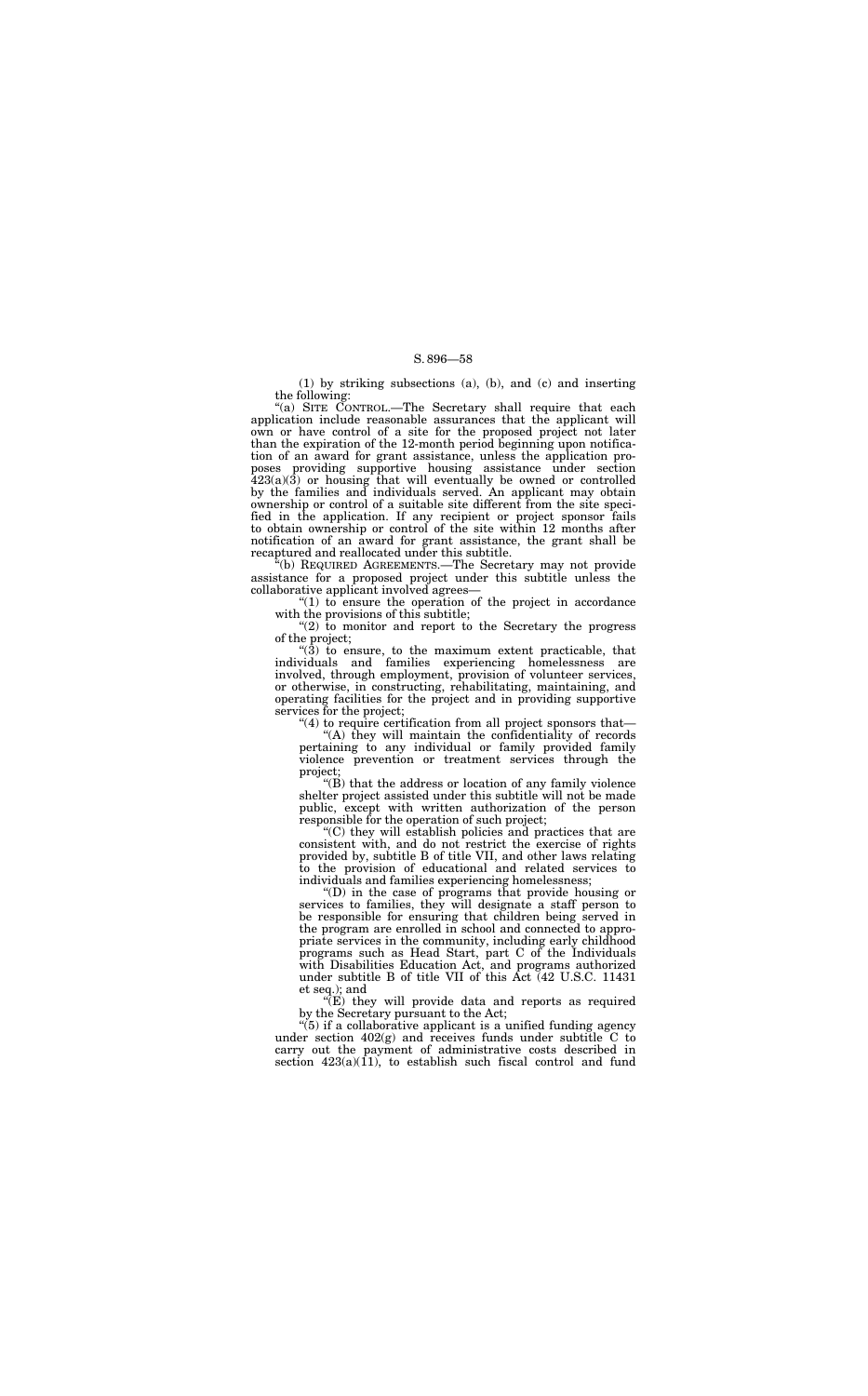accounting procedures as may be necessary to assure the proper disbursal of, and accounting for, such funds in order to ensure that all financial transactions carried out with such funds are conducted, and records maintained, in accordance with generally accepted accounting principles;

"(7) to take the educational needs of children into account when families are placed in emergency or transitional shelter and will, to the maximum extent practicable, place families with children as close as possible to their school of origin so as not to disrupt such children's education; and

''(6) to monitor and report to the Secretary the provision of matching funds as required by section 430;

(3) in the first sentence of subsection (c) (as so redesignated by paragraph (2) of this subsection), by striking "recipient" and inserting "recipient or project sponsor";

 $(4)$  by striking subsection  $(e)$ ;

(7) by striking subsection (i); and  $(8)$  by redesignating subsection (j) as subsection (g).

''(8) to comply with such other terms and conditions as the Secretary may establish to carry out this subtitle in an effective and efficient manner.'';

(2) by redesignating subsection (d) as subsection (c);

"(a) IN GENERAL.—The Secretary shall award funds to recipients through a national competition between geographic areas based on criteria established by the Secretary.

" $(1)$  In GENERAL.—The criteria established under subsection (a) shall include—

(5) by redesignating subsections (f), (g), and (h), as subsections (d), (e), and (f), respectively;

(6) in the first sentence of subsection (e) (as so redesignated by paragraph  $(5)$  of this section), by striking "recipient" each place it appears and inserting ''recipient or project sponsor'';

#### **SEC. 1305. SELECTION CRITERIA, ALLOCATION AMOUNTS, AND FUNDING.**

The McKinney-Vento Homeless Assistance Act is amended— (1) by repealing section 429 (42 U.S.C. 11389); and

(2) by redesignating sections 427 and 428 (42 U.S.C. 11387, 11388) as sections 432 and 433, respectively; and

(3) by inserting after section 426 the following new sections:

## **''SEC. 427. SELECTION CRITERIA.**

''(b) REQUIRED CRITERIA.—

''(A) the previous performance of the recipient regarding homelessness, including performance related to funds provided under section 412 (except that recipients applying from geographic areas where no funds have been awarded under this subtitle, or under subtitles C, D, E, or F of title IV of this Act, as in effect prior to the date of the enactment of the Homeless Emergency Assistance and Rapid Transition to Housing Act of 2009, shall receive full credit for performance under this subparagraph), measured by criteria that shall be announced by the Secretary, that shall take into account barriers faced by individual homeless people, and that shall include—

''(i) the length of time individuals and families remain homeless;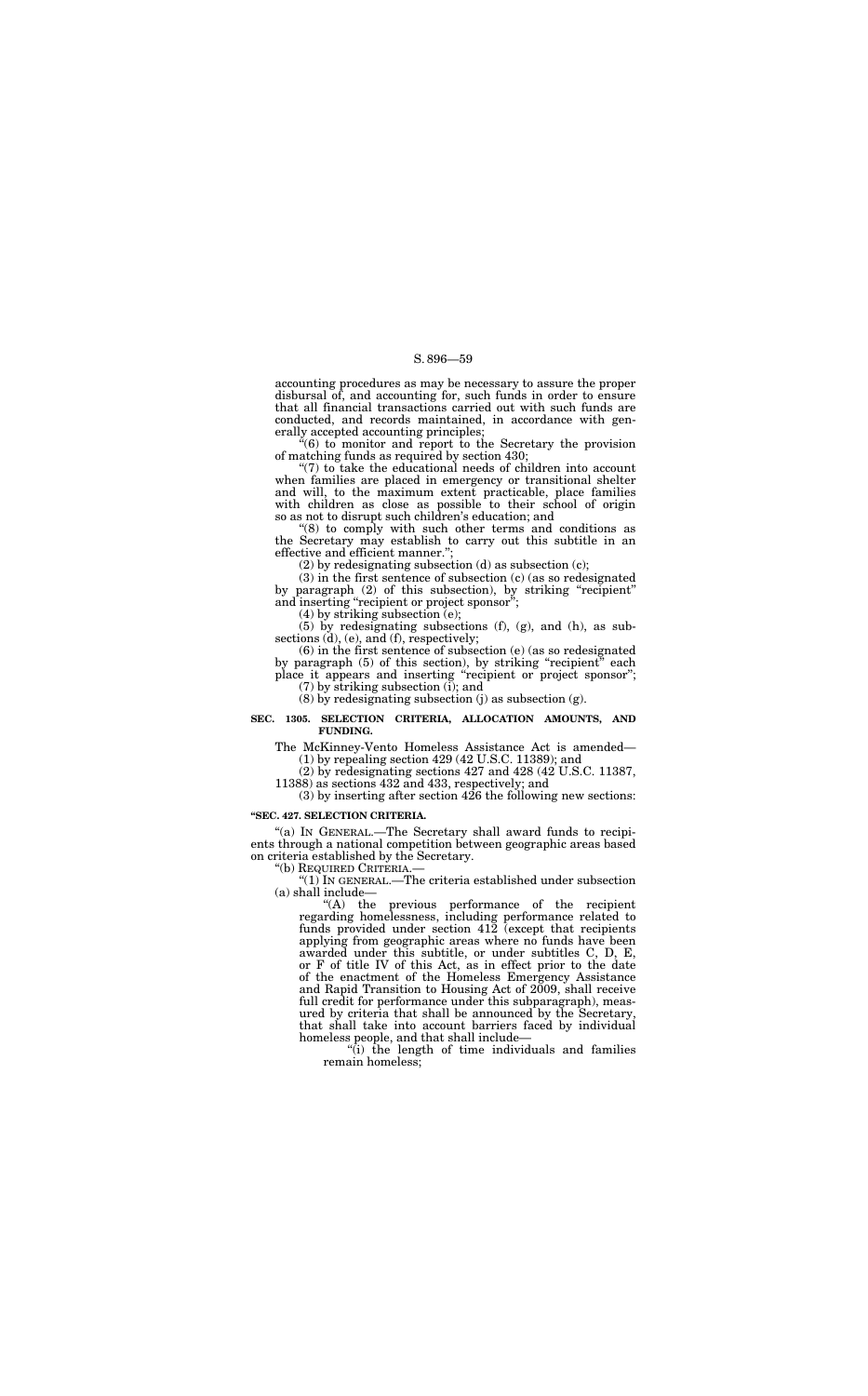"(ii) the extent to which individuals and families who leave homelessness experience additional spells of homelessness;

" $(iv)$  overall reduction in the number of homeless individuals and families;

''(iii) the thoroughness of grantees in the geographic area in reaching homeless individuals and families;

 $''(v)$  jobs and income growth for homeless individuals and families;

"(vi) success at reducing the number of individuals and families who become homeless;

''(vii) other accomplishments by the recipient related to reducing homelessness; and

"(viii) for collaborative applicants that have exercised the authority under section 422(j) to serve families with children and youth defined as homeless under other Federal statutes, success in achieving the goals and outcomes identified in section  $427(b)(1)(F);$ 

"(ii) how the length of time that individuals and families remain homeless will be reduced;

"(iii) how the recipient will collaborate with local education authorities to assist in the identification of individuals and families who become or remain homeless and are informed of their eligibility for services under subtitle B of title VII of this Act (42 U.S.C. 11431 et seq.);

''(B) the plan of the recipient, which shall describe—

''(i) how the number of individuals and families who become homeless will be reduced in the community;

''(iv) the extent to which the recipient will—

''(I) address the needs of all relevant subpopulations;

''(II) incorporate comprehensive strategies for reducing homelessness, including the interventions referred to in section 428(d);

''(III) set quantifiable performance measures; ''(IV) set timelines for completion of specific tasks;

''(V) identify specific funding sources for planned activities; and

''(VI) identify an individual or body responsible for overseeing implementation of specific strategies; and

 $(v)$  whether the recipient proposes to exercise authority to use funds under section 422(j), and if so, how the recipient will achieve the goals and outcomes identified in section  $427(b)(1)(F)$ ;

''(C) the methodology of the recipient used to determine the priority for funding local projects under section  $422(c)(1)$ , including the extent to which the priority-setting process—

''(i) uses periodically collected information and analysis to determine the extent to which each project has resulted in rapid return to permanent housing for those served by the project, taking into account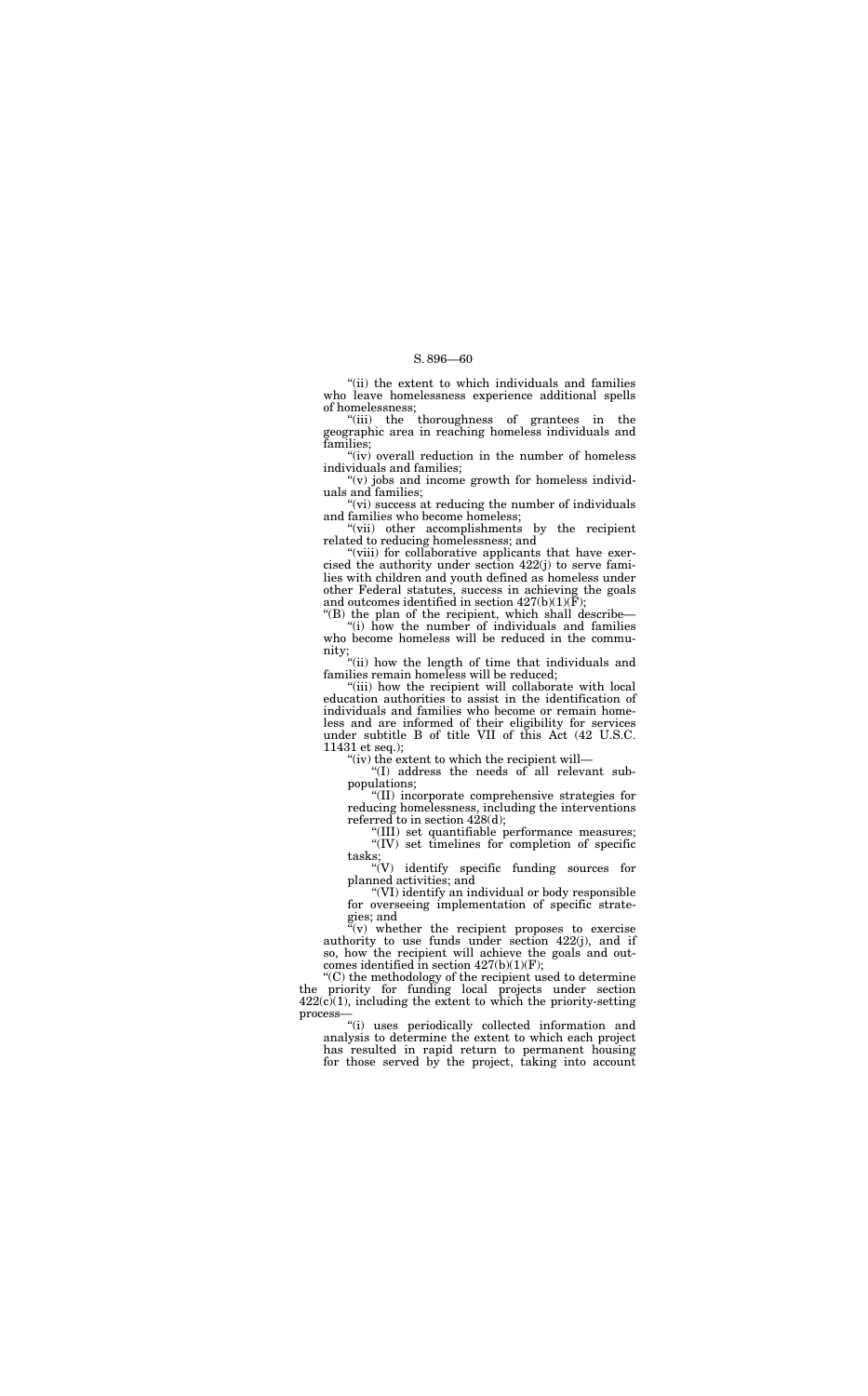the severity of barriers faced by the people the project serves;

"(ii) considers the full range of opinions from individuals or entities with knowledge of homelessness in the geographic area or an interest in preventing or ending homelessness in the geographic area;

"(iii) is based on objective criteria that have been publicly announced by the recipient; and

" $(iv)$  is open to proposals from entities that have not previously received funds under this subtitle;

 $\mathrm{``(D)}$  the extent to which the amount of assistance to be provided under this subtitle to the recipient will be supplemented with resources from other public and private sources, including mainstream programs identified by the Government Accountability Office in the two reports described in section 203(a)(7);

 $f(F)$  for collaborative applicants exercising the authority under section 422(j) to serve homeless families with children and youth defined as homeless under other Federal statutes, program goals and outcomes, which shall include—

''(E) demonstrated coordination by the recipient with the other Federal, State, local, private, and other entities serving individuals and families experiencing homelessness and at risk of homelessness in the planning and operation of projects;

''(i) preventing homelessness among the subset of such families with children and youth who are at highest risk of becoming homeless, as such term is defined for purposes of this title; or

"(A) NOTICE.—The Secretary shall inform each collaborative applicant, at a time concurrent with the release of the notice of funding availability for the grants, of the pro rata estimated grant amount under this subtitle for the geographic area represented by the collaborative applicant.

''(ii) achieving independent living in permanent housing among such families with children and youth, especially those who have a history of doubled-up and other temporary housing situations or are living in a temporary housing situation due to lack of available and appropriate emergency shelter, through the provision of eligible assistance that directly contributes to achieving such results including assistance to address chronic disabilities, chronic physical health or mental health conditions, substance addiction, histories of domestic violence or childhood abuse, or multiple barriers to employment; and

''(G) such other factors as the Secretary determines to be appropriate to carry out this subtitle in an effective and efficient manner.

''(2) ADDITIONAL CRITERIA.—In addition to the criteria required under paragraph (1), the criteria established under paragraph (1) shall also include the need within the geographic area for homeless services, determined as follows and under the following conditions:

''(B) AMOUNT.—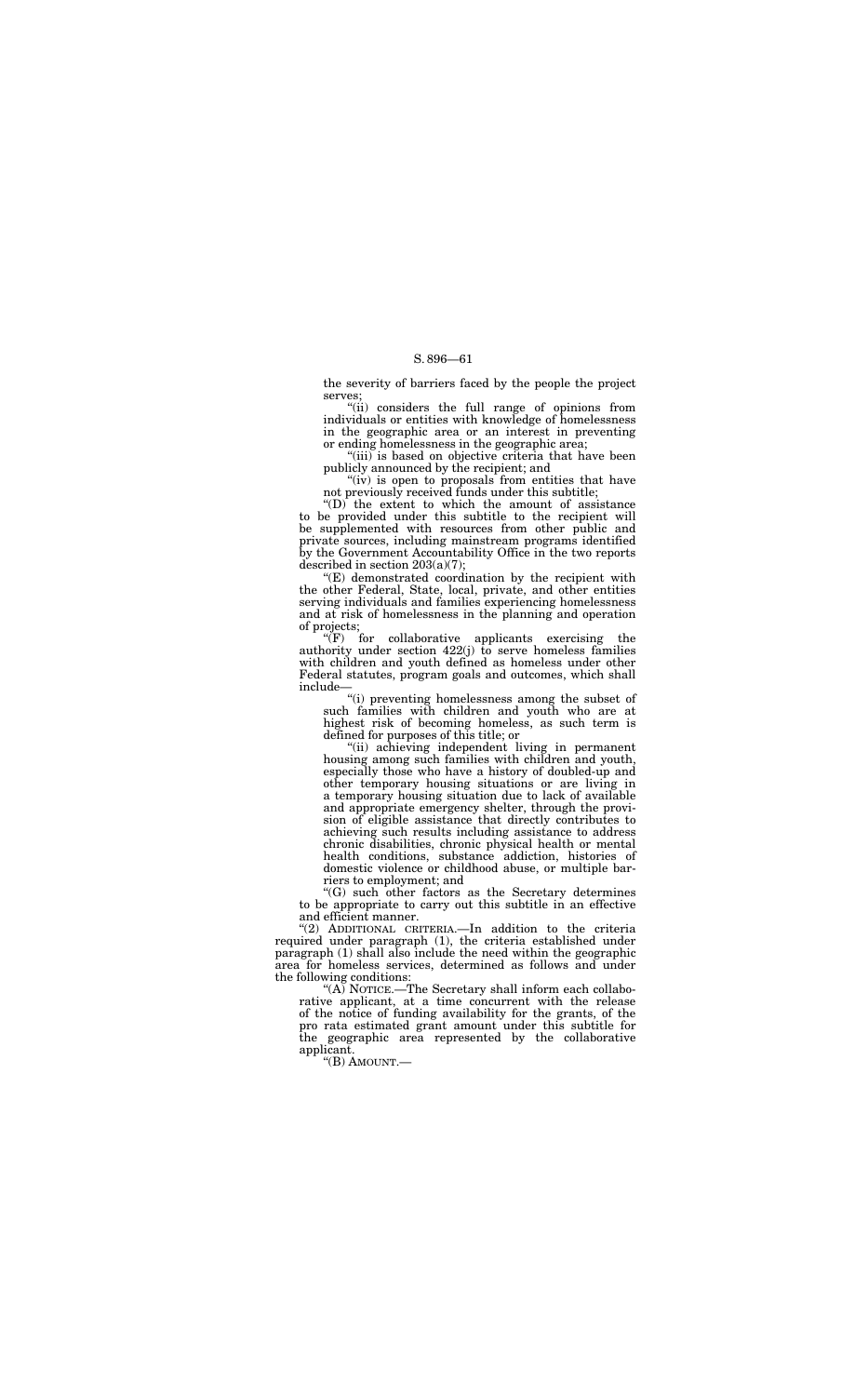''(i) FORMULA.—Such estimated grant amounts shall be determined by a formula, which shall be developed by the Secretary, by regulation, not later than the expiration of the 2-year period beginning upon the date of the enactment of the Homeless Emergency Assistance and Rapid Transition to Housing Act of 2009, that is based upon factors that are appropriate to allocate funds to meet the goals and objectives of this subtitle.

''(3) HOMELESSNESS COUNTS.—The Secretary shall not require that communities conduct an actual count of homeless people other than those described in paragraphs (1) through  $(4)$  of section 103(a) of this Act (42 U.S.C. 11302(a)).

''(ii) COMBINATIONS OR CONSORTIA.—For a collaborative applicant that represents a combination or consortium of cities or counties, the estimated need amount shall be the sum of the estimated need amounts for the cities or counties represented by the collaborative applicant.

"(1) to ensure that each collaborative applicant has sufficient funding to renew all qualified projects for at least one year; and

 $\mathcal{H}(2)$  to ensure that collaborative applicants are not discouraged from replacing renewal projects with new projects that the collaborative applicant determines will better be able to meet the purposes of this Act.

''(iii) AUTHORITY OF SECRETARY.—Subject to the availability of appropriations, the Secretary shall increase the estimated need amount for a geographic area if necessary to provide 1 year of renewal funding for all expiring contracts entered into under this subtitle for the geographic area.

''(c) ADJUSTMENTS.—The Secretary may adjust the formula described in subsection (b)(2) as necessary—

#### **''SEC. 428. ALLOCATION OF AMOUNTS AND INCENTIVES FOR SPECIFIC ELIGIBLE ACTIVITIES.**

''(a) MINIMUM ALLOCATION FOR PERMANENT HOUSING FOR HOMELESS INDIVIDUALS AND FAMILIES WITH DISABILITIES.—

''(1) IN GENERAL.—From the amounts made available to carry out this subtitle for a fiscal year, a portion equal to not less than 30 percent of the sums made available to carry out subtitle B and this subtitle, shall be used for permanent housing for homeless individuals with disabilities and homeless families that include such an individual who is an adult or a minor head of household if no adult is present in the household.

''(2) CALCULATION.—In calculating the portion of the amount described in paragraph (1) that is used for activities that are described in paragraph (1), the Secretary shall not count funds made available to renew contracts for existing projects under section 429.

 $(3)$  ADJUSTMENT.—The 30 percent figure in paragraph  $(1)$ shall be reduced proportionately based on need under section  $427(b)(2)$  in geographic areas for which subsection (e) applies in regard to subsection  $(d)(2)(A)$ .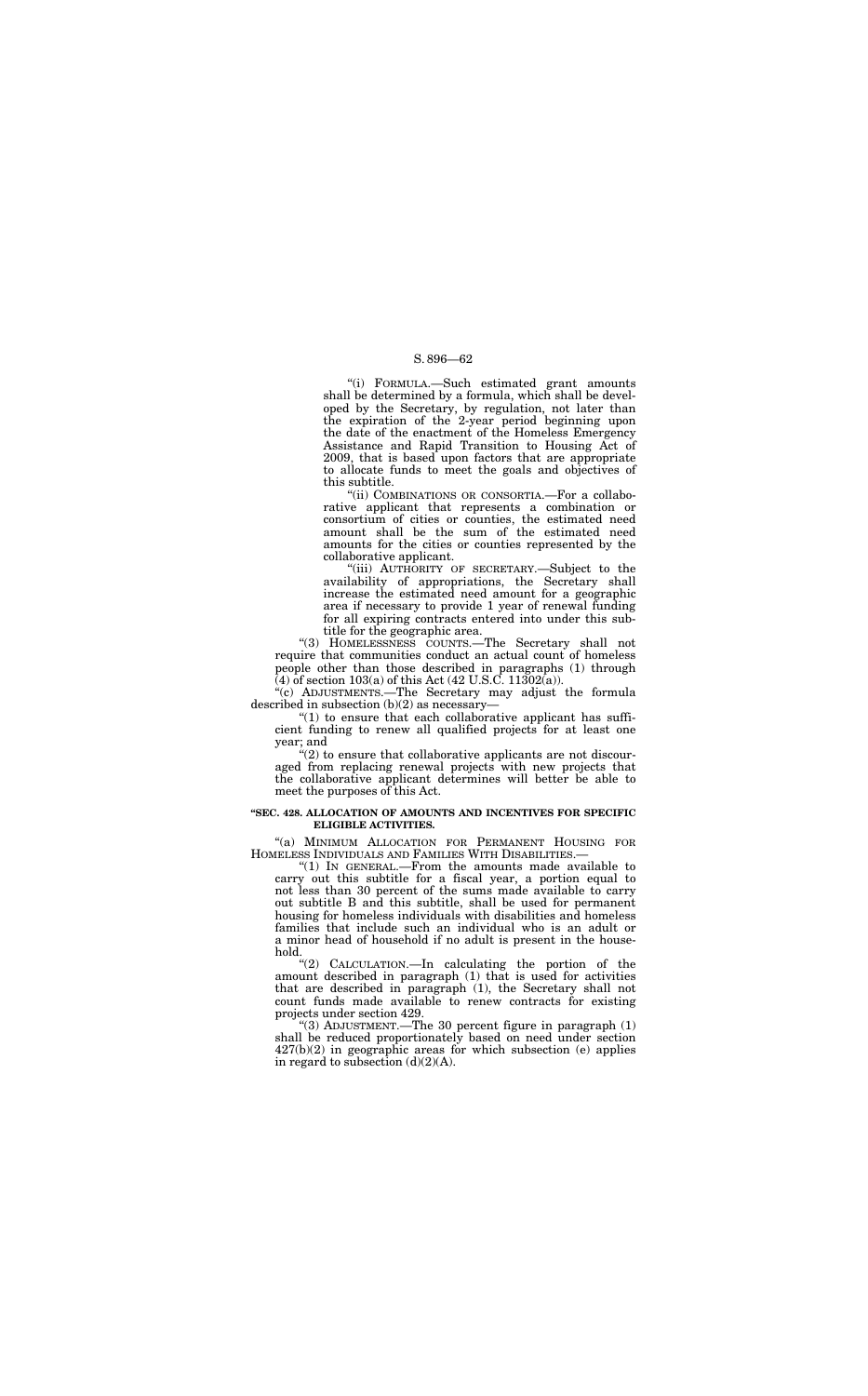"(4) SUSPENSION.—The requirement established in paragraph (1) shall be suspended for any year in which funding available for grants under this subtitle after making the allocation established in paragraph (1) would not be sufficient to renew for 1 year all existing grants that would otherwise be fully funded under this subtitle.

''(5) TERMINATION.—The requirement established in paragraph (1) shall terminate upon a finding by the Secretary that since the beginning of 2001 at least 150,000 new units of permanent housing for homeless individuals and families with disabilities have been funded under this subtitle.

''(1) IN GENERAL.—The Secretary shall provide bonuses or other incentives to geographic areas for using funding under this subtitle for activities that have been proven to be effective at reducing homelessness generally, reducing homelessness for a specific subpopulation, or achieving homeless prevention and independent living goals as set forth in section  $427(b)(1)(F)$ .

''(b) SET-ASIDE FOR PERMANENT HOUSING FOR HOMELESS FAMI-LIES WITH CHILDREN.—From the amounts made available to carry out this subtitle for a fiscal year, a portion equal to not less than 10 percent of the sums made available to carry out subtitle B and this subtitle for that fiscal year shall be used to provide or secure permanent housing for homeless families with children.

"(2) RULE OF CONSTRUCTION.—For purposes of this subsection, activities that have been proven to be effective at reducing homelessness generally or reducing homelessness for a specific subpopulation includes—

''(c) TREATMENT OF AMOUNTS FOR PERMANENT OR TRANSITIONAL HOUSING.—Nothing in this Act may be construed to establish a limit on the amount of funding that an applicant may request under this subtitle for acquisition, construction, or rehabilitation activities for the development of permanent housing or transitional housing.

> ''(C) any other activity determined by the Secretary, based on research and after notice and comment to the public, to have been proven effective at reducing homelessness generally, reducing homelessness for a specific subpopulation, or achieving homeless prevention and independent living goals as set forth in section  $427(b)(1)(F)$ .<br>
> "(3) BALANCE OF INCENTIVES FOR PROVEN STRATEGIES.—

''(d) INCENTIVES FOR PROVEN STRATEGIES.—

To the extent practicable, in providing bonuses or incentives. for proven strategies, the Secretary shall seek to maintain a balance among strategies targeting homeless individuals, families, and other subpopulations. The Secretary shall not implement bonuses or incentives that specifically discourage collaborative applicants from exercising their flexibility to serve

''(A) permanent supportive housing for chronically homeless individuals and families;

''(B) for homeless families, rapid rehousing services, short-term flexible subsidies to overcome barriers to rehousing, support services concentrating on improving incomes to pay rent, coupled with performance measures emphasizing rapid and permanent rehousing and with leveraging funding from mainstream family service systems such as Temporary Assistance for Needy Families and Child Welfare services; and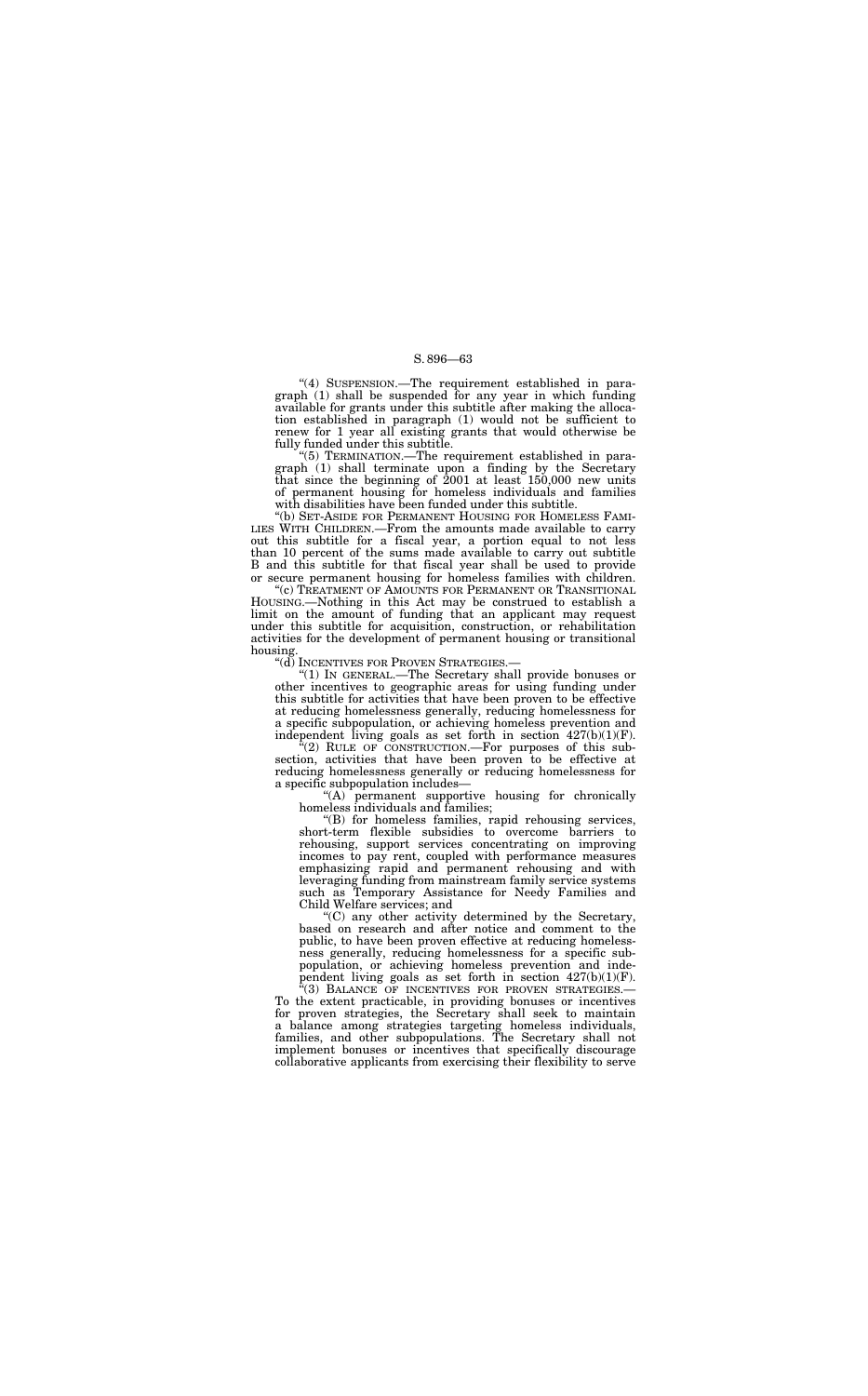families with children and youth defined as homeless under other Federal statutes.

''(e) INCENTIVES FOR SUCCESSFUL IMPLEMENTATION OF PROVEN STRATEGIES.—If any geographic area demonstrates that it has fully implemented any of the activities described in subsection (d) for all homeless individuals and families or for all members of subpopulations for whom such activities are targeted, that geographic area shall receive the bonus or incentive provided under subsection (d), but may use such bonus or incentive for any eligible activity under either section 423 or paragraphs  $(4)$  and  $(5)$  of section  $415(a)$ for homeless people generally or for the relevant subpopulation.

"(a) IN GENERAL.—Renewal of expiring contracts for leasing, rental assistance, or operating costs for permanent housing contracts may be funded either—

#### **''SEC. 429. RENEWAL FUNDING AND TERMS OF ASSISTANCE FOR PERMANENT HOUSING.**

 $''(2)$  the section  $\hat{8}$  project-based rental assistance account. ''(b) RENEWALS.—The sums made available under subsection (a) shall be available for the renewal of contracts in the case of tenant-based assistance, successive 1-year terms, and in the case of project-based assistance, successive terms of up to 15 years at the discretion of the applicant or project sponsor and subject to the availability of annual appropriations, for rental assistance and housing operation costs associated with permanent housing projects funded under this subtitle, or under subtitle C or F (as in effect on the day before the effective date of the Homeless Emergency Assistance and Rapid Transition to Housing Act of 2009). The Secretary shall determine whether to renew a contract for such a permanent housing project on the basis of certification by the collaborative applicant for the geographic area that—

"(1) there is a demonstrated need for the project; and

''(1) under the appropriations account for this title; or

 $(2)$  the project complies with program requirements and appropriate standards of housing quality and habitability, as determined by the Secretary.

"(a) IN GENERAL.—A collaborative applicant in a geographic area in which funds are awarded under this subtitle shall specify contributions from any source other than a grant awarded under this subtitle, including renewal funding of projects assisted under subtitles C, D, and F of this title as in effect before the effective date under section 1503 of the Homeless Emergency Assistance and Rapid Transition to Housing Act of 2009, that shall be made available in the geographic area in an amount equal to not less than 25 percent of the funds provided to recipients in the geographic area, except that grants for leasing shall not be subject to any match requirement.

''(c) CONSTRUCTION.—Nothing in this section shall be construed as prohibiting the Secretary from renewing contracts under this subtitle in accordance with criteria set forth in a provision of this subtitle other than this section.

#### **''SEC. 430. MATCHING FUNDING.**

''(b) LIMITATIONS ON IN-KIND MATCH.—The cash value of services provided to the residents or clients of a project sponsor by an entity other than the project sponsor may count toward the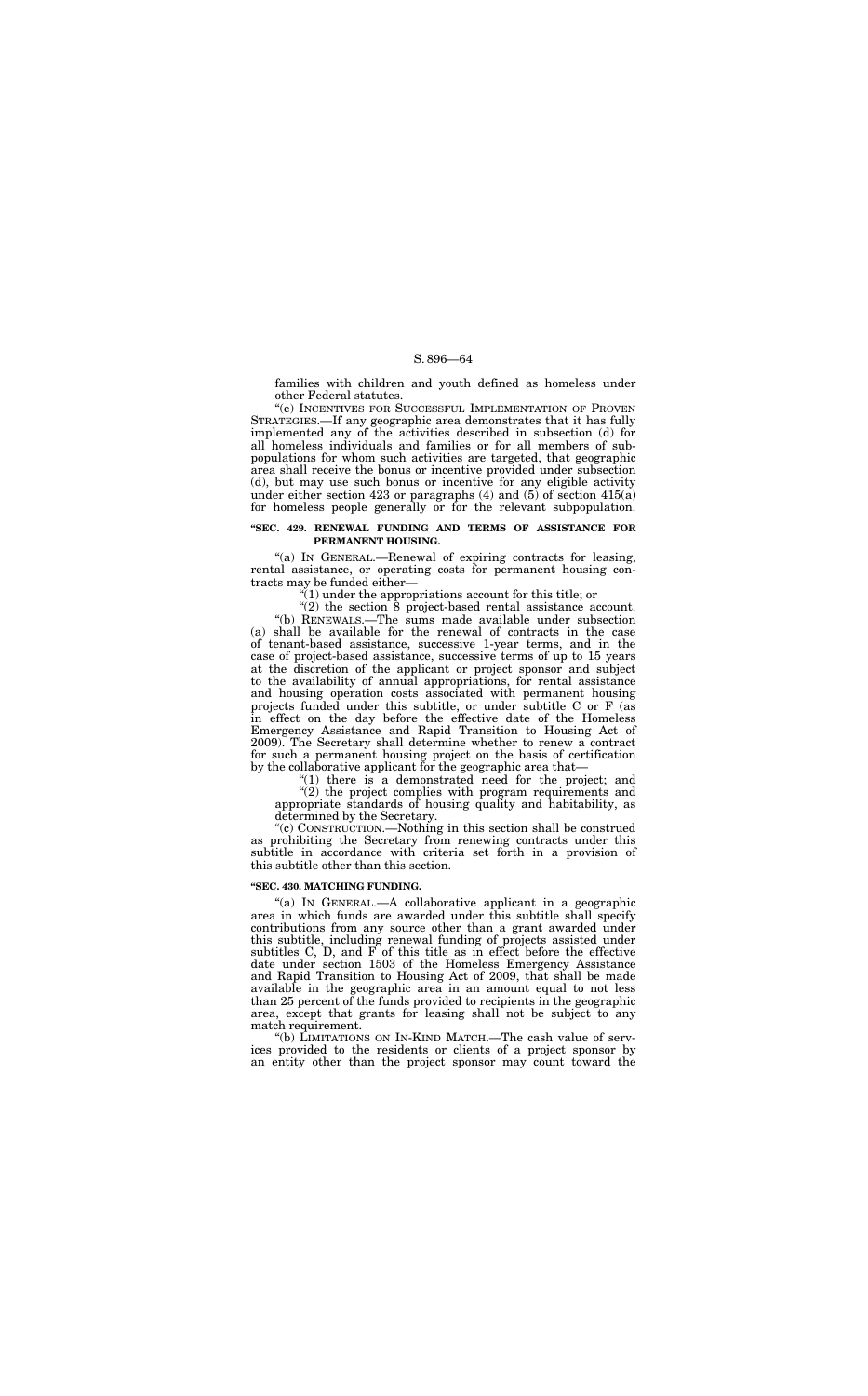contributions in subsection (a) only when documented by a memorandum of understanding between the project sponsor and the other entity that such services will be provided.

"(c) COUNTABLE ACTIVITIES.—The contributions required under subsection (a) may consist of—

"(2) subject to subsection (b), in-kind provision of services of any eligible activity described under section 423.

''(1) funding for any eligible activity described under section 423; and

"(a) In GENERAL.—With respect to funding under this subtitle, if certification of consistency with the consolidated plan pursuant to section 403 is withheld from an applicant who has submitted an application for that certification, such applicant may appeal such decision to the Secretary.

#### **''SEC. 431. APPEAL PROCEDURE.**

"(c) DETERMINATION.—Not later than 45 days after the date of receipt of an appeal described in subsection  $(a)$ , the Secretary shall determine if certification was unreasonably withheld. If such certification was unreasonably withheld, the Secretary shall review such application and determine if such applicant shall receive funding under this subtitle.''.

''(b) PROCEDURE.—The Secretary shall establish a procedure to process the appeals described in subsection (a).

## **SEC. 1306. RESEARCH.**

There is authorized to be appropriated \$8,000,000, for each of fiscal years 2010 and 2011, for research into the efficacy of interventions for homeless families, to be expended by the Secretary of Housing and Urban Development over the 2 years at 3 different sites to provide services for homeless families and evaluate the effectiveness of such services.

## **TITLE IV—RURAL HOUSING STABILITY ASSISTANCE PROGRAM**

#### **SEC. 1401. RURAL HOUSING STABILITY ASSISTANCE.**

Subtitle G of title IV of the McKinney-Vento Homeless Assistance Act (42 U.S.C. 11408 et seq.) is amended—

(1) by striking the subtitle heading and inserting the following:

# **''Subtitle G—Rural Housing Stability Assistance Program''; and**

(2) in section 491—

(A) by striking the section heading and inserting "rural housing stability grant program.'

(B) in subsection  $(a)$ —

(i) by striking ''rural homelessness grant program'' and inserting "rural housing stability grant program"; (ii) by inserting ''in lieu of grants under subtitle

C'' after ''eligible organizations''; and (iii) by striking paragraphs (1), (2), and (3), and

inserting the following: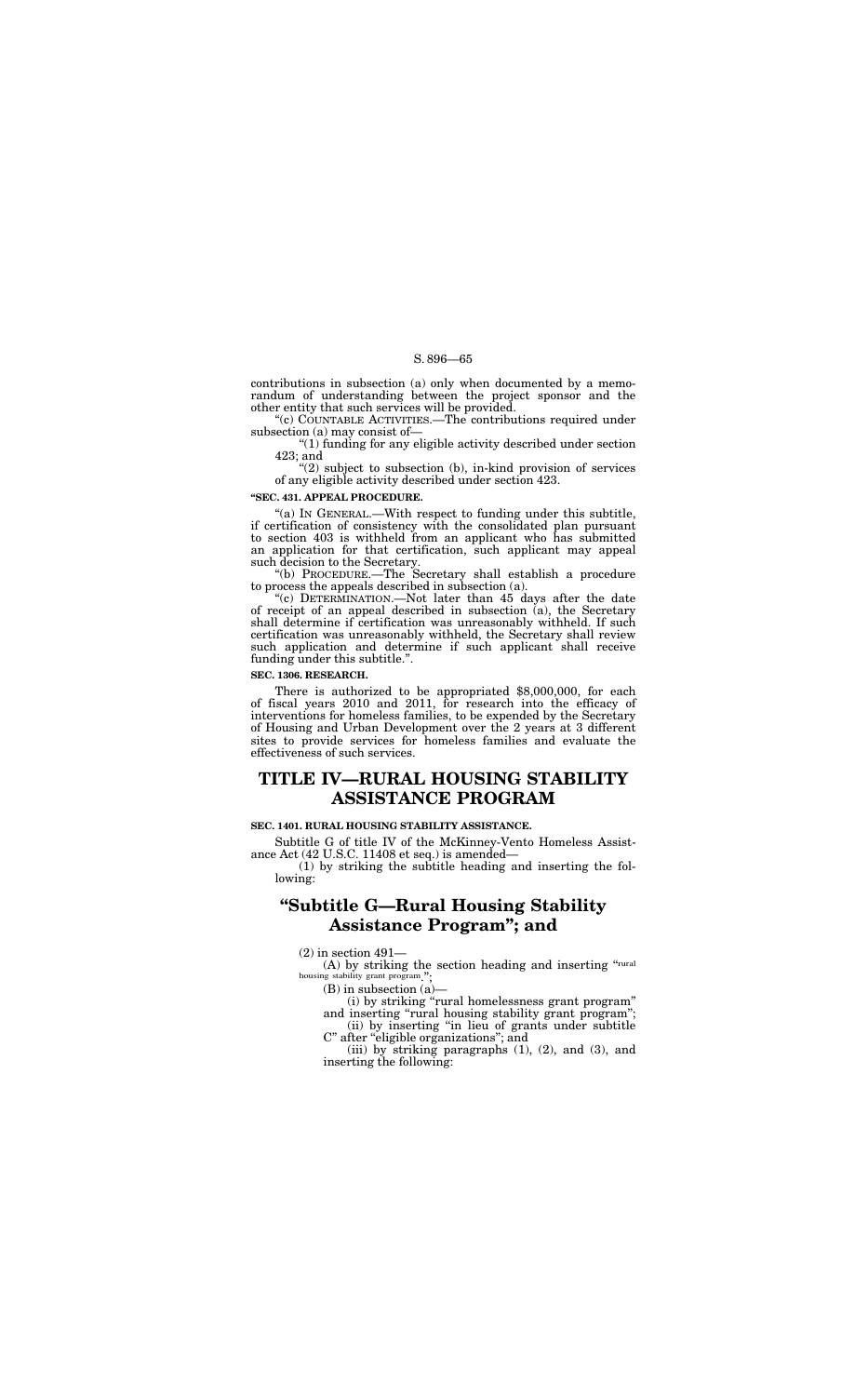''(1) rehousing or improving the housing situations of individuals and families who are homeless or in the worst housing situations in the geographic area;

"(2) stabilizing the housing of individuals and families who are in imminent danger of losing housing; and

''(3) improving the ability of the lowest-income residents of the community to afford stable housing.'';

(C) in subsection (b)(1)—

(i) by redesignating subparagraphs (E), (F), and  $(G)$  as subparagraphs  $(I)$ ,  $(J)$ , and  $(K)$ , respectively; and

(ii) by striking subparagraph (D) and inserting the following:

''(D) construction of new housing units to provide transitional or permanent housing to homeless individuals and families and individuals and families at risk of homelessness;

''(H) payment of operating costs for housing units assisted under this title;

(D) in subsection  $(b)(2)$ , by striking "appropriated" and inserting "transferred";

 $(E)$  in subsection  $(c)$ –

''(E) acquisition or rehabilitation of a structure to provide supportive services or to provide transitional or permanent housing, other than emergency shelter, to homeless individuals and families and individuals and families at risk of homelessness;

(i) in paragraph  $(1)(A)$ , by striking "appropriated" and inserting ''transferred''; and

(ii) in paragraph (3), by striking ''appropriated'' and inserting "transferred";

 $(F)$  in subsection  $(d)$ 

(i) in paragraph  $(5)$ , by striking "; and" and inserting a semicolon;

''(F) leasing of property, or portions of property, not owned by the recipient or project sponsor involved, for use in providing transitional or permanent housing to homeless individuals and families and individuals and families at risk of homelessness, or providing supportive services to such homeless and at-risk individuals and families;

''(G) provision of rental assistance to provide transitional or permanent housing to homeless individuals and families and individuals and families at risk of homelessness, such rental assistance may include tenant-based or project-based rental assistance;

(ii) in paragraph (6)—

(I) by striking ''an agreement'' and all that follows through "families" and inserting the following: "a description of how individuals and families who are homeless or who have the lowest incomes in the community will be involved by the organization''; and

(II) by striking the period at the end, and inserting a semicolon; and

(iii) by adding at the end the following: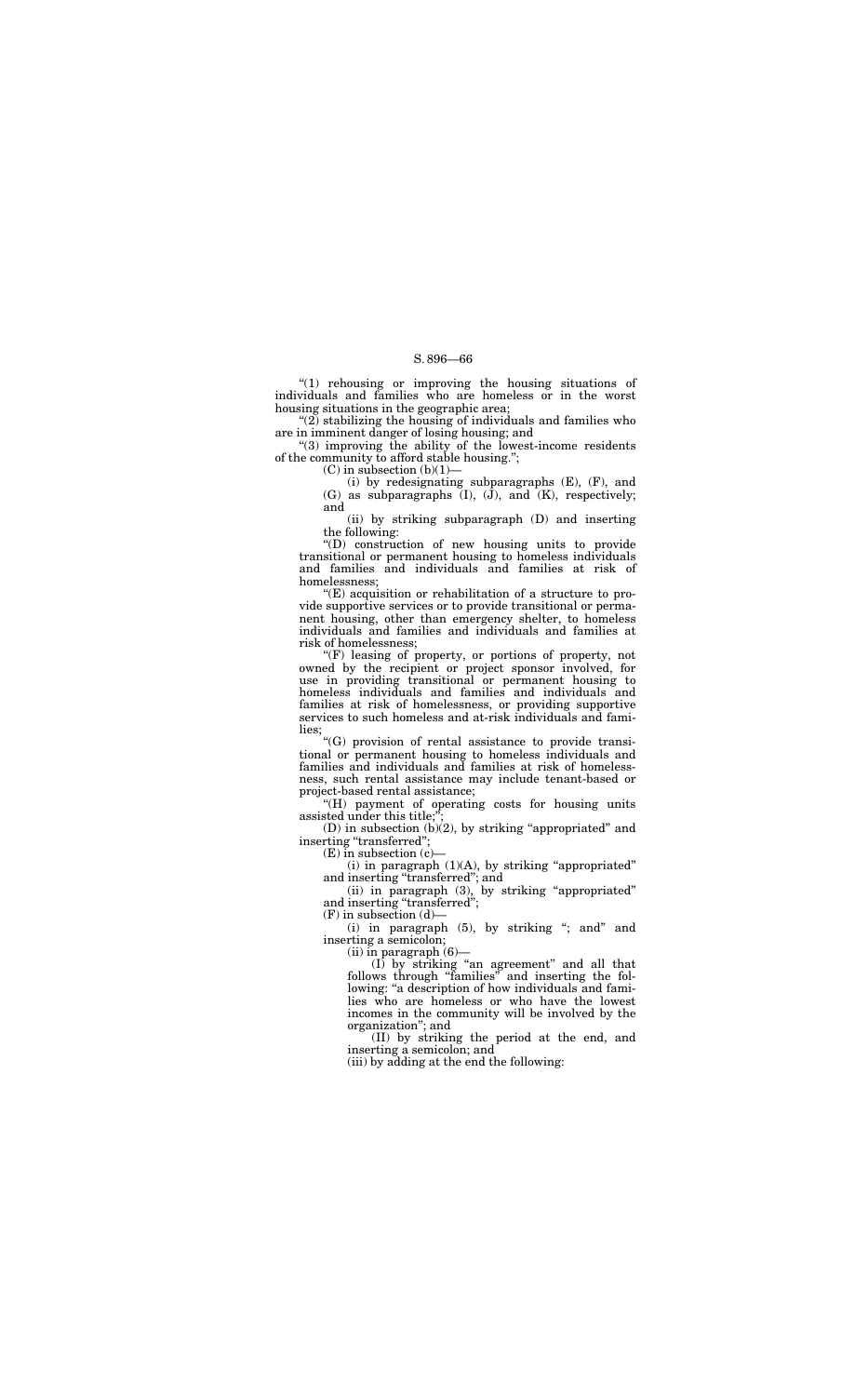''(8) a description of the extent and nature of homelessness and of the worst housing situations in the community."

''(7) a description of consultations that took place within the community to ascertain the most important uses for funding under this section, including the involvement of potential beneficiaries of the project; and

(G) by striking subsections (f) and (g) and inserting the following:

"(1) IN GENERAL.—An organization eligible to receive a grant under subsection (a) shall specify matching contributions from any source other than a grant awarded under this subtitle, that shall be made available in the geographic area in an amount equal to not less than 25 percent of the funds provided for the project or activity, except that grants for leasing shall not be subject to any match requirement.

''(f) MATCHING FUNDING.—

"(2) LIMITATIONS ON IN-KIND MATCH.—The cash value of services provided to the beneficiaries or clients of an eligible organization by an entity other than the organization may count toward the contributions in paragraph (1) only when documented by a memorandum of understanding between the organization and the other entity that such services will be provided.

"(2) the degree to which the project addresses the most harmful housing situations present in the community;

''(3) COUNTABLE ACTIVITIES.—The contributions required under paragraph (1) may consist of—

''(A) funding for any eligible activity described under subsection (b); and

''(B) subject to paragraph (2), in-kind provision of services of any eligible activity described under subsection (b).

''(g) SELECTION CRITERIA.—The Secretary shall establish criteria for selecting recipients of grants under subsection (a), including—

 $\mathbf{f}'(1)$  the participation of potential beneficiaries of the project in assessing the need for, and importance of, the project in in assessing the need for, and importance of, the project in the community;

''(3) the degree of collaboration with others in the community to meet the goals described in subsection (a);

''(4) the performance of the organization in improving housing situations, taking account of the severity of barriers of individuals and families served by the organization;

''(5) for organizations that have previously received funding under this section, the extent of improvement in homelessness and the worst housing situations in the community since such funding began;

''(6) the need for such funds, as determined by the formula established under section 427(b)(2); and

 $\degree$ (7) any other relevant criteria as determined by the Secretary."

(H) in subsection (h)—

(i) in paragraph (1), in the matter preceding subparagraph (A), by striking ''The'' and inserting ''Not later than 18 months after funding is first made available pursuant to the amendments made by title IV of the Homeless Emergency Assistance and Rapid Transition to Housing Act of 2009, the''; and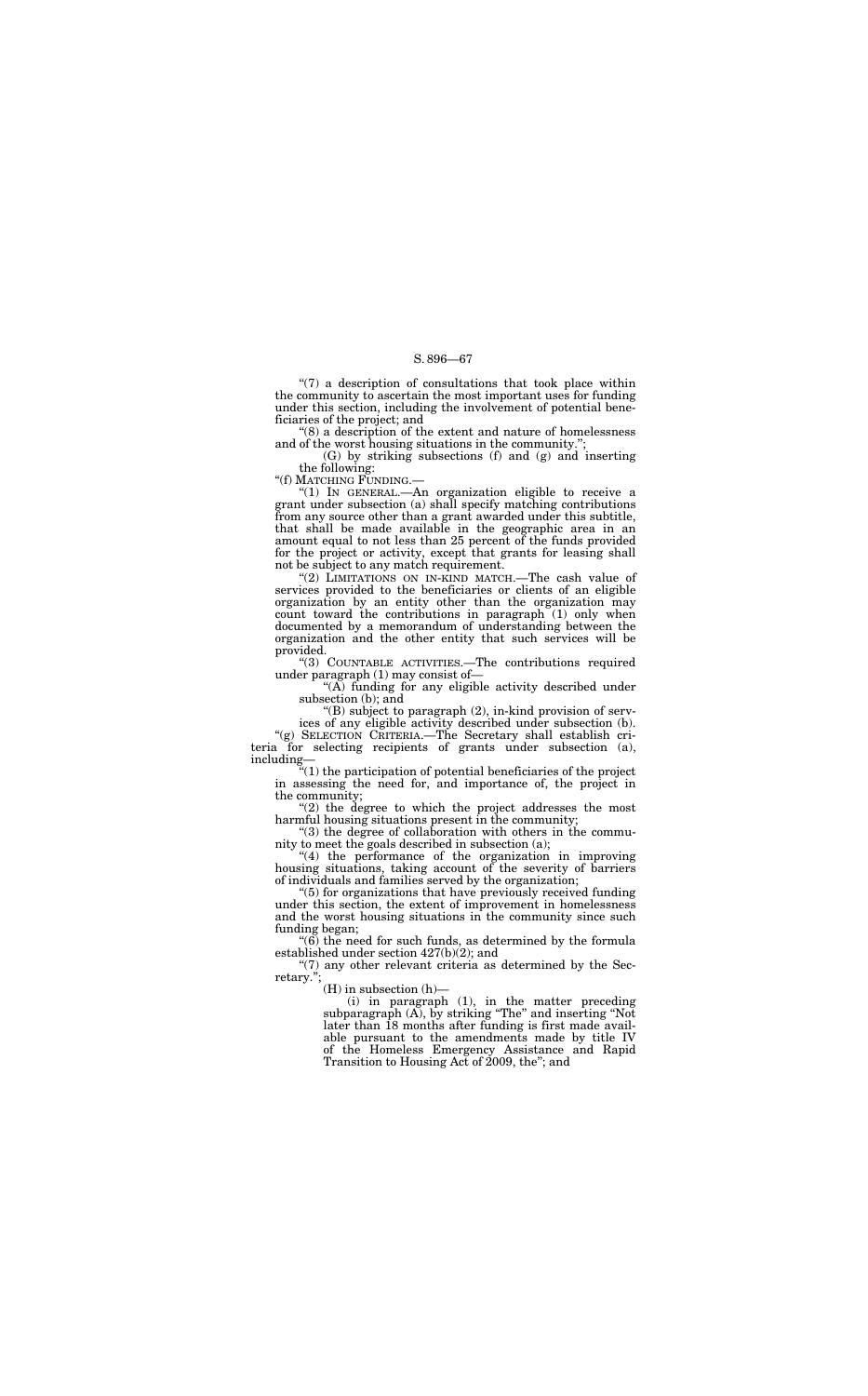(ii) in paragraph  $(1)(A)$ , by striking "providing housing and other assistance to homeless persons'' and inserting ''meeting the goals described in subsection  $(a)$ ";

(iii) in paragraph  $(1)(B)$ , by striking "address" homelessness in rural areas'' and inserting ''meet the goals described in subsection (a) in rural areas''; and (iv) in paragraph (2)—

(I) by striking ''The'' and inserting ''Not later than 24 months after funding is first made available pursuant to the amendment made by title IV of the Homeless Emergency Assistance and Rapid Transition to Housing Act of 2009, the'';

 $(I)$  in subparagraph  $(A)$ , by striking "; or" and inserting a semicolon;

 $(II)$  in subparagraph  $(B)(ii)$ , by striking "rural census tract.'' and inserting ''county where at least 75 percent of the population is rural; or''; and (III) by adding at the end the following:

(II) by striking '', not later than 18 months after the date on which the Secretary first makes grants under the program,''; and

(III) by striking ''prevent and respond to homelessness'' and inserting ''meet the goals described in subsection (a)'';

(I) in subsection (k)—

(i) by striking the subsection heading and inserting "PROGRAM FUNDING.-"; and

(i) in paragraph (1), by striking ''rural homelessness grant program'' and inserting ''rural housing stability grant program''; and

''(1) IN GENERAL.—The Secretary shall determine the total amount of funding attributable under section 427(b)(2) to meet the needs of any geographic area in the Nation that applies for funding under this section. The Secretary shall transfer any amounts determined under this subsection from the Community Homeless Assistance Program and consolidate such transferred amounts for grants under this section, except that the Secretary shall transfer an amount not less than 5 percent of the amount available under subtitle C for grants under this section. Any amounts so transferred and not used for grants under this section due to an insufficient number of applications shall be transferred to be used for grants under subtitle C."; and

(ii) in paragraph (2)—

''(C) any area or community, respectively, located in a State that has population density of less than 30 persons per square mile (as reported in the most recent decennial census), and of which at least 1.25 percent of the total acreage of such State is under Federal jurisdiction, provided that no metropolitan city (as such term is defined in section 102 of the Housing and Community Development Act of 1974) in such State is the sole beneficiary of the grant amounts awarded under this section.'';

 $(J)$  in subsection  $(l)$ 

(ii) by striking paragraph (1) and inserting the following: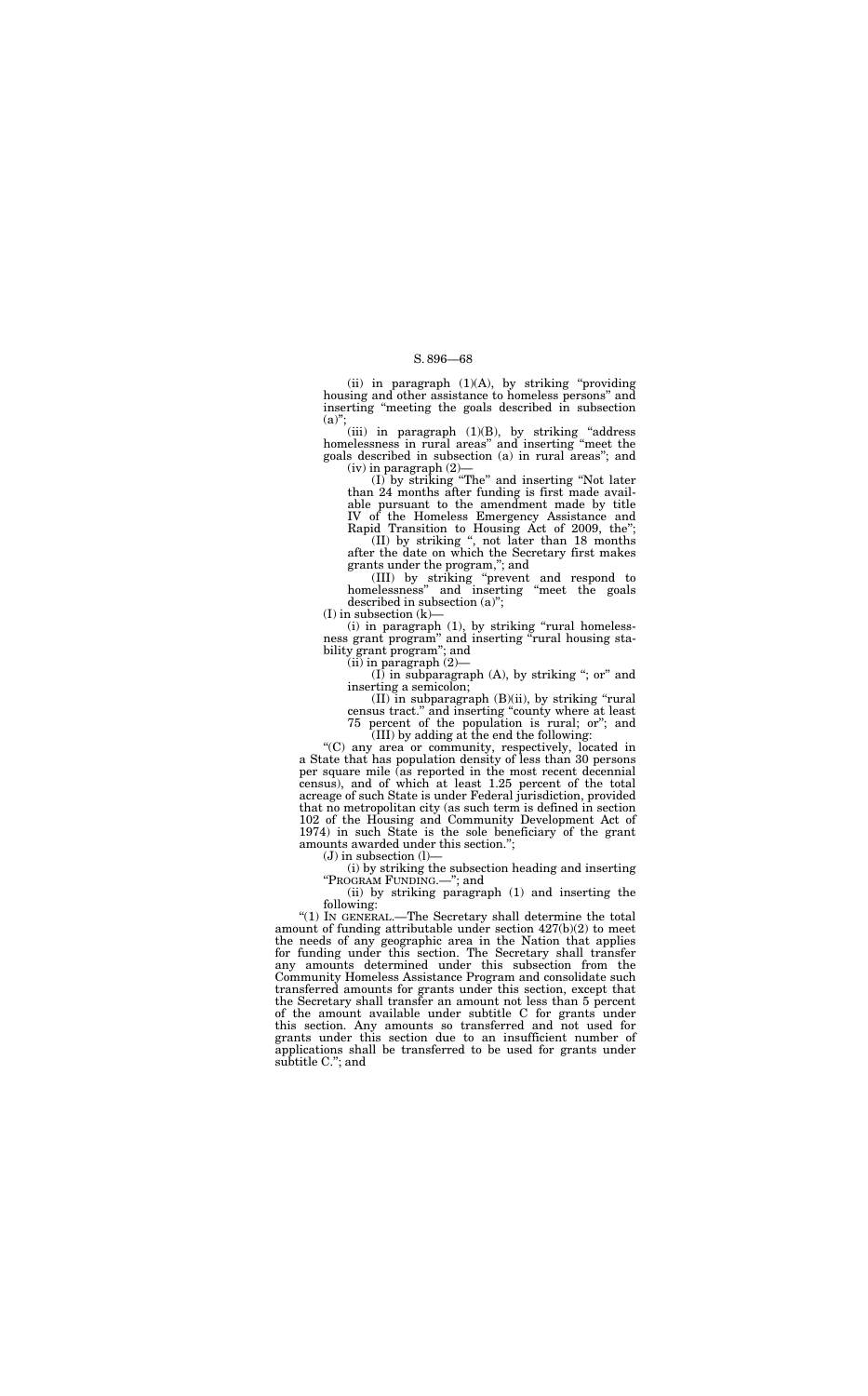(K) by adding at the end the following:

"(m) DETERMINATION OF FUNDING SOURCE.—For any fiscal year, in addition to funds awarded under subtitle B, funds under this title to be used in a city or county shall only be awarded under either subtitle C or subtitle D.''.

#### **SEC. 1402. GAO STUDY OF HOMELESSNESS AND HOMELESS ASSIST-ANCE IN RURAL AREAS.**

(a) STUDY AND REPORT.—Not later than the expiration of the 12-month period beginning on the date of the enactment of this division, the Comptroller General of the United States shall conduct a study to examine homelessness and homeless assistance in rural areas and rural communities and submit a report to the Congress on the findings and conclusion of the study. The report shall contain the following matters:

(1) A general description of homelessness, including the range of living situations among homeless individuals and homeless families, in rural areas and rural communities of the United States, including tribal lands and colonias.

(2) An estimate of the incidence and prevalence of homelessness among individuals and families in rural areas and rural communities of the United States.

(3) An estimate of the number of individuals and families from rural areas and rural communities who migrate annually to non-rural areas and non-rural communities for homeless assistance.

(4) A description of barriers that individuals and families in and from rural areas and rural communities encounter when seeking to access homeless assistance programs, and recommendations for removing such barriers.

(5) A comparison of the rate of homelessness among individuals and families in and from rural areas and rural communities compared to the rate of homelessness among individuals and families in and from non-rural areas and non-rural communities.

(6) A general description of homeless assistance for individuals and families in rural areas and rural communities of the United States.

(7) A description of barriers that homeless assistance providers serving rural areas and rural communities encounter when seeking to access Federal homeless assistance programs, and recommendations for removing such barriers.

(8) An assessment of the type and amount of Federal homeless assistance funds awarded to organizations serving rural areas and rural communities and a determination as to whether such amount is proportional to the distribution of homeless individuals and families in and from rural areas and rural communities compared to homeless individuals and families in non-rural areas and non-rural communities.

(9) An assessment of the current roles of the Department of Housing and Urban Development, the Department of Agriculture, and other Federal departments and agencies in administering homeless assistance programs in rural areas and rural communities and recommendations for distributing Federal responsibilities, including homeless assistance program administration and grantmaking, among the departments and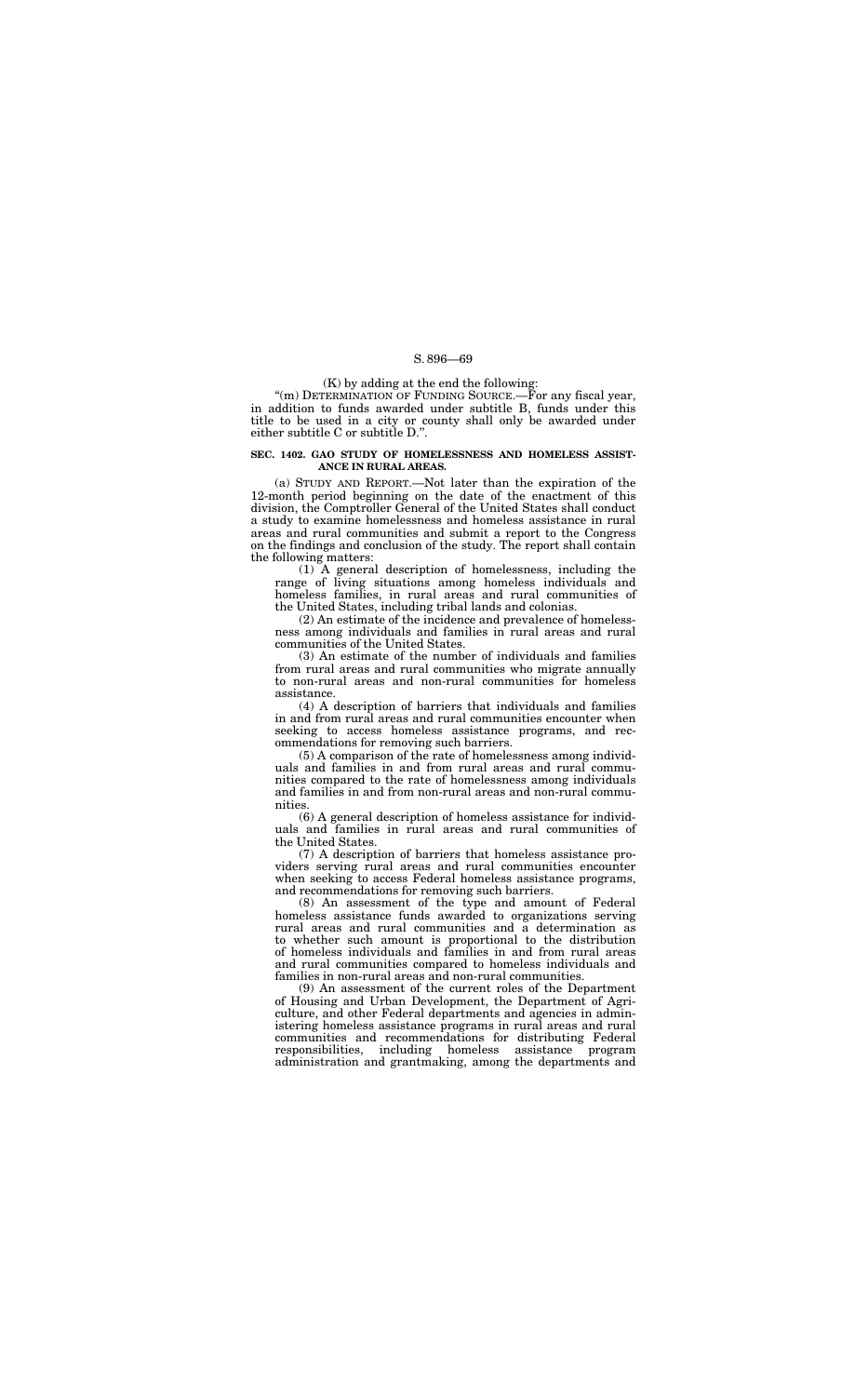agencies so that service organizations in rural areas and rural communities are most effectively reached and supported.

(b) ACQUISITION OF SUPPORTING INFORMATION.—In carrying out the study under this section, the Comptroller General shall seek to obtain views from the following persons:

(1) The Secretary of Agriculture.

(2) The Secretary of Housing and Urban Development.

(3) The Secretary of Health and Human Services.

(4) The Secretary of Education.

(5) The Secretary of Labor.

(6) The Secretary of Veterans Affairs.

(7) The Executive Director of the United States Interagency Council on Homelessness.

(8) Project sponsors and recipients of homeless assistance grants serving rural areas and rural communities.

(9) Individuals and families in or from rural areas and rural communities who have sought or are seeking Federal homeless assistance services.

(10) National advocacy organizations concerned with homelessness, rural housing, and rural community development.

(c) EFFECTIVE DATE.—This section shall take effect on the date of the enactment of this division.

# **TITLE V—REPEALS AND CONFORMING AMENDMENTS**

#### **SEC. 1501. REPEALS.**

Subtitles D, E, and F of title IV of the McKinney-Vento Homeless Assistance Act (42 U.S.C. 11391 et seq., 11401 et seq., and 11403 et seq.) are hereby repealed.

#### **SEC. 1502. CONFORMING AMENDMENTS.**

(a) CONSOLIDATED PLAN.—Section 403(1) of the McKinney-Vento Homeless Assistance Act (as so redesignated by section 1101(2) of this division), is amended—

(1) by striking ''current housing affordability strategy'' and inserting ''consolidated plan''; and

(2) by inserting before the comma the following: ''(referred to in such section as a 'comprehensive housing affordability strategy')''.

(b) PERSONS EXPERIENCING HOMELESSNESS.—Section 103 of the McKinney-Vento Homeless Assistance Act (42 U.S.C. 11302), as amended by the preceding provisions of this division, is further amended by adding at the end the following new subsection:

''(e) PERSONS EXPERIENCING HOMELESSNESS.—Any references in this Act to homeless individuals (including homeless persons) or homeless groups (including homeless persons) shall be considered to include, and to refer to, individuals experiencing homelessness or groups experiencing homelessness, respectively.''.

(c) RURAL HOUSING STABILITY ASSISTANCE.—Title IV of the McKinney-Vento Homeless Assistance Act is amended by redesignating subtitle G (42 U.S.C. 11408 et seq.), as amended by the preceding provisions of this division, as subtitle D.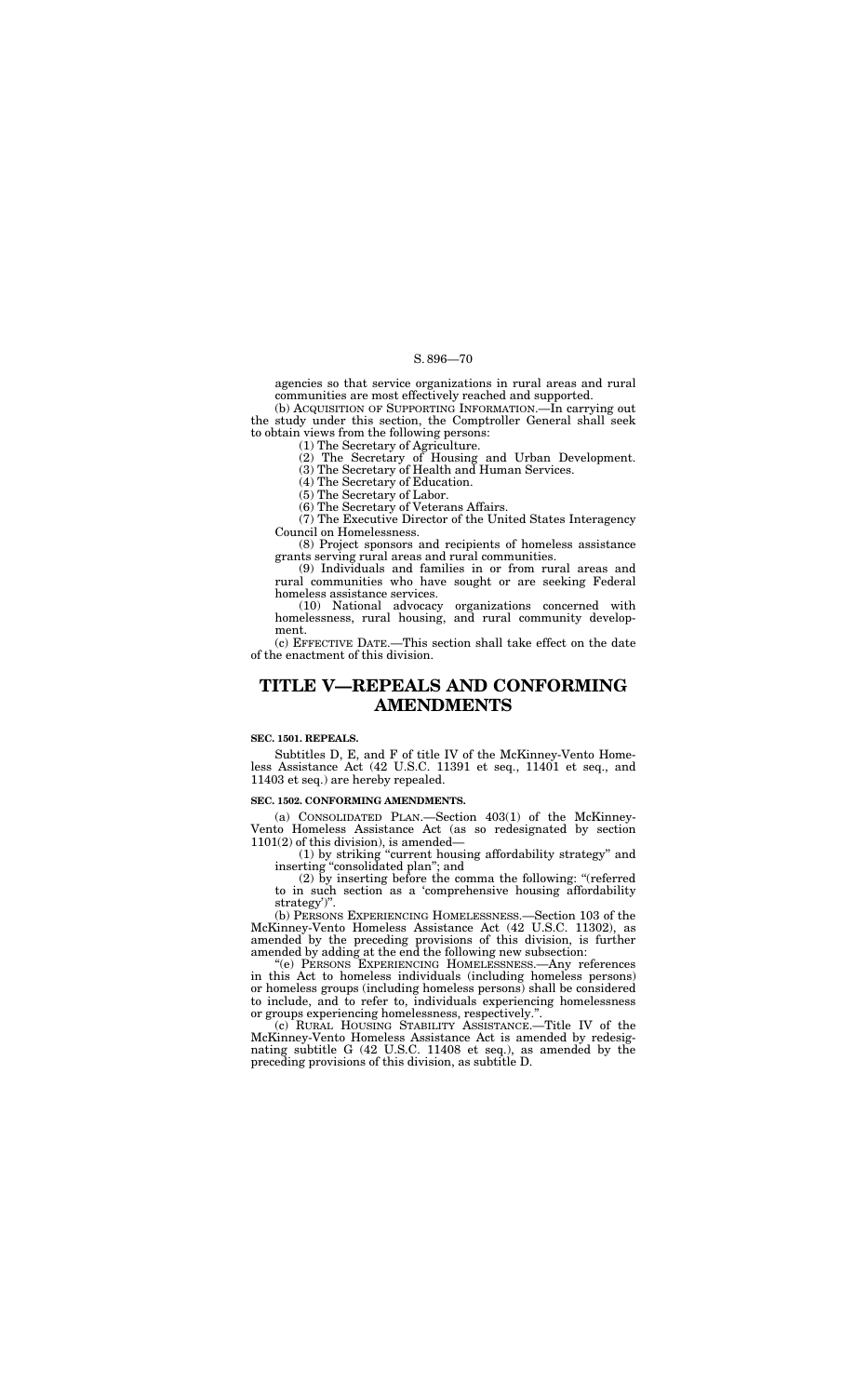## **SEC. 1503. EFFECTIVE DATE.**

Except as specifically provided otherwise in this division, this division and the amendments made by this division shall take effect on, and shall apply beginning on—

 $(1)$  the expiration of the 18-month period beginning on the date of the enactment of this division, or

(2) the expiration of the 3-month period beginning upon publication by the Secretary of Housing and Urban Development of final regulations pursuant to section 1504,

whichever occurs first.

#### **SEC. 1504. REGULATIONS.**

(a) IN GENERAL.—Not later than 12 months after the date of the enactment of this division, the Secretary of Housing and Urban Development shall promulgate regulations governing the operation of the programs that are created or modified by this division.

- 
- 
- 
- 
- 
- "Sec. 401. Definitions.<br>"Sec. 402. Collaborative applicants.<br>"Sec. 403. Housing affordability strategy.<br>"Sec. 404. Preventing involuntary family separation.<br>"Sec. 406. Discharge coordination policy.<br>"Sec. 406. Discharge co
- viders. ''Sec. 408. Authorization of appropriations.

(b) EFFECTIVE DATE.—This section shall take effect on the date of the enactment of this division.

#### **SEC. 1505. AMENDMENT TO TABLE OF CONTENTS.**

The table of contents in section 101(b) of the McKinney-Vento Homeless Assistance Act (42 U.S.C. 11301 note) is amended by striking the item relating to the heading for title IV and all that follows through the item relating to section 492 and inserting the following new items:

#### ''TITLE IV—HOUSING ASSISTANCE

''Subtitle A—General Provisions

#### ''Subtitle B—Emergency Solutions Grants Program

- 
- 
- "Sec. 411. Definitions.<br>"Sec. 412. Grant assistance.<br>"Sec. 413. Amount and allocation of assistance.<br>"Sec. 414. Allocation and distribution of assistance.<br>"Sec. 415. Eligible activities.<br>"Sec. 416. Responsibilities of reci
- 
- 
- 
- 
- 

#### ''Subtitle C—Continuum of Care Program

- 
- 
- 
- 
- 
- 
- "Sec. 421. Purposes.<br>
"Sec. 422. Continuum of care applications and grants.<br>
"Sec. 423. Eligible activities.<br>
"Sec. 424. Incentives for high-performing communities.<br>"Sec. 424. Delection criteria.<br>"Sec. 426. Program require
- 
- 
- 
- 
- 

#### ''Subtitle D—Rural Housing Stability Assistance Program

''Sec. 491. Rural housing stability assistance.